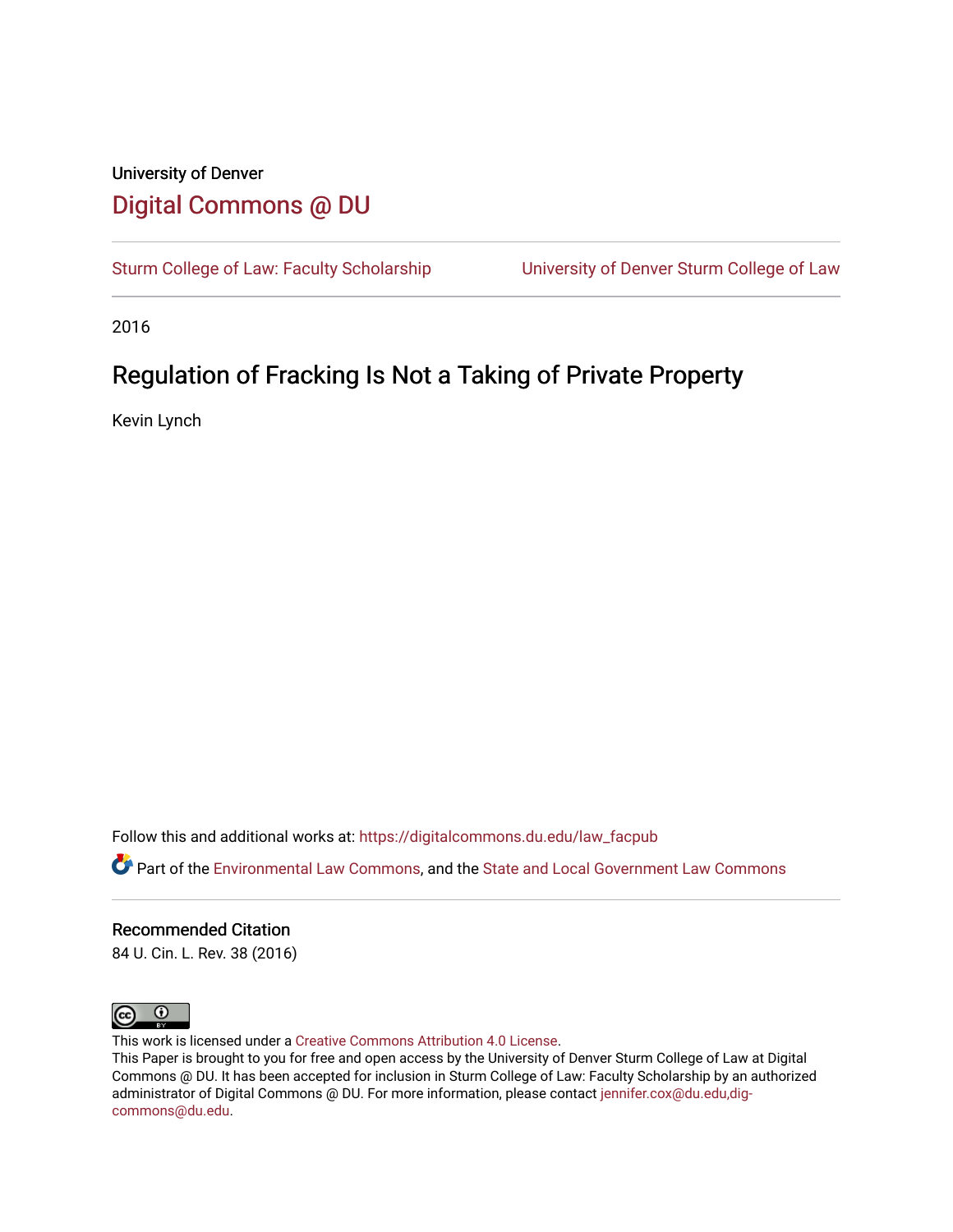## Regulation of Fracking Is Not a Taking of Private Property

## Publication Statement

Copyright held by the author. User is responsible for all copyright compliance.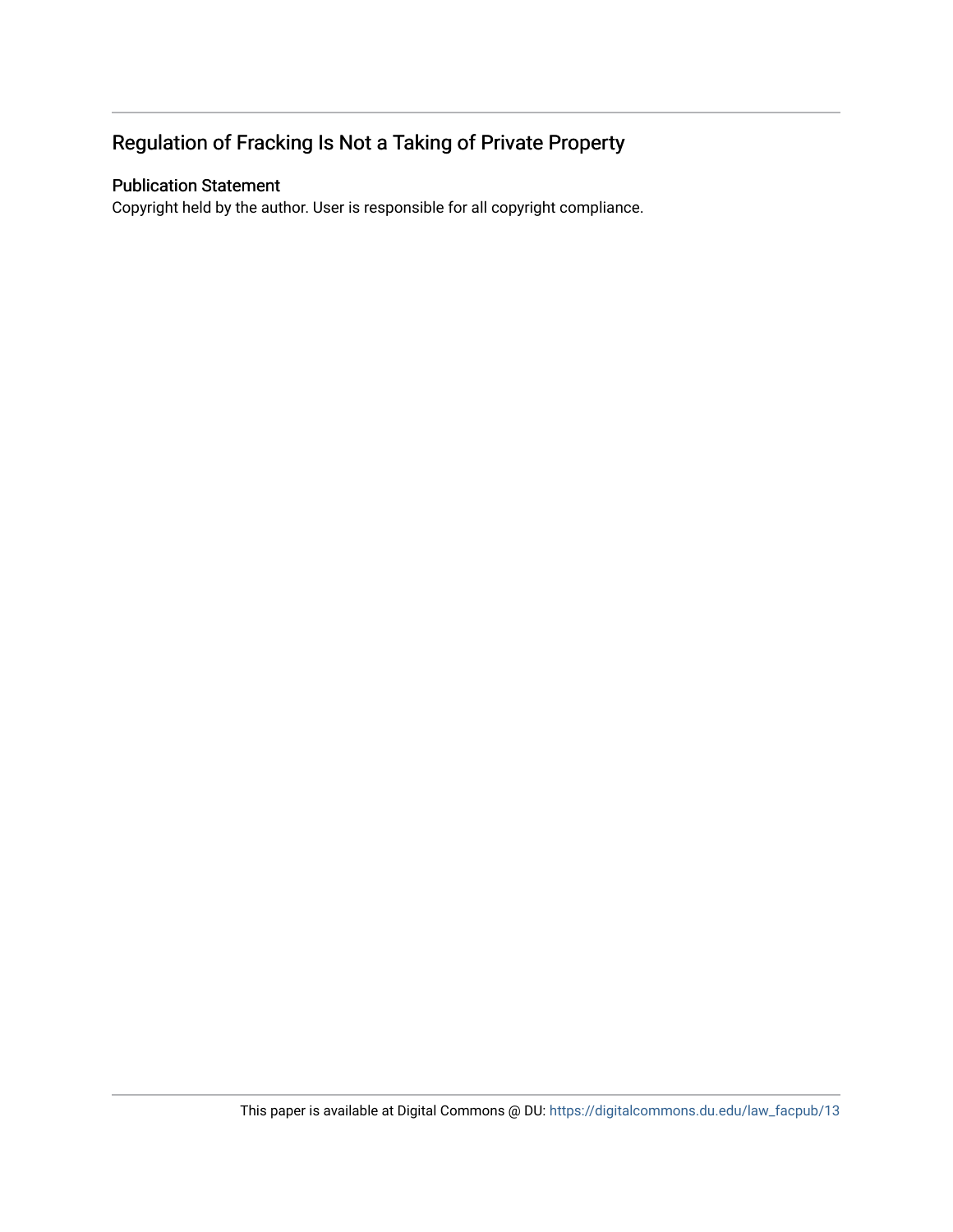## REGULATION OF FRACKING IS NOT A TAKING OF PRIVATE PROPERTY

*Kevin J. Lynch*[∗](#page-2-0)

## *Abstract*

*The oil and gas industry should lose most, if not all, takings claims they might bring as a result of regulation on fracking, even regulation that bans fracking in specific communities or even statewide. Many in government and in the oil and gas industry think otherwise, and therefore when industry threatens takings claims, the assumption is they will win. These threats act to scare off government officials from enacting protections demanded by their constituents. This Article lays out the many difficulties faced by those who would bring fracking-takings claims in an attempt to show that governments should not be deterred from enacting regulations to protect against the worst harms of fracking.*

*As the use of fracking has spread during the recent oil and gas boom, inevitable conflicts have arisen between industry and its neighbors, particularly as fracking has moved into densely populated urban and suburban areas. Concerned over the impacts of fracking—such as risks to health and safety, diminished property values, air and water pollution, as well as noise, traffic, and other annoyances—many people have demanded a government response.* 

*Government regulation of fracking has struggled to catch up to the changes in industry, although, in recent years, many state and local governments* 

<span id="page-2-0"></span><sup>∗</sup> Assistant Professor of Law, University of Denver Sturm College of Law. I would like to thank those who provided helpful feedback and comments on earlier drafts of this Article, particularly Jan Laitos, Rachael Rawlins, K.K. DuVivier, Justin Pidot, Ed Ziegler, Nancy Leong, Margaret Kwoka, Sam Kamin, Ian Farrell, Tom Romero, Alan Chen, César García Hernández, Zygmunt Plater, Sarah Schindler, Gina Warren, John Echeverria, and Beto Juárez. Any remaining errors are, of course, my own.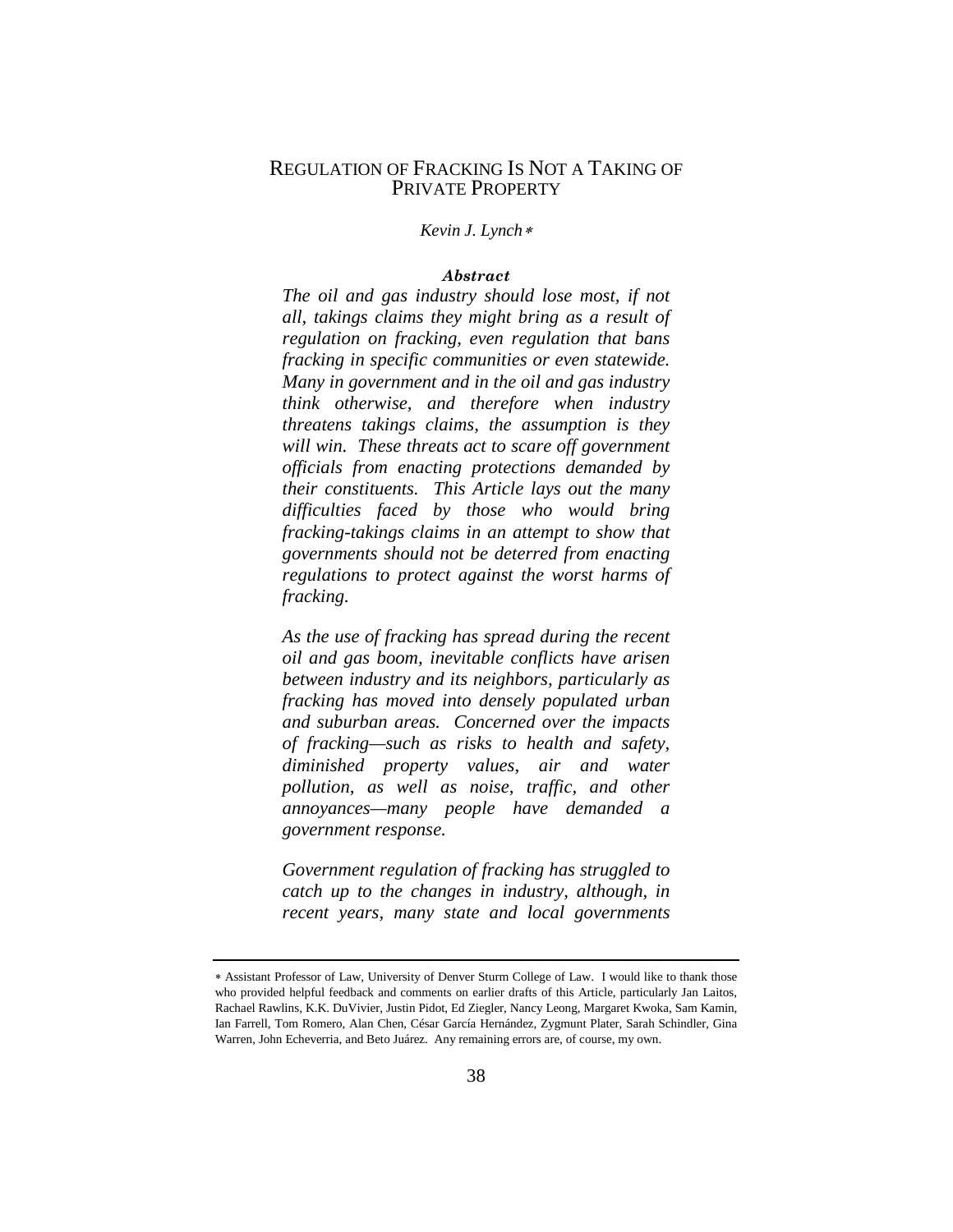## 2016] FRACKING/TAKINGS 39

*have taken steps to reduce the impacts of fracking in their communities or to ban the practice outright. This article focuses on government restrictions in New York and Colorado, two of the key battlegrounds in the fight over fracking. New York recently prohibited fracking across the entire state after several towns had enacted their own bans. In Colorado, the people have used the ballot initiative process to enact restrictions on fracking directly in a handful of local communities, and a few statewide measures are expected to be on the ballot this Fall.*

*The industry has responded, not only with public relations spending to improve fracking's damaged reputation, but also with legal challenges to these efforts to rein in oil and gas development. In addition to suing local governments, often arguing they do not have authority to regulate fracking, the industry threatens to bring costly takings claims for compensation due to alleged economic harms.* 

*This Article examines the numerous legal and factual issues that should make it difficult for the industry to succeed on fracking-takings claims. First, regulation of fracking, even including outright bans, almost always can be defended as necessary to prevent a nuisance or other background principle of law that justifies government regulation. Second, even if a nuisance defense could be overcome, industry would have difficulty proving that regulation has destroyed all economic value in their property, and are thus unlikely to be able to take advantage of the categorical takings rule. When fracking-takings claims are considered under the default balancing test, takings are unlikely to be found except in rare outlier cases. Finally, because requiring governments to pay compensation in frackingtakings cases would risk creating a windfall for industry at the expense of the public, particularly if*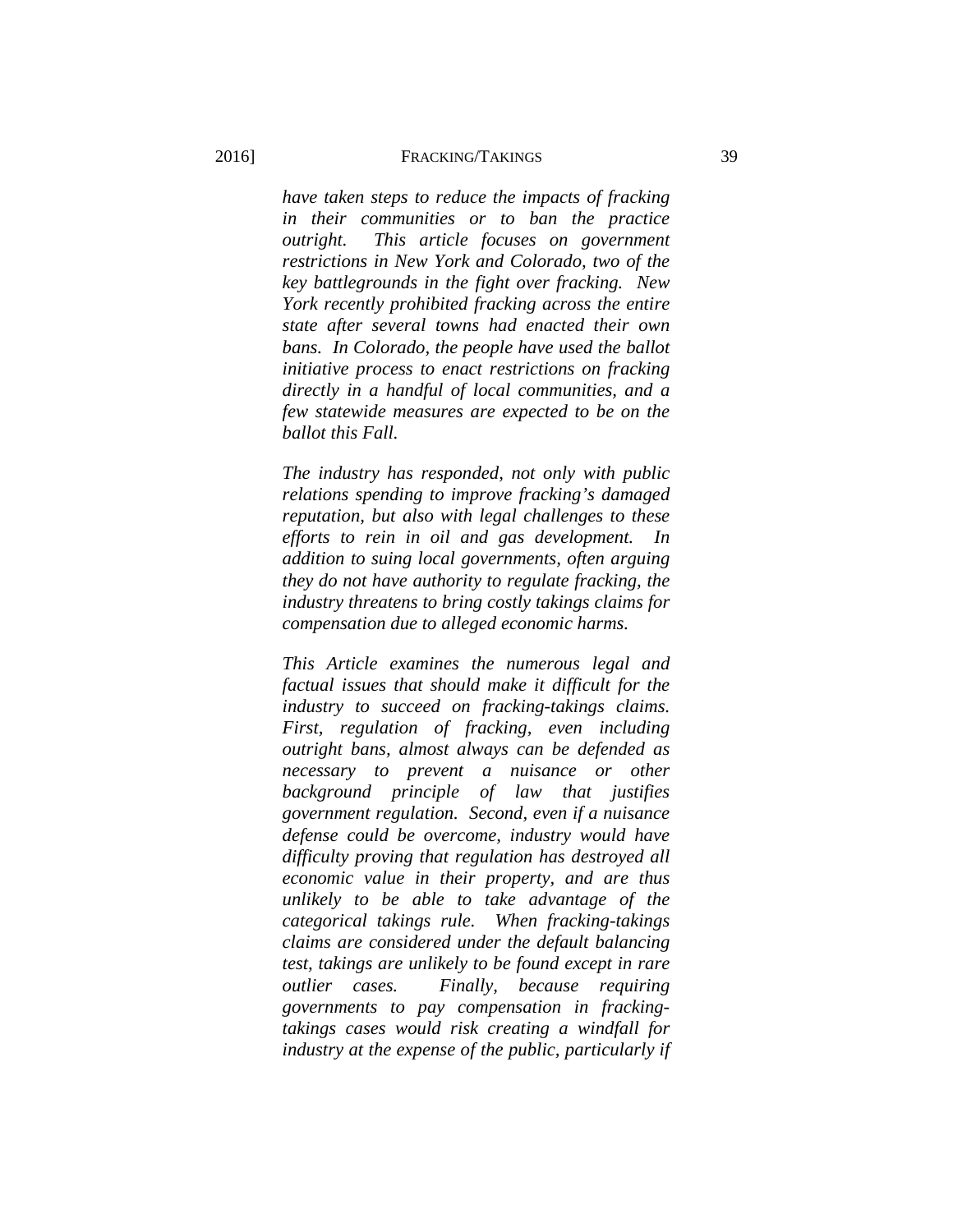*the oil and gas eventually is extracted, courts should resist the temptation to rule against government restrictions to protect public health, safety, and the environment. Fracking-takings claims should therefore only succeed in rare circumstances where the regulation of fracking is patently unreasonable or unnecessary, and therefore government officials and policymakers should not be dissuaded from regulating fracking based on threats of takings liability.*

| A. Development of Regulatory Takings Jurisprudence53           |  |
|----------------------------------------------------------------|--|
|                                                                |  |
| a. The Default – the Balancing Test of Penn                    |  |
|                                                                |  |
| b. The Categorical Rule - Lucas "Total Takings"58              |  |
| 2. Background Principles – a Defense to Takings                |  |
|                                                                |  |
|                                                                |  |
|                                                                |  |
|                                                                |  |
|                                                                |  |
|                                                                |  |
|                                                                |  |
| IV. Does Regulation of Fracking Cause a Taking of Private      |  |
|                                                                |  |
|                                                                |  |
| B. Defining the Scope of the Property Right for a Total Take85 |  |
| C. Regulation of Fracking under the Penn Central Factors 89    |  |
| D. Temporary Restrictions on Fracking: The Case of             |  |
|                                                                |  |
|                                                                |  |
|                                                                |  |
|                                                                |  |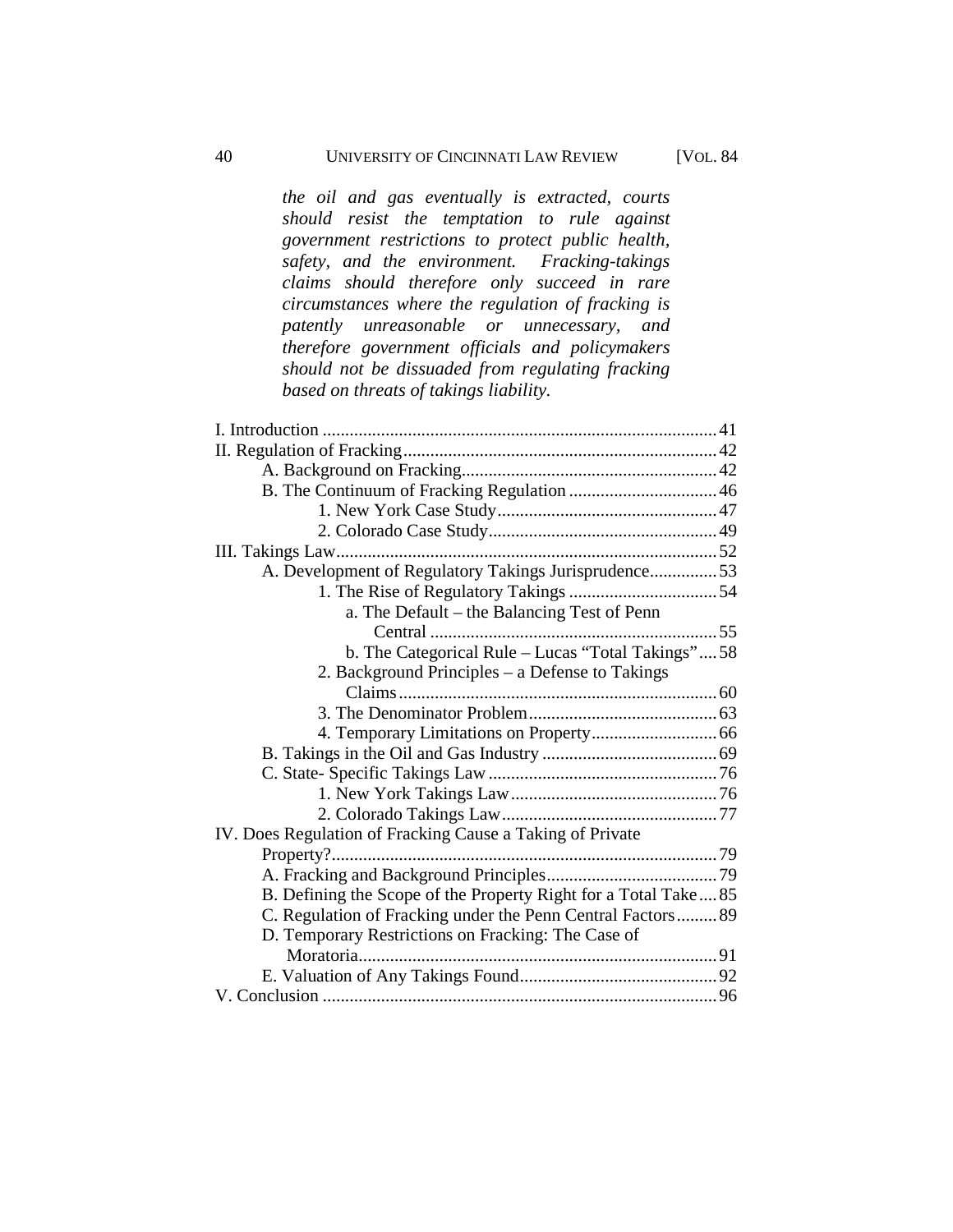#### <span id="page-5-0"></span>2016] FRACKING/TAKINGS 41

#### I. INTRODUCTION

The oil and gas industry has been booming across the United States for several years now, primarily due to widespread use of high volume hydraulic fracturing (fracking). Modern fracking depends on new directional and horizontal drilling techniques to produce oil and gas reserves that previously were unrecoverable. The industry aggressively has been exploiting this newfound oil and gas supply, leading to record profits. However, a growing body of public health literature supports what many communities in oil country already know: modern fracking techniques create serious impacts to public health, public safety, and the environment, particularly when industry seeks to extract oil and gas from densely populated urban and suburban areas.

In response to the encroachment of fracking operations—which places large-scale industrial operations in the middle of residential, commercial, or other sensitive areas—many local communities have decided to protect their quality of life, as well as their health, safety, and property rights, from the impacts of fracking. The range of available government responses to fracking includes zoning restrictions to preserve the character and safety of residential neighborhoods, regulations to prevent some of the worst impacts of fracking, outright bans on fracking at the state and local level, or a time-out (moratorium) to allow time for further study or to develop an appropriate regulatory response.

The oil and gas industry has gone all out to defeat or limit any restrictions on the extraction of oil and gas through fracking. Almost any local restriction immediately is challenged as preempted by state law, with mixed success. Industry also threatens, before restrictions are enacted, to file takings claims that will bring dire consequences following any government regulation that reduces the economic value of oil and gas interests. These threats undoubtedly have discouraged some communities from enacting restrictions that otherwise would have been adopted.

However, takings claims based on government restrictions on fracking, referred to here as "fracking-takings," are not a straightforward matter. Despite a popular misconception, the Takings Clause of the U.S. Constitution does not require compensation for any government action that reduces the value of private property. Rather, takings jurisprudence recognizes that government has an important role to play in balancing the interests of private property against the interests of the public as a whole. Because fracking is just one completion method that can be used to produce oil and gas, and particularly because modern fracking techniques create great risks to the health, safety, and environment of neighboring communities, fracking-takings are not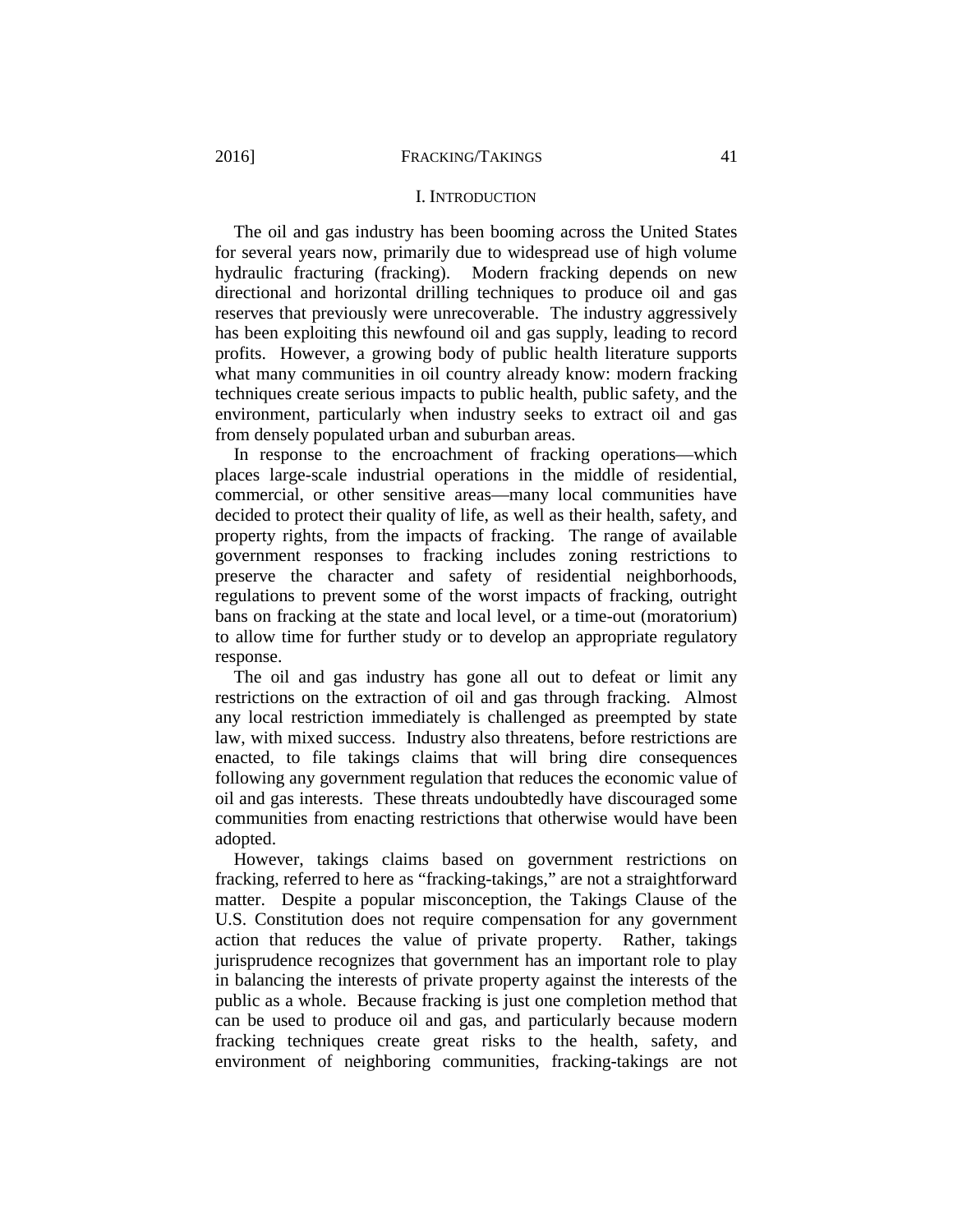likely to succeed. Furthermore, any fracking-takings cases which require payment of just compensation would risk creating a windfall profit for the oil and gas industry or inappropriately limiting necessary government regulation.

This Article examines many difficulties facing fracking-takings claimants. Although takings law is notoriously confusing and indeterminate, fracking-takings claims are not likely to prevail. Rather, only in rare and limited circumstances should fracking-takings claims succeed. Part II of this Article lays out the recent developments in technology and economic conditions that have led to the fracking boom, the growing understanding of the impacts that fracking has on surrounding communities, and the regulatory response taken by state and local governments in New York and Colorado. Part III examines the law of regulatory takings in general as well as the limited takings cases in the oil and gas industry, including state-specific takings cases that bear on the key issues likely to arise in fracking-takings cases. Part IV then explains, for each stage of the takings analysis, why mineral owners or oil and gas companies will have a difficult time prevailing on a fracking-takings claim. Ultimately, despite the unpredictable nature of takings claims in new substantive areas, fracking-takings cases appear unlikely to succeed, and many policy reasons suggest caution is warranted to avoid creating windfall profits for the oil and gas industry.

## II. REGULATION OF FRACKING

## *A. Background on Fracking*

<span id="page-6-1"></span><span id="page-6-0"></span>Much of the oil and gas being produced today in the United States using fracking could not have been produced even a decade ago.<sup>[1](#page-6-2)</sup> The combination of horizontal and directional drilling technology, the use of enormous volumes of water for hydraulic fracturing, and the high price for oil and natural  $gas<sup>2</sup>$  $gas<sup>2</sup>$  $gas<sup>2</sup>$  has made it economical to produce oil and gas from tight formations such as shale. This tremendous reserve of oil and gas was known previously but assumed to have little to no value because there was no way to extract it at a reasonable cost that would allow for a profit. That changed in recent years and led to incredible growth in the

<span id="page-6-2"></span><sup>1.</sup> Patrick C. McGinley, *Regulatory Takings in the Shale Gas Patch*, 19 PENN. ST. ENVTL. L. REV. 193, 193-94 (2011) (discussing the development of technology that has enabled production of natural gas reserves in shale which was previously uneconomic to produce).

<span id="page-6-3"></span><sup>2.</sup> Fracking in the United States is very expensive and it relies on high prices for oil and gas for the investment to make business sense. If oil prices are above \$100/barrel, then the industry can make a large profit even off of very expensive wells. However, at lower prices such as exist currently, the ability to profitably produce oil and gas through fracking is called into question. *See* discussion *infra* Part IV.D.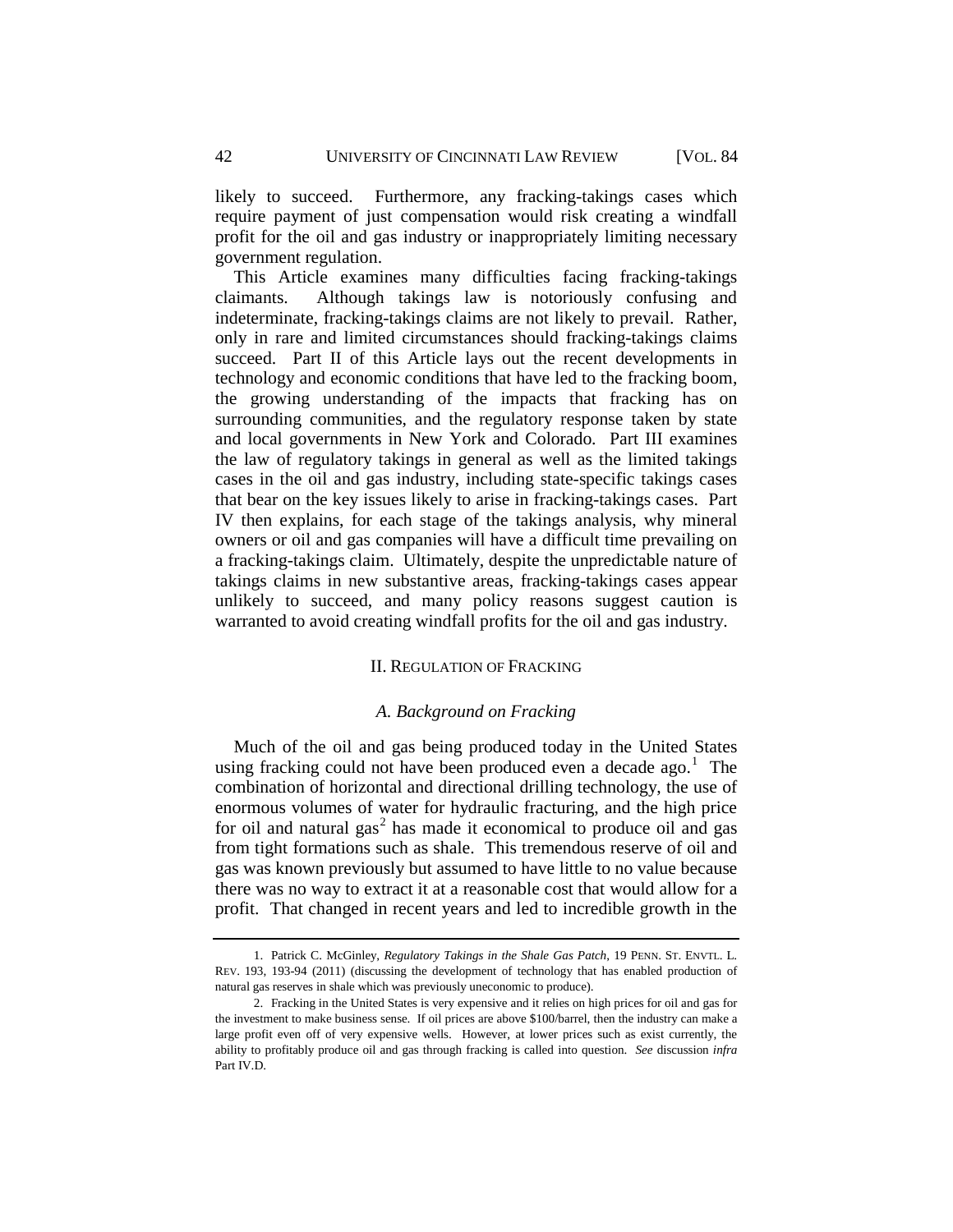oil and gas industry in many parts of the U.S., including New York and Colorado.<sup>[3](#page-7-0)</sup>

Fracking is one completion technique, a single part of the process of developing a well, and yet it is the key technology that has created such conflict when it comes into new communities. Completion is the process that occurs after a well bore has been drilled, but before the well begins producing oil and gas.<sup>[4](#page-7-1)</sup> The well typically would produce oil and gas regardless, even without fracking, but fracking normally is done to increase the amount of oil and gas produced, which helps to offset the tremendous cost of drilling long horizontal wells and the cost of the fracking process. Fracking involves pumping large volumes of water, along with sand and chemicals—often hazardous ones<sup>[5](#page-7-2)</sup>—down a well bore, under pressure, with the intent of widening underground fissures to allow more oil and gas to escape from the rock formation.<sup>[6](#page-7-3)</sup> Fracking is but one completion process; other processes commonly were used historically,<sup>[7](#page-7-4)</sup> and new processes are being developed that might obviate the need to frack at all. $8$ 

<span id="page-7-6"></span>However, the boom of the oil and gas industry does not come without costs. Initial fears about the impacts of fracking were focused on water quality issues, both because the process of fracking is very disruptive to

<span id="page-7-0"></span><sup>3.</sup> *See, e.g.*, Daniel J. Graeber, *Low oil prices may hurt Colorado economy*, UPI (Mar. 19, 2015, 6:32 AM), http://www.upi.com/Business\_News/Energy-Industry/2015/03/19/Low-oil-prices-may-hurt-Colorado-economy/2631426758579/.

<span id="page-7-1"></span><sup>4.</sup> Well completion has been defined as "the activities and methods of preparing a well for the production of oil and gas or for other purposes, such as injection; the method by which one or more flow paths for hydrocarbons are established between the reservoir and the surface." U. OF TEX. CONTINUING EDUC., PETROLEUM EXTENSION SERV., A DICTIONARY FOR THE OIL AND GAS INDUSTRY 229 (1st ed. 2005).

<span id="page-7-2"></span><sup>5.</sup> *See* Theo Colborn et al., *Natural Gas Operations from a Public Health Perspective*, THE ENDOCRINE DISRUPTION EXCHANGE, http://www.endocrinedisruption.org/assets/media/documents/GasManuscriptPreprintforweb12-5-11.pdf (last visited May 18, 2016).

<span id="page-7-3"></span><sup>6.</sup> Hydraulic fracturing is defined as "an operation in which a specially blended liquid is pumped down a well and into formation under pressure high enough to cause the formation to crack open, forming passages through which oil can flow into the wellbore. Sand grains, aluminum pellets, glass beads, or similar materials are carried in suspension into the fractures. When the pressure is released at the surface, the fractures partially close on the proppants, leaving channels for oil to flow through to the well." PETROLEUM EXTENSION SERV., *supra* note 4, at 127. Historically, oil and gas development used vertical wells and limited, if any, fracking, thus the impacts at the surface and to neighboring communities was dramatically less in the past.

<span id="page-7-4"></span><sup>7.</sup> Dep. of Stuart Ellsworth at 32:1-24, May 8, 2014, Colo. Oil & Gas Ass'n v. City of Longmont, No. 2013CV63 (Boulder Cty. Colo.) (discussing how wells in Colorado were producing since the 1860s, long before fracking was developed).

<span id="page-7-5"></span><sup>8.</sup> For example, a process called "underbalanced drilling" allows for production to occur based on the pressure in the reservoir, rather than relying on fracking, in order to economically produce oil and gas without many of the negative impacts associated with fracking. *See, e.g.*, WEATHERFORD INT'L, UNDERBALANCED DRILLING, http://www.weatherford.com/products-services/well-construction/securedrilling/underbalanced-drilling (last visited Mar. 10, 2015).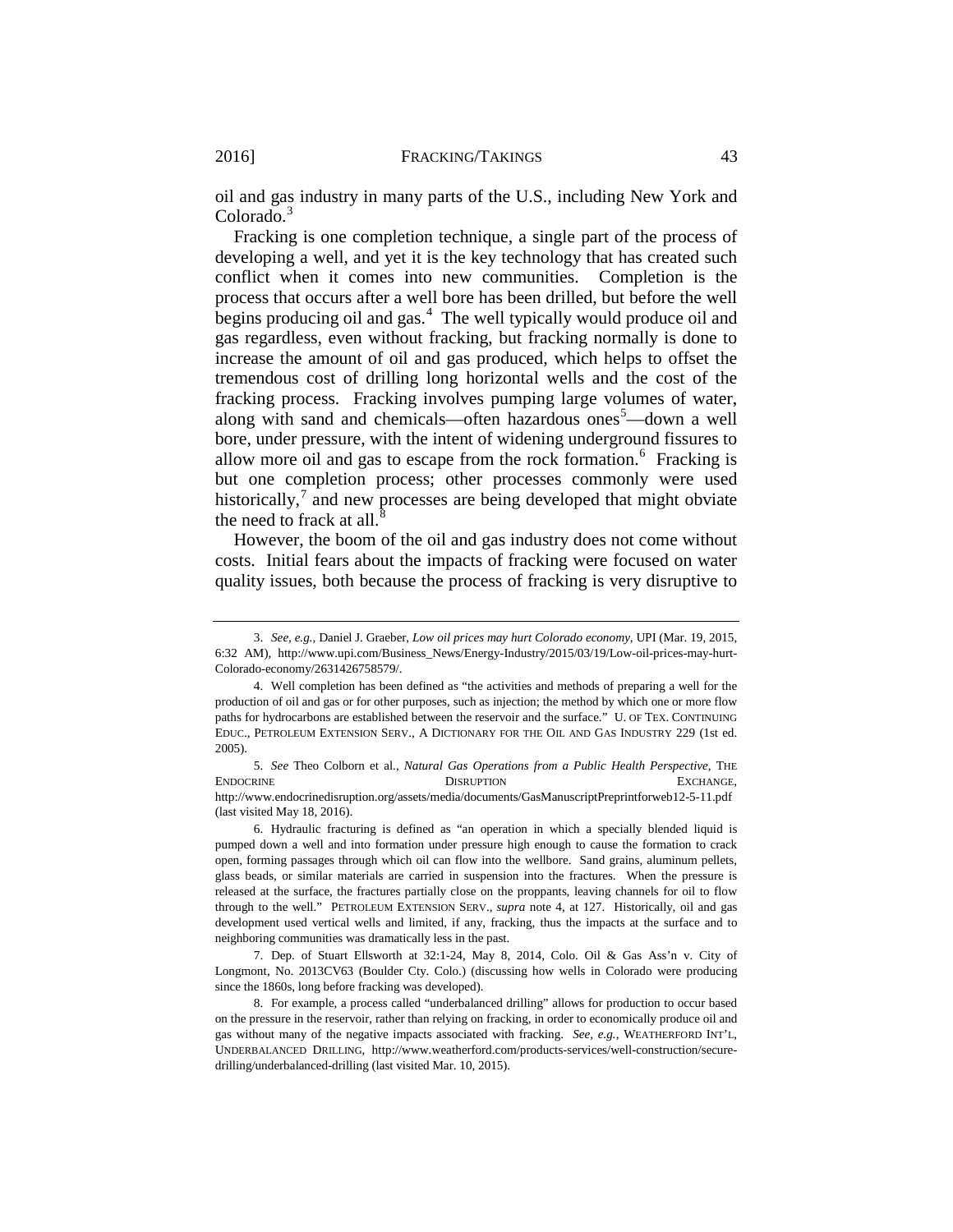<span id="page-8-6"></span>the rock formations where the oil and gas are found, and also because fracking fluid contains many dangerous and toxic chemicals.<sup>[9](#page-8-0)</sup> If those chemicals reach drinking water supplies, it can be impossible to remove the contamination. In some places tap water could even be lit on fire due to natural gas that had migrated into the water supply. The Environmental Protection Agency (EPA) currently is working on a study of the potential threats to drinking water from fracking and has released a draft of that report.<sup>10</sup> In addition to water, other concerns about fracking quickly became apparent, such as concerns over air pollution caused by fracking and associated activities.<sup>[11](#page-8-2)</sup> Additionally, fracking has been linked to serious adverse health consequences,<sup>[12](#page-8-3)</sup> as well as to reductions in neighboring property values.<sup>[13](#page-8-4)</sup>

<span id="page-8-7"></span>Fracking operations are essentially large scale industrial operations with all the concomitant noise, light, traffic, air pollution, and impacts to water and wildlife habitat that any large industrial operation would have. The difference with fracking is that the operations go where the oil and gas are found, which often is right beneath neighborhoods, schools, and parks. Rather than people coming to the nuisance, this is a case where the nuisance comes to the people. This situation has created inevitable conflicts as the annoyance<sup>[14](#page-8-5)</sup> of having fracking operations next door is

<span id="page-8-2"></span>11. *See, e.g.*, Rachael Rawlins, *Planning for Fracking on the Barnett Shale: Urban Air Pollution, Improving Health Based Regulation, and the Role of Local Governments*, 31 VA. ENVTL. L.J. 307 (2013).

<span id="page-8-0"></span><sup>9.</sup> *See* Colborn et al., *supra* note 5. ("Some of these chemicals include benzene, a known carcinogen, and methylene chloride which is highly toxic to humans.")

<span id="page-8-1"></span><sup>10.</sup> EPA, ASSESSMENT OF THE POTENTIAL IMPACTS OF HYDRAULIC FRACTURING FOR OIL AND GAS ON DRINKING WATER RESOURCES, EXTERNAL REVIEW DRAFT (June 2015). Despite much publicity of the statement that EPA "did not find evidence that [fracking] mechanisms have led to widespread, systematic impacts on drinking water resources in the United States," the report did still recognize the threats that fracking poses to drinking water such a using up scarce water supplies, spills of fracking fluids or produced water, fracking directly into underground water resources, migration of fluids and gases underground, and inadequate wastewater management. *Id.* at ES-6. EPA confirmed a number of instances where fracking had impacted drinking water supplies during both routine activities as well as accidents. *Id.* at ES-23.

<span id="page-8-3"></span><sup>12.</sup> *See, e.g.*, Colborn et al., *supra* note 5 (discussing known health effects of chemicals used in natural gas production); Lisa M. McKenzie et al., *Human Health Risk Assessment of Air Emissions from Development of Unconventional Natural Gas Resources*, 424 SCI. TOTAL ENVIRON. 79, 82-83 (2012) (finding residents living with a half mile of wells to be at greater risk of cancer and other health effects). For a more comprehensive listing of peer-reviewed papers on the topic, see THE ENDOCRINE DISRUPTION EXCHANGE, *Chemicals in Natural Gas Operations: Peer-Reviewed Papers*, http://endocrinedisruption.org/chemicals-in-natural-gas-operations/peer-reviewed-articles (last visited Mar. 10, 2015).

<span id="page-8-4"></span><sup>13.</sup> Ron Throupe et al., *A Review of Hydro "Fracking" and Its Potential Effects on Real Estate*, 21 J. OF REAL ESTATE LIT. 205, 227 (2013) (finding an expected decrease of 5-15% on home values in robust real estate markets, and up to 25% decrease in weaker markets).

<span id="page-8-5"></span><sup>14.</sup> Annoyance may be too mild a term, as neighbors to fracking operations often report unbearable noise, light, or vibration as well as toxic fumes which cause headaches, nosebleeds, and more serious health impacts.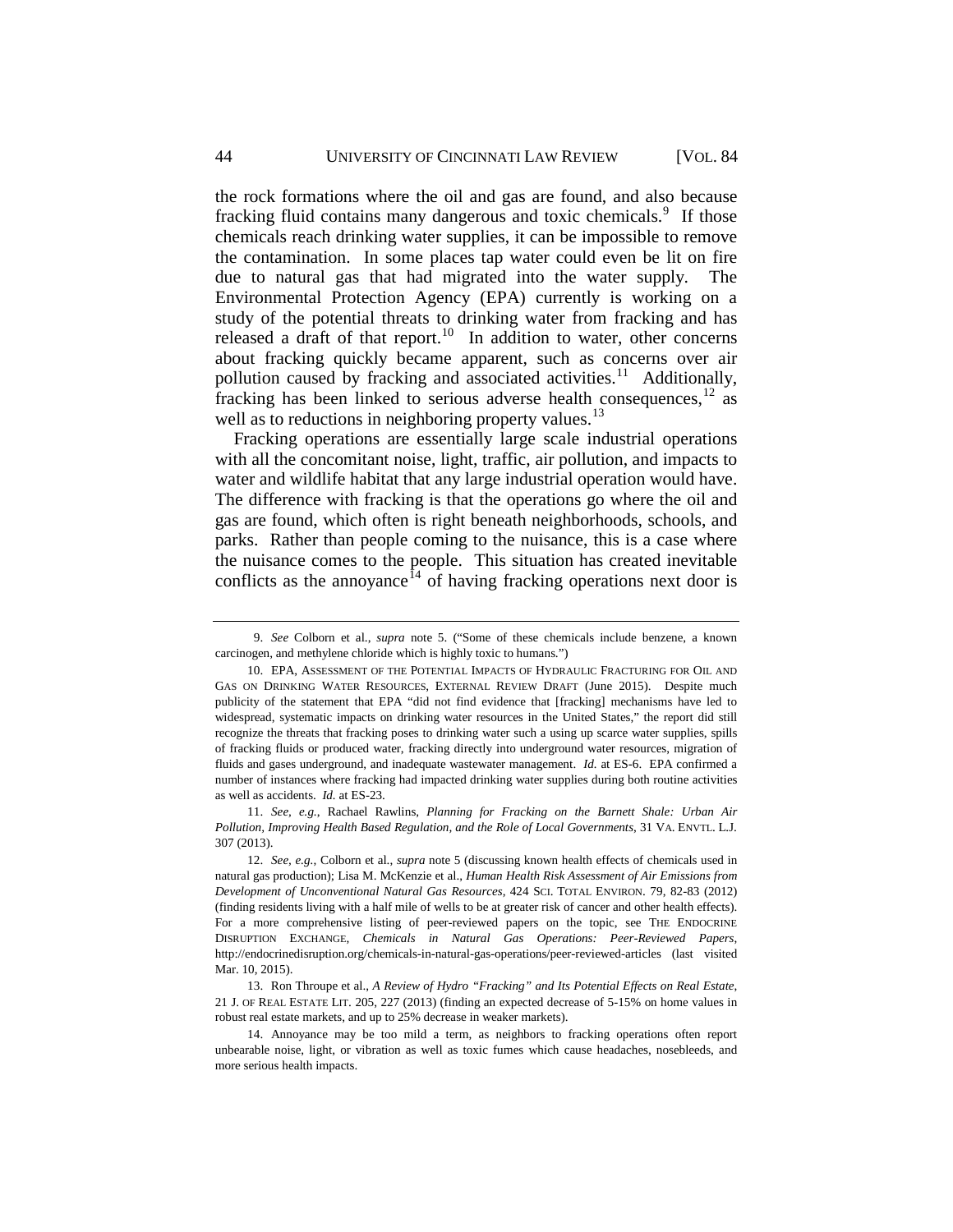### 2016] **FRACKING/TAKINGS** 45

combined with our growing but still incomplete knowledge of the public health impacts associated with fracking operations. As a result, many people who have fracking disrupting their lives have demanded that their governments—both state and local—do something to protect them from this harm. Where governments refuse or are too slow to respond, citizens take matters into their own hands through their ability to enact regulations or prohibitions at the ballot box.

In response, industry<sup>[15](#page-9-0)</sup> has raised several challenges against these restrictions on what they see as their absolute right to extract oil and gas, regardless of the consequences. As an initial matter, once it recognized the public relations issue on its hands, industry began spending a small portion of its newfound wealth to try to assure the public that fracking was safe and there was no reason to be concerned. Then, when local governments enacted regulations, industry argued that local governments do not have authority to regulate the industry due to state preemption. The ultimate argument presented by industry is that if government wants to regulate, or especially prohibit, fracking, then it will have to pay for "taking" its property. In response to these arguments, governments typically have responded by under-regulating the industry in the eyes of their constituents. Citizens have in some instances skirted their elected representatives by voting for additional regulation at the ballot box. $16$ 

This last point is rather remarkable in light of the history and development of the oil and gas industry. The mineral rights now asserted to be so valuable previously had little to no value. Only the technological advances and high prices for oil and gas made these resources so desirable. Thus, mineral interest owners who bring fracking-takings claims may experience a large windfall if they are able to extract these previously worthless resources.<sup>17</sup> Yet they threaten

<span id="page-9-0"></span><sup>15.</sup> The term "industry" is used broadly in this Article to include oil and gas companies, mineral rights owners, industry associations or trade groups, and others who support, lobby, and generally argue against regulations or restrictions that may be placed on fracking.

<span id="page-9-1"></span><sup>16.</sup> Fort Collins, Colorado, provides a good example of this phenomenon. Although the city council had initially put its own moratorium on fracking in place, it later exempted the only operator, Prospect Energy, from that moratorium. When the citizens of Fort Collins proposed to reinstate the full moratorium at the ballot box, the city council adopted a resolution urging the defeat of the measure, in part due to concerns over the cost of litigation that the city would face from industry. *See* Fort Collins City Council, Meeting Minutes, Oct. 1, 2013 at 314-18.

<span id="page-9-2"></span><sup>17.</sup> Of course, windfalls might occur in other contexts as well, and the presence of a windfall would not necessarily bar all takings claims. However, the presence of a windfall should be relevant to a court that is determining whether the government is "forcing some people alone to bear public burdens which, in all fairness and justice, should be borne by the public as a whole." Armstrong v. U.S., 364 U.S. 40, 49 (1960). The problem is particularly pronounced in the fracking context due both to the large relative amount of the windfall/potential takings claim as well as the potential harm to the public in terms of serious health consequences and possibly even deaths. A court that would impose a multimillion dollar fracking-takings judgment against a local government would thereby be elevating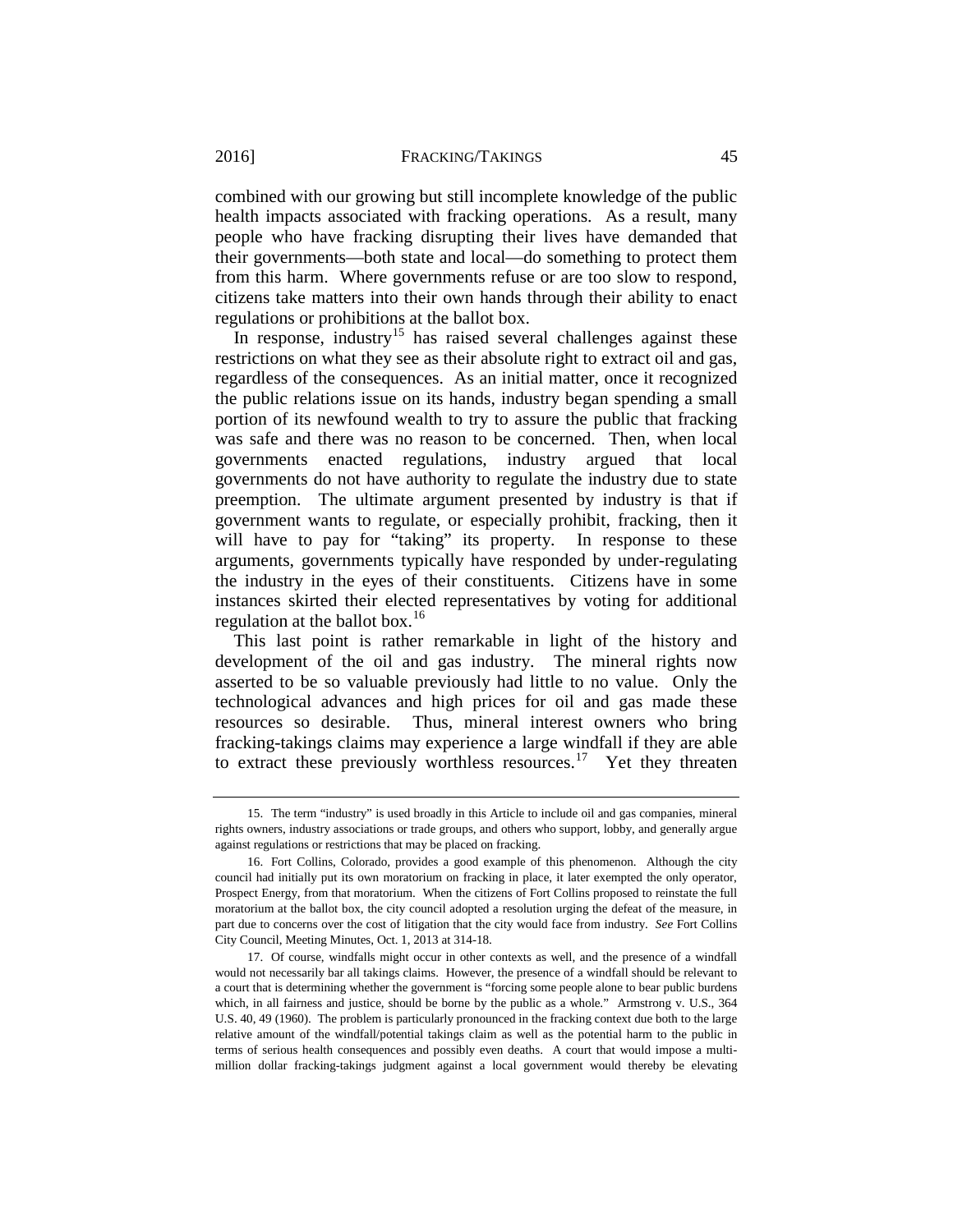## 46 UNIVERSITY OF CINCINNATI LAW REVIEW [VOL. 84

takings claims if they are denied the ability to capture this windfall. Such a windfall is harmful because it imposes potentially crippling costs on the public simply to reward a private property owner for having done nothing.[18](#page-10-1) Alternatively, the threat of takings liability (either before or after resolution by the courts) might lead governments simply not to regulate, thus allowing industry to impose negative externalities on the public in terms of pollution, noise, traffic, and general disturbance of the peace of formerly quiet residential neighborhoods. Thus, regardless of the current state of takings law and how it might apply to frackingtakings, it would be bad public policy if the courts were to hold that governments must reimburse mineral owners for this windfall in order to protect the public from the risks and harms of fracking.

## *B. The Continuum of Fracking Regulation*

<span id="page-10-0"></span>In response to the explosive growth of fracking and the encroachment of oil and gas operators on residential areas, many state and local governments, or their citizens, have shown interest in regulating or prohibiting fracking outright. The first approach that can be taken is a moratorium—a time-out on development to allow the government to study the risks and benefits and develop an appropriate regulatory response. The next step might be issuing zoning regulations that restrict the areas in which fracking can occur. Local governments potentially could regulate the technical process of fracking, limiting the types and amounts of chemicals used or regulating the pressure used to force the water into the formation. Oftentimes, however, this type of regulation will fall to the state level as local regulations may be preempted in some states. Ultimately, some communities or even entire states may decide that the risks of fracking are too great, and it should be prohibited outright. These options encompass the range of fracking regulation that currently exists today.

windfall profits over protection of public health, particularly since many governments might respond by simply removing the regulation and allowing the harm to occur. Such a result would not support notions of "fairness and justice" which underlie takings jurisprudence. This is obviously a complicated topic which bears further research and study, but it should at least be noted at this time as a potential argument against a fracking-takings claim.

<span id="page-10-1"></span><sup>18.</sup> Perhaps a company which invested significant resources in developing fracking technology to exploit new oil and gas reserves might be able to claim they deserve the opportunity to profit from their investment and innovation. However that is not the typical claimant in a hypothetical frackingtakings case. Those claimants instead likely have invested very little, if any, money or time in making their formerly valueless resource become profitable to extract.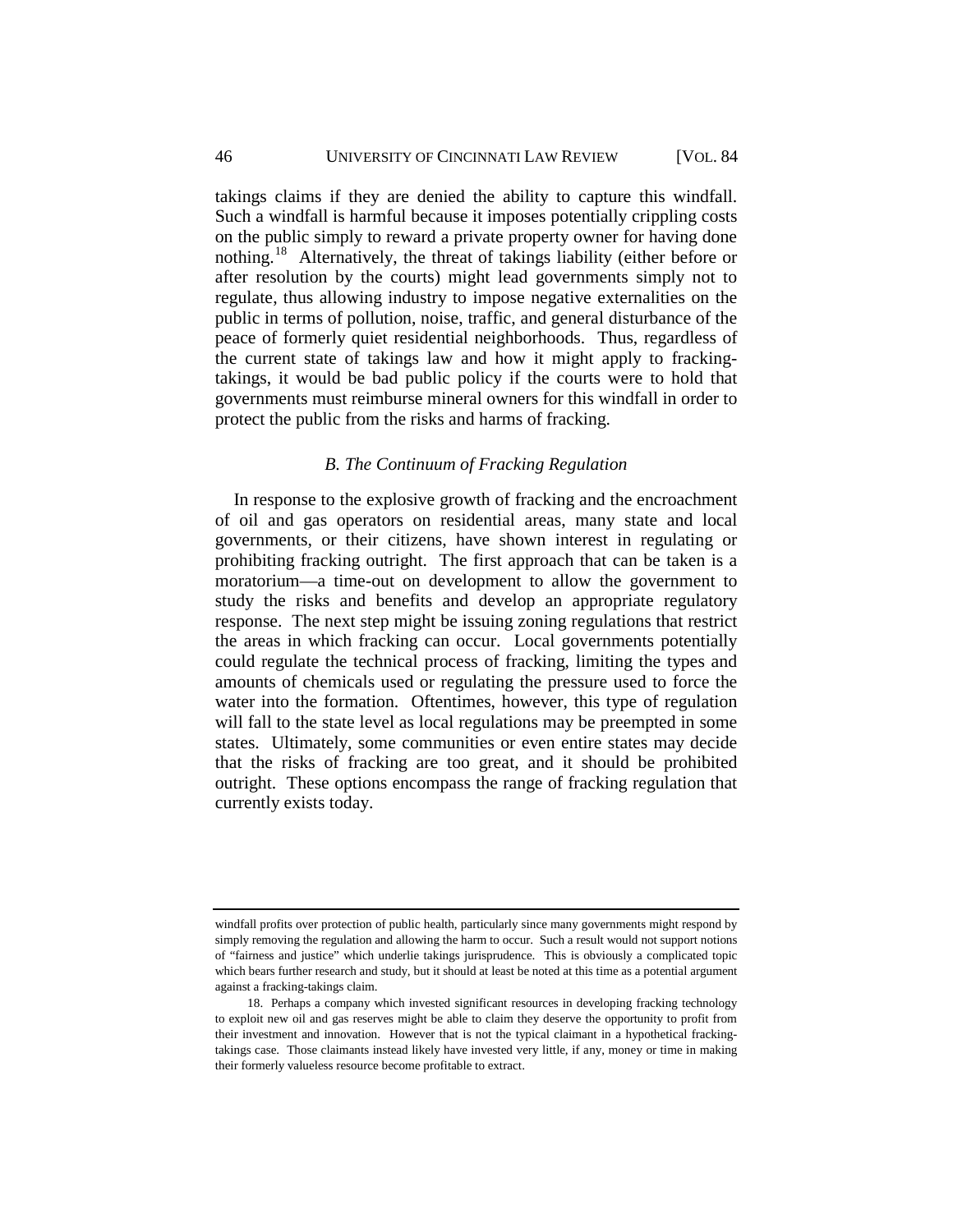#### 1. New York Case Study

<span id="page-11-0"></span>New York perhaps has gone farther than any other state to protect its citizens and its environment from the unknown risks and the known impacts of fracking. Initially, the state adopted a moratorium in order to conduct further study to see if fracking could be done safely. Then-Governor David Patterson put this moratorium in place in 2010 while directing that state agencies such as the Department of Environmental Conservation

> complete its review of the public comments, make such revisions to the Draft SGEIS that are necessary to analyze comprehensively the environmental impacts associated with high-volume hydraulic fracturing combined with horizontal drilling, ensure that such impacts are appropriately avoided or mitigated consistent with the State Environmental Quality Review Act (SEQRA), other provisions of the Environmental Conservation Law and other laws, and ensure that adequate regulatory measures are identified to protect public health and the environment.<sup>[19](#page-11-1)</sup>

Because of the complicated nature of this issue, it took four additional years to complete the state's analysis. In late 2014, the current Governor Andrew Cuomo made the moratorium into a permanent ban, relying on the advice from the Department of Environmental Conservation and the Department of Health.

The review compiled by the New York Department of Health was quite thorough and broad, and it sets out ample reasons why the state should not rush ahead with allowing fracking when the impacts, both short and long term, are unknown.<sup>[20](#page-11-2)</sup> The study noted air impacts that could affect respiratory health, climate change impacts, drinking water impacts, soil and water contamination from spills, surface-water contamination from waste treatment, induced earthquakes, and

<span id="page-11-1"></span><sup>19.</sup> Exec. Order No. 41, issued Dec. 13, 2010 (Requiring Further Environmental Review of High-Volume Hydraulic Fracturing in the Marcellus Shale), [https://govt.westlaw.com/nycrr/Document/Ib2187f04646111e09f330000845b8d3e?viewType=FullText](https://govt.westlaw.com/nycrr/Document/Ib2187f04646111e09f330000845b8d3e?viewType=FullText&originationContext=documenttoc&transitionType=CategoryPageItem&contextData=(sc.Default)) [&originationContext=documenttoc&transitionType=CategoryPageItem&contextData=\(sc.Default\).](https://govt.westlaw.com/nycrr/Document/Ib2187f04646111e09f330000845b8d3e?viewType=FullText&originationContext=documenttoc&transitionType=CategoryPageItem&contextData=(sc.Default))

<span id="page-11-2"></span><sup>20.</sup> N.Y. STATE DEP'T OF HEALTH, A PUBLIC HEALTH REVIEW OF HIGH VOLUME HYDRAULIC FRACTURING FOR SHALE GAS DEVELOPMENT (2014). The study concluded that "the overall weight of the evidence from the cumulative body of information . . . demonstrates that there are significant uncertainties about the kinds of adverse health outcomes that may be associated with [fracking], the likelihood of the occurrence of adverse health outcomes, and the effectiveness of some mitigation measures in reducing or preventing environmental impacts which could adversely affect public health. Until the science proves provides sufficient information to determine the level of risk to public health from [fracking] to all New Yorkers and whether the risks can be adequately managed, DOH recommends that [fracking] should not proceed" in New York. *Id.* at 2.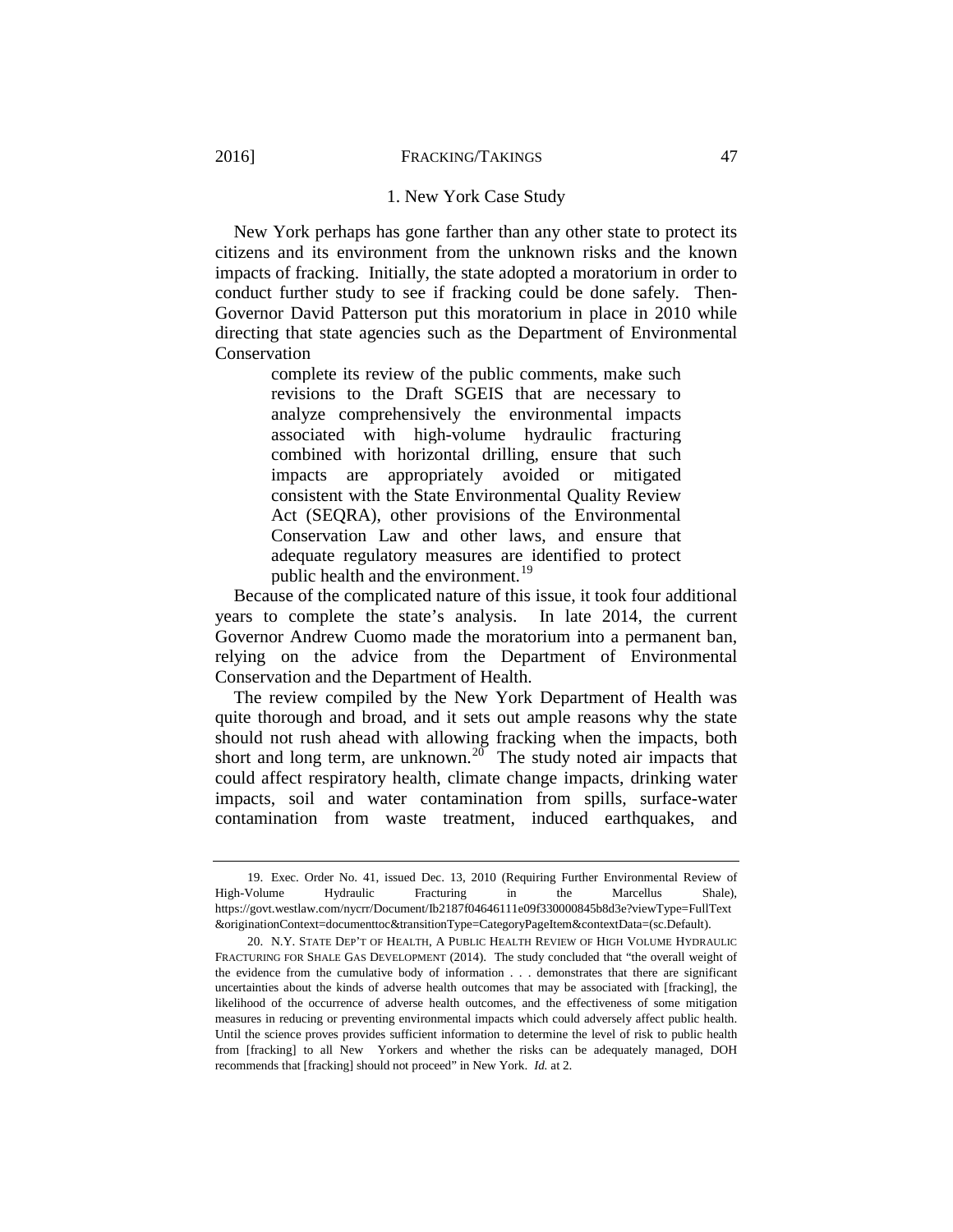community impacts associated with boom-town economics. $2^1$  While recognizing the importance of further study to reduce uncertainty, the study concluded that fracking has resulted in environmental impacts that threaten public health, justifying a ban on fracking statewide.<sup>[22](#page-12-1)</sup> As a result, the New York Department of Environmental Conservation has stated its intent to ban fracking in New York. $^{23}$  $^{23}$  $^{23}$ 

In addition to the statewide measure prohibiting fracking, many local jurisdictions in New York also have taken steps to prohibit fracking through their zoning authority. Most notably, the Town of Dryden was one of the first local governments in New York to prohibit fracking. In August 2011, the Town Board of Dryden voted to amend the local zoning ordinance expressly to prohibit extraction of oil and gas or other associated processes. $24$  The Town Board declared that natural gas exploration "poses a significant threat to [Dryden's] residents' health, safety, and general welfare."<sup>[25](#page-12-4)</sup>

The local ban in Dryden was challenged by industry as being preempted by state law. However, the courts in New York upheld the authority of towns such as Dryden to use their zoning authority to prohibit certain land uses, such as fracking, from their jurisdictions. Ultimately, the New York Court of Appeals held that state law did not prohibit local zoning laws which prohibit oil and gas development, based on the plain language, statutory scheme, and legislative history of the New York Oil, Gas, and Solution Mining Law.[26](#page-12-5) The ultimate resolution of the case was based on "the relationship between the State and its local government subdivisions." <sup>[27](#page-12-6)</sup> Although the state could have preempted local regulation of oil and gas operations, there was not sufficient evidence to show "a clear expression of preemptive intent."<sup>[28](#page-12-7)</sup>

Thus, the current law in New York is that the state has prohibited fracking for an indefinite duration. Even if this statewide ban eventually is modified or removed, local governments have the authority to prohibit

<sup>21.</sup> *Id.* at 4.

<sup>22.</sup> *Id.* at 11.

<span id="page-12-2"></span><span id="page-12-1"></span><span id="page-12-0"></span><sup>23.</sup> Press Release, N.Y. State Dep't of Envtl. Cons., New York State Department of Health Completes Review of High-volume Hydraulic Fracturing (Dec. 17, 2014), http://www.dec.ny.gov/press/100055.html (stating that DEC Commissioner Joe Martens will implement the recommendation to ban fracking in New York).

<span id="page-12-7"></span><span id="page-12-6"></span><span id="page-12-5"></span><span id="page-12-4"></span><span id="page-12-3"></span><sup>24.</sup> TOWN OF DRYDEN, ZONING LAW, art. V, § 502 (2012). *See also* Dryden Town Board, Res. No 126 (2011), Resolution in Support of Adopting Amendments to the Town of Dryden Zoning Ordinance Clarifying the Town's Prohibition of Natural Gas Exploration and Extraction (Aug. 2, 2011), http://dryden.ny.us/Board\_Meeting\_Minutes/TB/2011/TB2011-08-02.pdf.

<sup>25.</sup> *Id.* at 10.

<sup>26.</sup> Wallach v. Town of Dryden, 16 N.E.3d 1188, 1201 (N.Y. 2014).

<sup>27.</sup> *Id.* at 1203.

<sup>28.</sup> *Id.*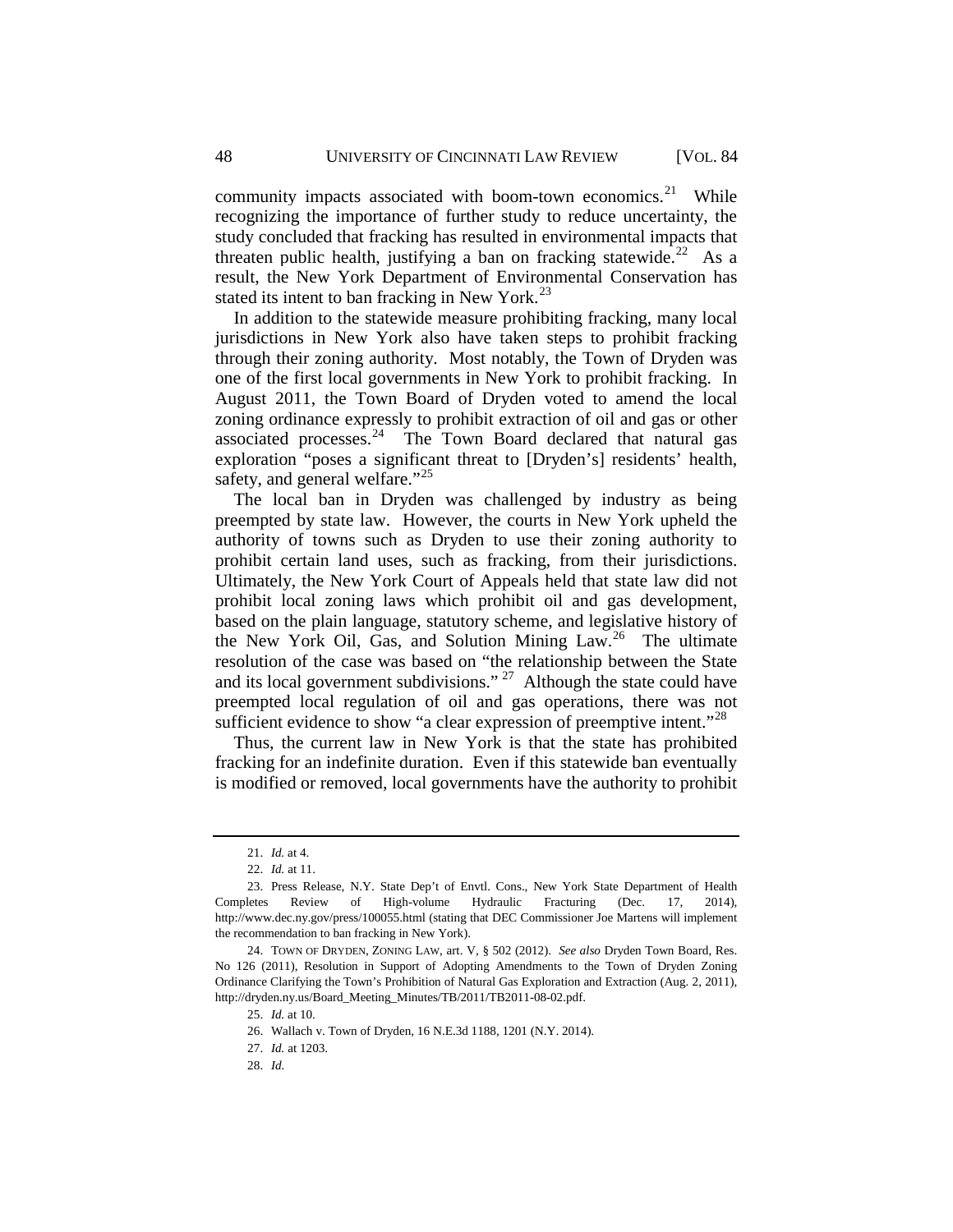<span id="page-13-0"></span>fracking themselves, and several jurisdictions already have done so.<sup>29</sup>

#### 2. Colorado Case Study

Colorado has experienced tremendous population growth since previous oil and gas booms. Thus, a small portion of the oil and gas that now are recoverable through the use of fracking lie beneath land that is much more heavily populated than before.<sup>30</sup> The conflicts in Colorado between industry and the public largely have occurred in suburban areas along the Front Range, $31$  where many people have moved for the quality of life to be found in quiet residential communities. That quality of life increasingly has been threatened as the oil and gas industry has encroached upon those communities, proposing massive wellsites right in the middle of many residential neighborhoods as well as near parks and schools. $32$  This has led to demands that all levels of government take action to prevent harm and protect communities from fracking.

Several state agencies have responsibility for regulating the oil and gas industry. Historically, primary responsibility for regulation of the industry at the state level was in the Colorado Oil and Gas Conservation Commission (COGCC), part of the Department of Natural Resources. The COGCC derives its authority from the Oil and Gas Conservation Act, which has been amended several times in recent years to require that oil and gas development be "consistent with protection of public health, safety, and welfare, including protection of the environment and wildlife resources."<sup>[33](#page-13-5)</sup> In spite of this statutory mandate to protect the public and the environment, the COGCC never has denied an application for a permit to drill based on environmental concerns.<sup>34</sup> The COGCC also has not set any substantive limitations on when or how

<span id="page-13-1"></span><sup>29.</sup> *The Story of Dryden: The Town That Fought Fracking (And Is Winning)*, EARTHJUSTICE, www.earthjustice.org/features/the-story-of-dryden-the-town-that-fought-fracking-and-is-winning (last visited July 25, 2015) (noting that more than 100 towns in New York have enacted local bans or moratoria on gas drilling).

<span id="page-13-2"></span><sup>30.</sup> For example, Longmont only occupies 0.02% of the land area of Colorado but has a population density of 3,294 people per square mile. Aff. of Mary Ellen Denomy ¶ 8, May 30, 2014, Colo. Oil & Gas Ass'n v. City of Longmont, No. 2013CV63 (Boulder Cty. Colo.).

<span id="page-13-3"></span><sup>31.</sup> The Front Range refers to the area where the majority of the population in Colorado lives, in the urban corridor abutting the Rocky Mountains. *See Understanding Colorado Regions*, 9NEWS.COM, http://archive.9news.com/weather/resources/region\_guide/ (last visited Dec. 2, 2015).

<span id="page-13-4"></span><sup>32.</sup> *See, e.g.*, Sarah Jane Kyle, *Proposed wells near school draw ire of Timnath residents*, COLORADOAN (Dec. 10, 2014, 7:59 AM), http://www.coloradoan.com/story/news/2014/12/09/proposedwells-draw-fear-timnath-residents/20163783/.

<sup>33.</sup> COLO. REV. STAT. § 34-60-102(1)(a)(I) (2014).

<span id="page-13-6"></span><span id="page-13-5"></span><sup>34.</sup> Dep. of Stuart Ellsworth at 146:25-148:4, May 8, 2014, Colo. Oil & Gas Ass'n v. City of Longmont, No. 2013CV63 (Boulder Cty. Colo.) (head of engineering for state agency could not recall a permit to drill ever being denied).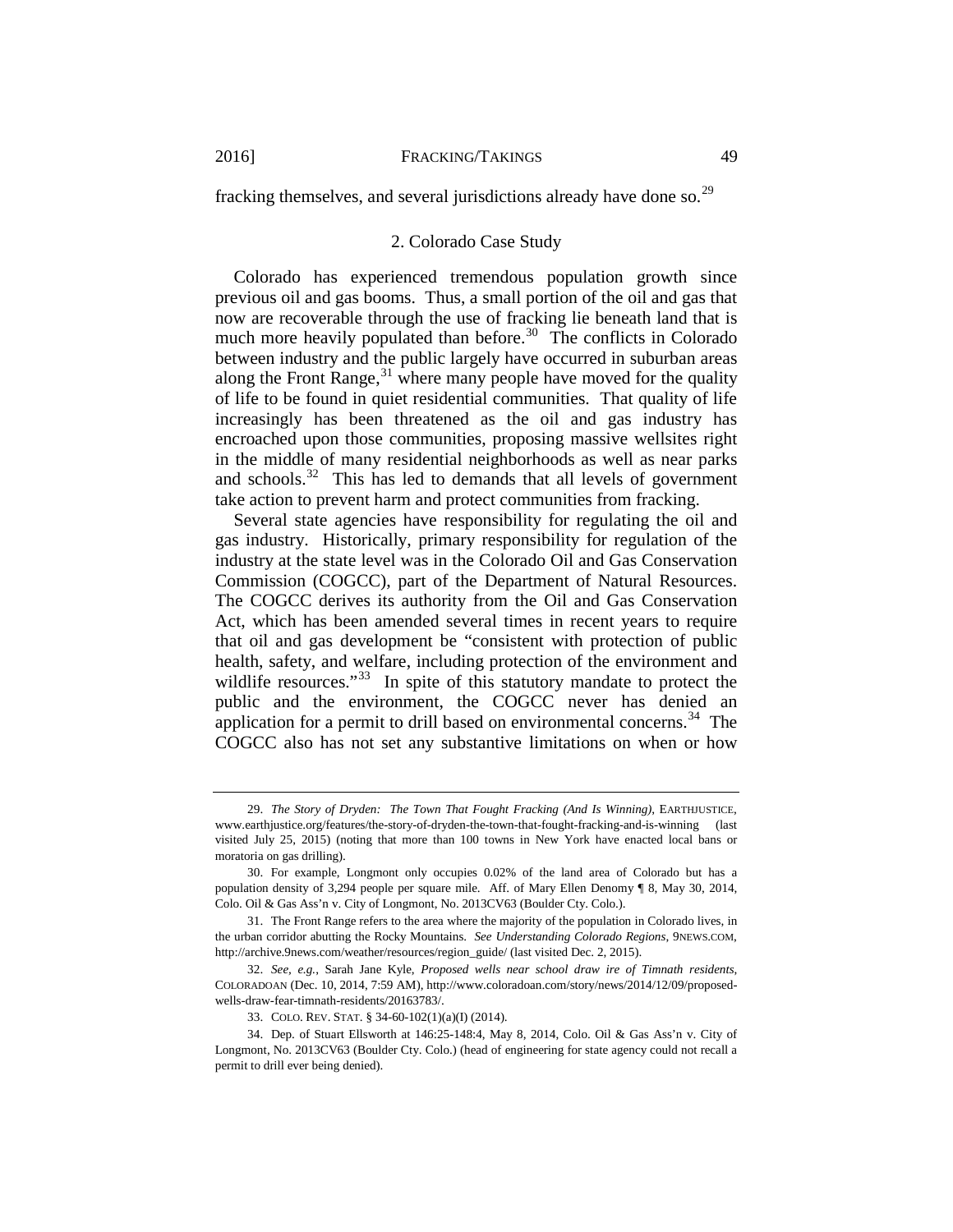industry may frack wells.<sup>[35](#page-14-0)</sup> Instead, the regulations only require limited notice to neighboring landowners and the state before fracking begins and disclosure of some of the chemicals that are used in the fracking process.<sup>36</sup> In response to pressure from the public, the COGCC also has moderately increased setbacks for all wells whether the wells use fracking or other methods.[37](#page-14-2)

<span id="page-14-6"></span>Unhappy with the severe impacts that fracking still can have on communities under state regulations, many citizens have pushed their local governments to take further steps to protect them. In response to citizen pressure, the City of Longmont enacted a series of land use regulations applicable to oil and gas operators and secured the agreement of industry to comply with those. $38$  Unsatisfied that these regulations still would allow fracking to occur in their community, many residents of Longmont successfully organized a campaign to amend the city charter to prohibit fracking entirely.<sup>39</sup> This ban on fracking was challenged in state court on preemption grounds.<sup>40</sup>

<span id="page-14-0"></span><sup>35.</sup> Some COGCC regulations do relate to technical matters such as well casing, but those apply to all wells broadly, and not wells that will be fracked, specifically. *See, e.g.*, COGCC Rule 207, 308B, 317, 318A, 341, 523, 703, 802, 804. The only regulations which apply specifically to fracking simply require completion of a chemical disclosure registry form (including exemptions for "trade secrets") and a requirement for providing 48 hours of advance notice before fracking is conducted. COGCC Rule 205A, 316C.

<span id="page-14-1"></span><sup>36.</sup> *See* Colo. Oil & Gas Conserv. Comm'n, Rule 205A(b)(2) (requiring disclosure of chemicals after fracking occurs on a well); Rule 316C (requiring 48 hours advance notice be provided before fracking). No other state regulations specifically apply to fracking operations although some general requirements would apply to fracking, such as Rule 805.c related to fugitive dust from oil and gas operations. Rule 805.c.

<span id="page-14-2"></span><sup>37.</sup> Colo. Oil & Gas Conservation Comm'n, Rule 604.a(1) (2014) (setting the default setback to be 500 feet from any "building unit"). The previous setback was only 150 feet. The regulations do allow for waivers of this minimum requirement, and the state has not even been enforcing the requirement. SIERRA CLUB, REVIEW OF THE OIL AND GAS INDUSTRY AND THE COGCC'S COMPLIANCE WITH COLORADO'S SETBACK RULES 2 (2015), http://www.law.du.edu/documents/student-law-officeclinical-programs/ELC-Form-2a-Executive-Summary.pdf (noting that 181 permit applications since August 1, 2013, out of a total of 1,300 application, lacked critical information necessary to ensure compliance with setbacks and other requirements).

<span id="page-14-3"></span><sup>38.</sup> CITY OF LONGMONT, Ordinance O-2012-25 (2012). This ordinance amended the city code. *See, e.g.*, LONGMONT MUNICIPAL CODE, §§ 15.04.020.B.32 (laying out zoning requirements for oil and gas operations and facilities under the Land Development Code). Those regulations included greater setbacks than state law required (350 feet), a ban on oil and gas development in residentially zoned areas, and other requirements to minimize noise and visual impacts of fracking operations. *See id.* Although the state and industry sued to block these regulations, arguing they were preempted by state law, both parties agreed to drop their suit and, therefore, the regulations in Longmont can be enforced to any future oil and gas development. Colo. Oil & Gas Conservation Comm'n v. City of Longmont, No 2012CV702 (Boulder Cty. Colo.), *dismissed by stipulation and without prejudice* (Oct. 15, 2014).

<span id="page-14-4"></span><sup>39.</sup> Longmont City Charter, Article XVI (the "Longmont Public Health, Safety and Wellness Act" cites to the inalienable rights provision of the Colorado constitution as justification for a prohibition on hydraulic fracturing within the city).

<span id="page-14-5"></span><sup>40.</sup> *See* City of Longmont v. Colo. Oil & Gas Ass'n, No. 2014CA1759 (Colo. Ct. App.). Briefing on this appeal was completed on April 2015. In an unusual development, the Court of Appeals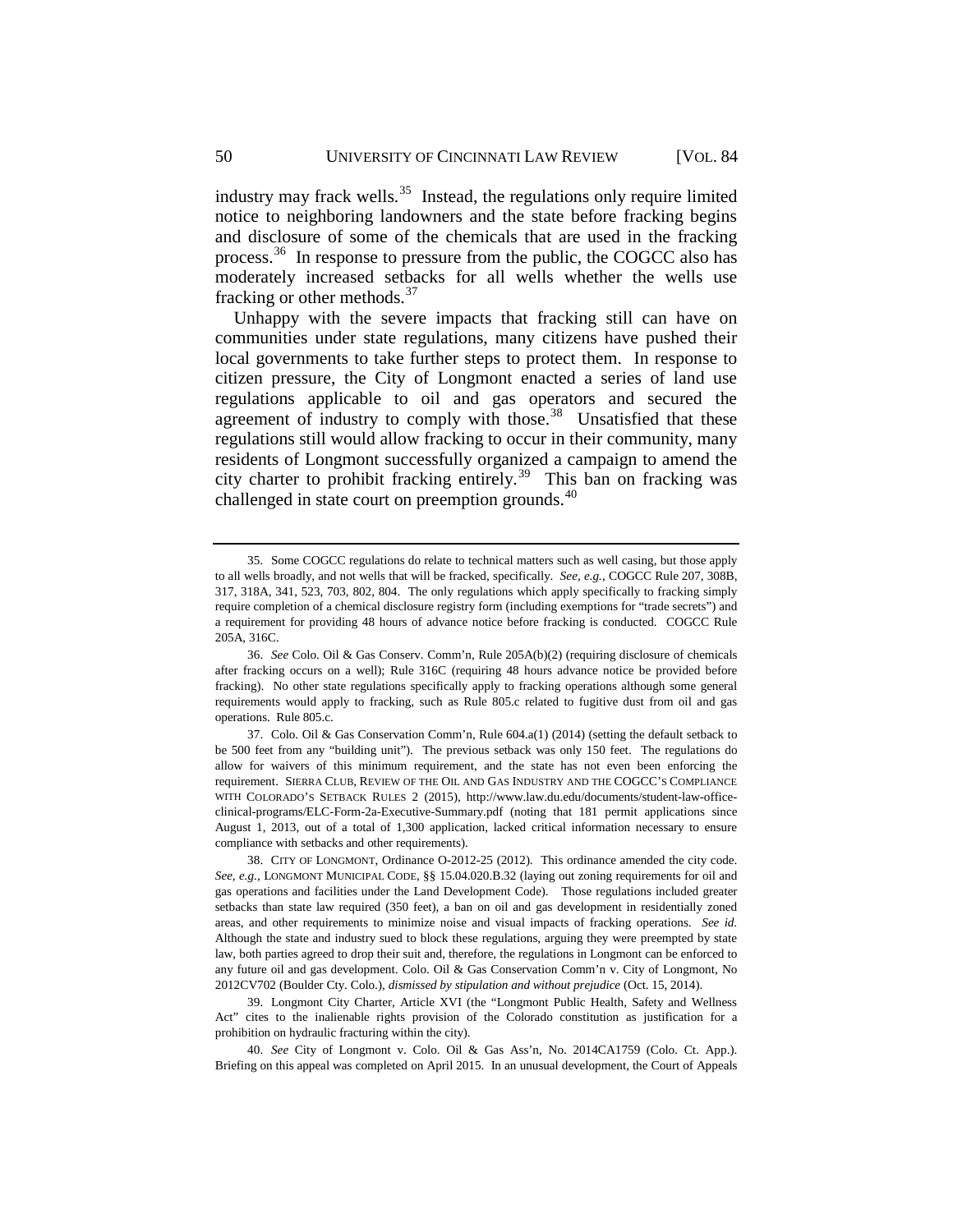<span id="page-15-5"></span>Following the actions taken by Longmont and its citizens, other jurisdictions began to take action against fracking as well. In November 2013, citizens of Fort Collins, Broomfield, Boulder, and Lafayette all voted to place limitations on fracking. $41$  Some of these measures also have been challenged in court by the oil and gas industry, with the Fort Collins case challenging a five-year moratorium having proceeded all the way up to the Colorado Supreme Court.<sup>[42](#page-15-1)</sup>

As this Article was undergoing final edits, the Colorado Supreme Court decided both the *Longmont* and *Fort Collins* cases, striking down the fracking ban and moratorium that had been enacted locally in those communities, respectively, on preemption grounds.<sup>[43](#page-15-2)</sup> The Court did not close the door on all moratoria related to oil and gas, leaving open the possibility that a moratorium of shorter duration might not be preempted.[44](#page-15-3) And the Court rejected claims of implied preemption, meaning that some regulation on fracking might still be permissible even at the local level.<sup>[45](#page-15-4)</sup> The state might also decide to enact a ban, or to change the Oil and Gas Conservation Act to allow local bans, although this would require a significant change in politics. Additionally, Colorado voters are expected to consider statewide ballot

<span id="page-15-2"></span>43. *See* City of Longmont v. Colo. Oil & Gas Ass'n, 369 P.3d 573 (Colo. 2016); City of Fort Collins v. Colo. Oil, 369 P.3d 586 (Colo. 2016).

asked the Colorado Supreme Court to take up this case, and the companion case out of Fort Collins, before the Court of Appeals ruled. The Colorado Supreme Court agreed to hear the cases, and ultimately issued its decisions in May 2016. For procedural background, see City of Longmont v. Colo. Oil & Gas Ass'n, 369 P.3d 573, 577 (Colo. 2016). *See also* City of Fort Collins v. Colo. Oil, 369 P.3d 586, 590 (Colo. 2016).

<span id="page-15-0"></span><sup>41.</sup> Fort Collins and Broomfield voters both approved temporary moratoria on oil and gas development, and the City of Boulder extended its moratorium to allow time for further study of the impacts of fracking and for the local government to develop an appropriate response. *See Ballot Issue 2A Election Results*, DENVER POST, http://data.denverpost.com/election/results/ballot-issue/2013/fortcollins city ballot-issue-2a/ (last visited Dec. 2, 2015); *Broomfield Five Year Fracking Suspension*, *Question 300 (November 2013)*, BALLOTPEDIA, https://ballotpedia.org/Broomfield\_Five\_Year\_Fracking\_Suspension,\_Question\_300\_(November\_2013) (last visited Dec. 2, 2015). Lafayette voters approved a "Community Bill of Rights" provision to amend the city charter, which was designed to prohibit the extraction of oil and gas in the city and to affirm the rights of natural people over corporations. *City of Lafayette "Community Rights Act" Fracking Ban Amendment, Question 300 (November 2013)*, BALLOTPEDIA, https://ballotpedia.org/City\_of\_Lafayette\_%22Community\_Rights\_Act%22\_Fracking\_Ban\_Amendmen t,\_Question\_300\_(November\_2013) (last visited Dec. 2, 2015); *see also Community Rights*, COMMUNITY ENVTL. LEGAL DEFENSE FUND, http://www.celdf.org/section.php?id=423 (last visited Mar. 10, 2015).

<span id="page-15-1"></span><sup>42.</sup> *See* City of Fort Collins v. Colo. Oil & Gas Ass'n, No. 2014CA1991 (Colo. Ct. App.). Briefing on this appeal was completed April, 2015. Just as in the Longmont case, this case was transferred to the Colorado Supreme Court after briefing was completed. City of Fort Collins v. Colo. Oil, 369 P.3d 586, 590 (Colo. 2016).

<span id="page-15-4"></span><span id="page-15-3"></span><sup>44.</sup> *City of Fort Collins*, 369 P.3d at 594 ("We express no view as to the propriety of a moratorium of materially shorter duration.").

<sup>45.</sup> *City of Longmont*, 369 P.3d at 583-84.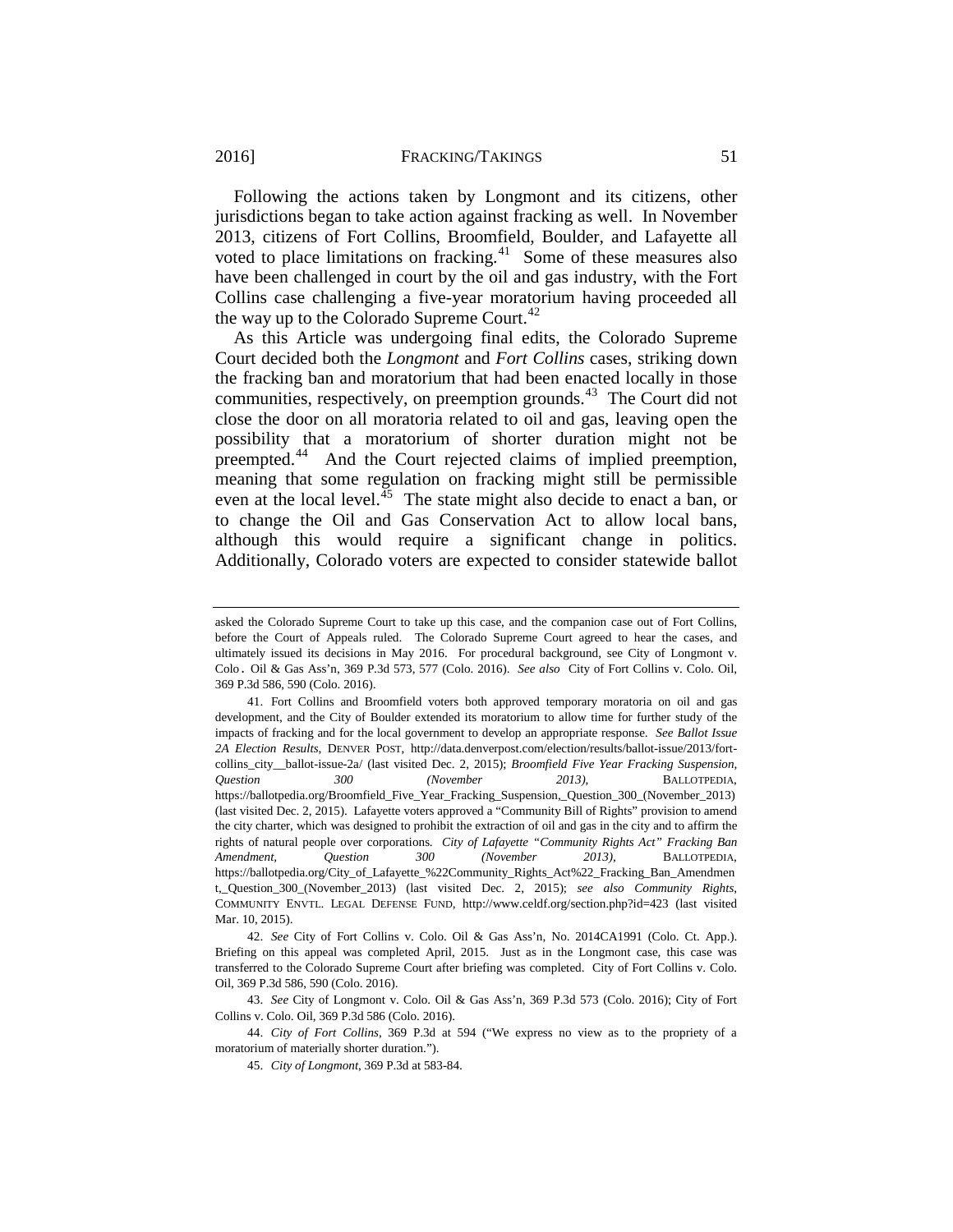#### 52 UNIVERSITY OF CINCINNATI LAW REVIEW [VOL. 84

measures in November 2016, one that would restore local control over oil and gas operations and another that would increase minimum setback requirements,<sup>[46](#page-16-1)</sup> which could give rise to similar threats of takings liability. Regardless, these preemption decisions from the Colorado Supreme Court will not end the debate over the necessity of further regulations on fracking at the state or local level. As long as the industry seeks to drill and frack near homes, schools, parks, and other sensitive communities, members of the public will demand greater protections from local and state officials. Therefore, the analysis in this Article should remain helpful for future decision-making, even if the specific Colorado laws which are analyzed have been found to be preempted by state law.

### <span id="page-16-3"></span>III. TAKINGS LAW

<span id="page-16-0"></span>Takings jurisprudence in the United States is notoriously complex and inconsistent $^{47}$  $^{47}$  $^{47}$  with the hallmark of the development of the law being dramatic swings by the Supreme Court from one end of the spectrum to the other. As a result, the application of takings law to new situations is relatively difficult to predict. Private interests can find helpful language in Supreme Court opinions which support their position that government regulation has gone too far and amounted to a de facto condemnation of their property. Government and public interests can find equally helpful language in those same opinions to support their position that reasonable regulation, such as theirs, is well within the scope of their authority and no compensation is required.

However, in some situations (such as the oil and gas context) the specter of astronomical takings judgments against states or local governments can be used by private interests to intimidate them, dissuading enactment of regulations demanded by the public. However, despite the scare tactic of potential takings claims and the uncertainty as to how courts will apply takings law to new situations, a few general

<span id="page-16-1"></span><sup>46.</sup> CREED, Initiatives,<http://resistextremeenergy.org/initiatives/> (last visited May 25, 2016); *see also* Joshua Zaffos, *Colorado activists set their sights on ballot measure to limit drilling*, HIGH COUNTRY NEWS (Feb. 22, 2016), [https://www.hcn.org/issues/48.3/the-fractured-terrain-of-oil-and-gas](https://www.hcn.org/issues/48.3/the-fractured-terrain-of-oil-and-gas-opposition/colorado-activists-set-their-sights-on-a-ballot-measure-to-limit-drilling)[opposition/colorado-activists-set-their-sights-on-a-ballot-measure-to-limit-drilling.](https://www.hcn.org/issues/48.3/the-fractured-terrain-of-oil-and-gas-opposition/colorado-activists-set-their-sights-on-a-ballot-measure-to-limit-drilling)

<span id="page-16-2"></span><sup>47.</sup> The confusing state of the law has been described as a "crazy quilt pattern of Supreme Court doctrine." Allison Dunham, Griggs v. Allegheny County *in Perspective: Thirty Years of Supreme Court Expropriation Law*, 1962 SUP. CT. REV. 63; *see also* Dwight H. Merriam, *Rules for the Relevant Parcel*, 25 U. HAW. L. REV. 353, 353 (2003) (noting that "the complexities and arcane nuances of takings cases sometimes overwhelm us"); Patrick C. McGinley, *Bundled Rights and Reasonable Expectations: Applying the* Lucas *Categorical Taking Rule to Severed Mineral Property Interests*, 11 VT. J. OF ENVTL. L. 525, 544-45 (2010) (discussing the difficulty of defining the scope of property for takings analysis and describing caselaw as "regulatory takings pronouncements promise[] to drown the student and the most accomplished advocate in confusing and conflicting verbiage").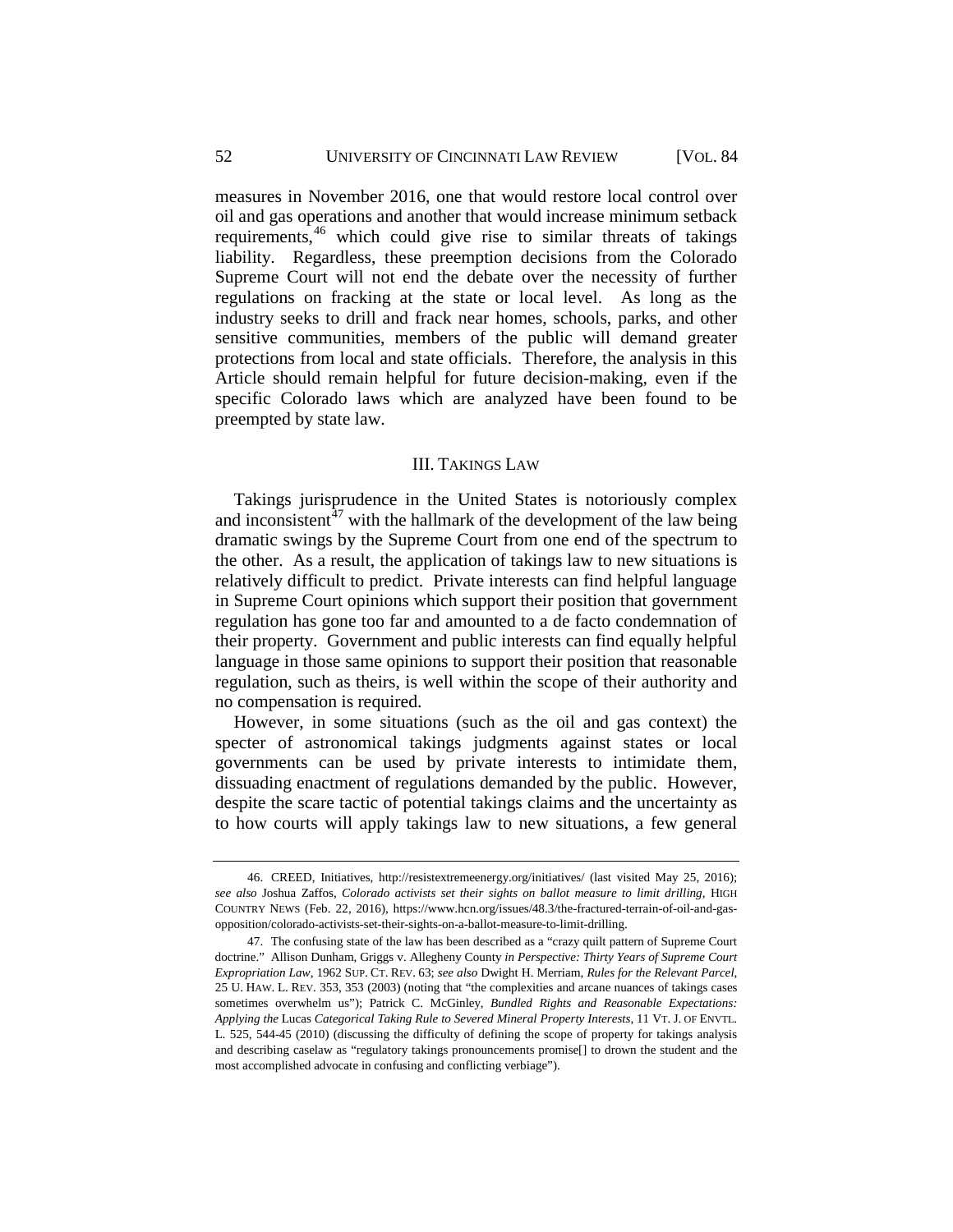conclusions can be drawn. These conclusions indicate that private interests asserting takings claims in the fracking context face an uphill battle with several potentially difficult issues of proof. Governments at the state and local level, if they determine takings claims to be a risk, can take steps to prepare a strong defense against those takings claims. For example, New York's study of fracking and its potential impacts<sup>[48](#page-17-1)</sup> will go a long way towards either establishing that a background principle or the nuisance defense precludes a taking, or that no taking under the *Penn Central* factors<sup>[49](#page-17-2)</sup> is appropriate. Other governments wishing to insulate themselves from liability can conduct their own similar studies or cite to existing literature on the impacts and threats of fracking.

In order to set the stage for applying takings law to the fracking context, three key background topics will be introduced. First, a brief history of the development of takings jurisprudence in the Supreme Court will shed light on those uphill battles and the defenses available to governments. Second, takings claims in the oil and gas context, although limited (perhaps due to a history of under-regulation of the industry), also will provide some context for how takings claims may play out in the fracking context. Finally, the takings law of our two case-study jurisdictions, New York and Colorado, also will be examined to explore the key issues created by the federal takings framework.

## *A. Development of Regulatory Takings Jurisprudence*

<span id="page-17-0"></span>Takings law historically applied first to the physical appropriation of property, specifically real property. Thus, early takings claims based on government regulation of property were framed as de facto physical takings without just compensation.<sup>50</sup> The Supreme Court, however, did not take the bait and rejected the analogy to eminent domain cases, holding that exercise of the police power to restrict the use of private property "is very different from taking property for public use."<sup>51</sup> Thus, regulatory takings (as commonly understood) were squarely rejected in the nineteenth century: "[a] prohibition simply upon the use of property for purposes that are declared, by valid legislation, to be injurious to the health, morals, or safety of the community, cannot, in any just sense, be deemed a taking or an appropriation of property for the public

<span id="page-17-4"></span><span id="page-17-3"></span><span id="page-17-2"></span><span id="page-17-1"></span><sup>48.</sup> N.Y. STATE DEP'T OF HEALTH, A PUBLIC HEALTH REVIEW OF HIGH VOLUME HYDRAULIC FRACTURING FOR SHALE GAS DEVELOPMENT 5-8 (2014).

<sup>49.</sup> *See* discussion *infra* Part III(A)(1)(a).

<sup>50.</sup> Mugler v. Kan., 123 U.S. 623, 664 (1887).

<sup>51.</sup> *Id.* at 669.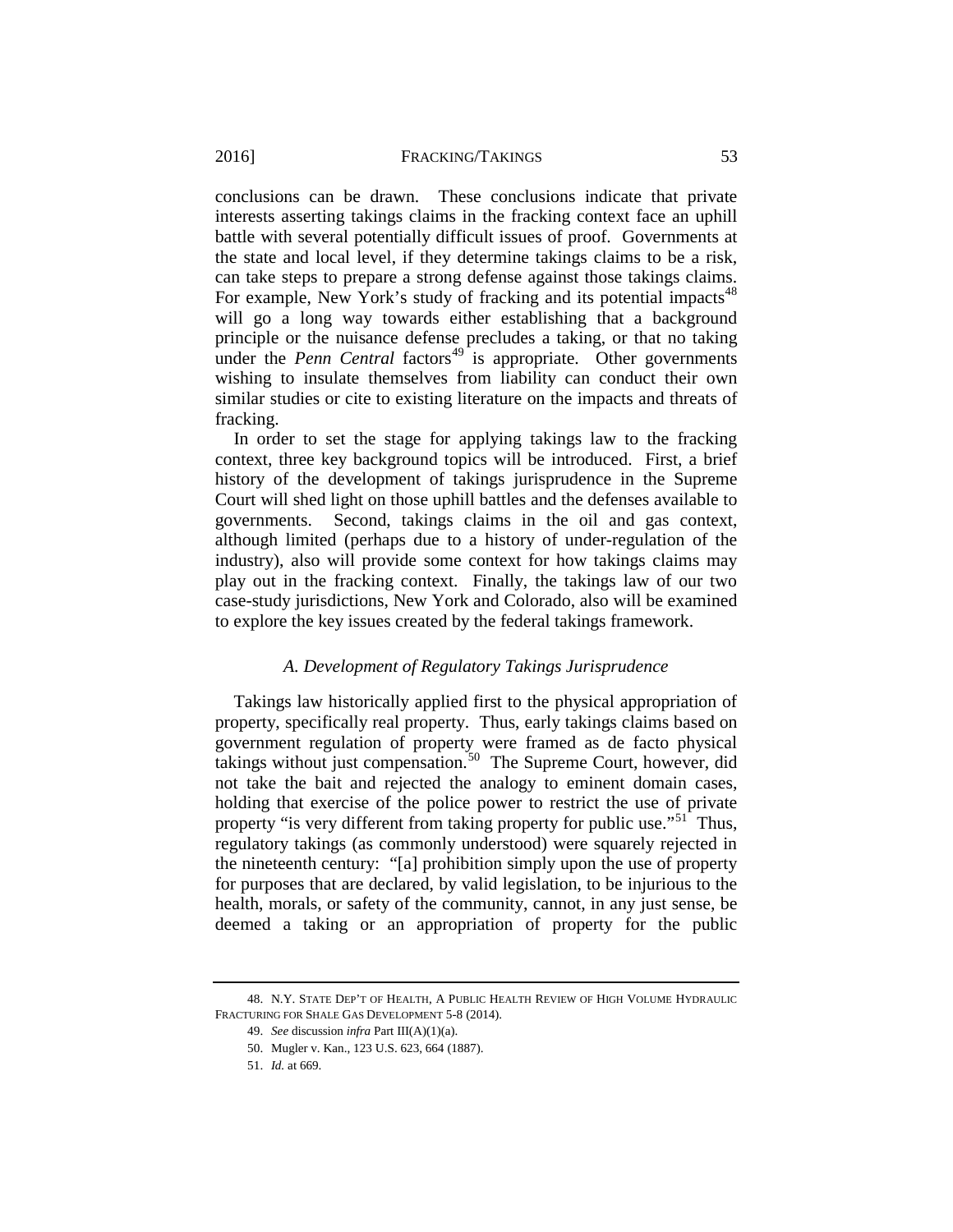<span id="page-18-0"></span>benefit."<sup>[52](#page-18-1)</sup> Only in the twentieth century did the Supreme Court change course and hold that "if regulation goes too far it will be recognized as a taking."[53](#page-18-2) Thus, the concept of "regulatory takings" was born.

## 1. The Rise of Regulatory Takings

The development of regulatory takings jurisprudence has charted an erratic course as the Supreme Court has attempted to create workable standards that could be applied to regulatory takings claims. The Court developed a balancing test to weigh relevant factors but also attempted to streamline the process by injecting some categorical rules. All of the regulatory takings tests, however, are centered around the same goal. "Each aims to identify regulatory actions that are functionally equivalent to the classic taking in which government directly appropriates private property or ousts the owner from his domain. Accordingly, each of these tests focuses directly upon the severity of the burden that government imposes upon private property rights."[54](#page-18-3)

However, for the purposes of this Article, the history is not as important as the result. As takings law currently stands, the pendulum has swung back towards the balancing test. Thus, this Article briefly will explore the dominant balancing test that courts have been instructed to apply in most instances. However, the categorical rule regarding "total takings" also will be presented, because fracking-takings plaintiffs inevitably will seek to shoehorn their case under this test rather than give full consideration to the entirety of circumstances, including the police power justifications for a particular regulation.

<sup>52.</sup> *Id.* at 668-69.

<span id="page-18-2"></span><span id="page-18-1"></span><sup>53.</sup> Penn. Coal Co. v. Mahon, 260 U.S. 393, 415 (1922). An alternate approach, laid out by numerous previous courts, would not have been to say that compensation is due if regulation goes too far, but rather to test whether the regulation in question falls outside of the government's police power. "If, therefore, a statute purporting to have been enacted to protect the public health, the public morals, or the public safety, has no real or substantial relation to those objects, or is a palpable invasion of rights secured by the fundamental law, it is the duty of the courts to so adjudge, and thereby give effect to the constitution." *Mugler*, 123 U.S. at 661. Rather than leaving the issue largely to the legislative branches to sort out, the Supreme Court chose to dive headlong into the regulatory takings concept, creating a complicated, confusing, and indeterminate system placing real and significant limits on the ability of all levels of government to protect the public health, safety, and welfare of their communities. *Id.*

<span id="page-18-3"></span><sup>54.</sup> Lingle v. Chevron U.S.A., Inc., 544 U.S. 528, 539 (2005). The Supreme Court also discussed a third category of regulatory takings which are not relevant here, a category which includes both permanent physical invasions as well as the exactions cases. *Id.* (citing Dolan v. City of Tigard, 512 U.S. 374 (1994), Nollan v. Cal. Coastal Comm'n, 483 U.S. 825 (1987), and Loretto v. Teleprompter Manhattan CATV Corp., 458 U.S. 419 (1982)). Perhaps the exactions cases might come up in the future if the government action being challenged was not state or local bans on fracking but instead government land use approval that imposed limitations on fracking as an exaction or condition of approval. However, prohibiting the use of fracking as part of approving local land uses would not be very analogous to the situation in *Nollan* and *Dolan*, which the Court compared to appropriation of an easement over the relevant property.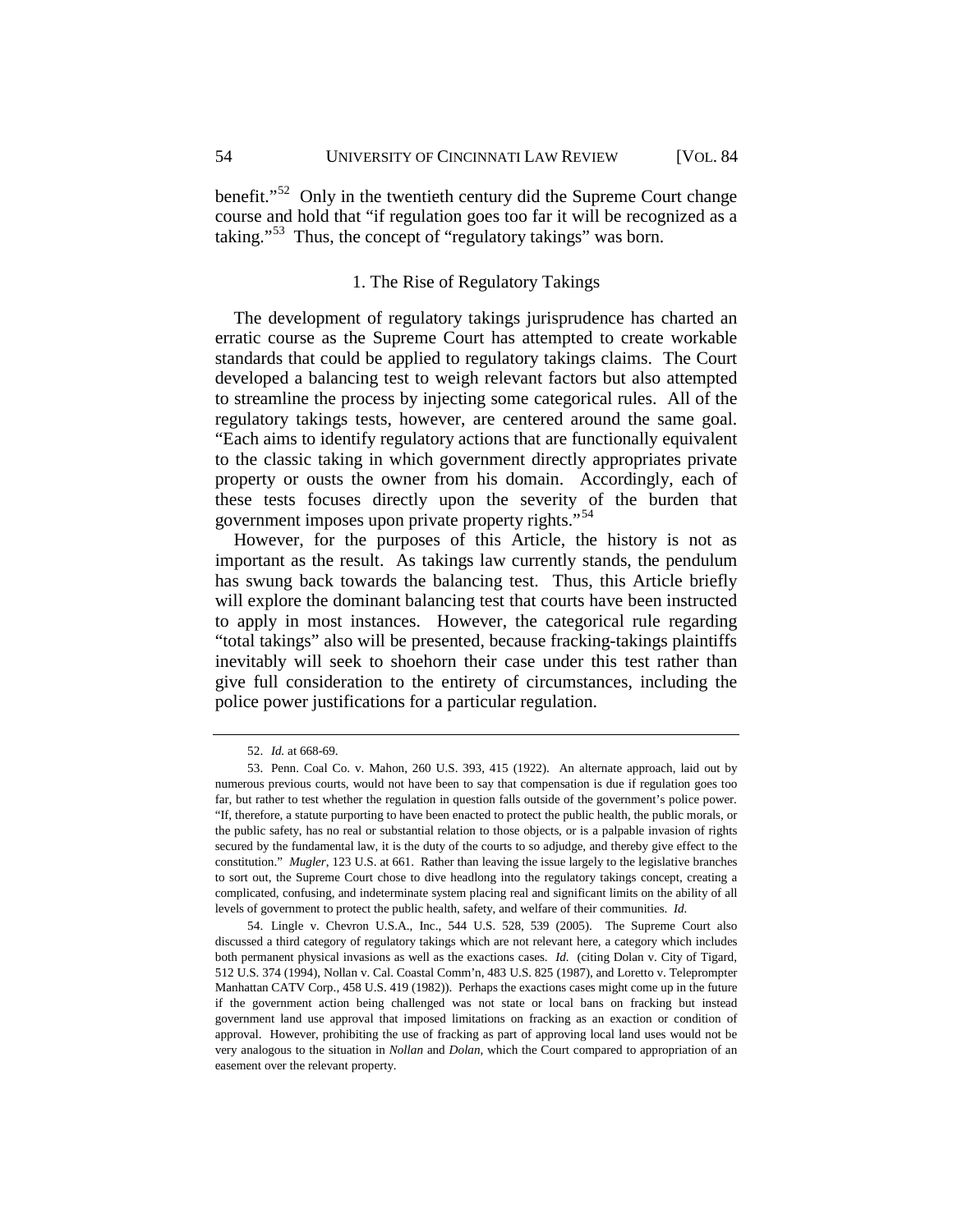#### *a. The Default – the Balancing Test of* Penn Central

<span id="page-19-0"></span>The hallmark of modern regulatory takings law is that each case involves "essentially ad hoc, factual inquiries" based on the "particular circumstances" of each case rather than any "set formula" for determining if a taking has occurred.<sup>55</sup> The factors to be considered were laid out most prominently by Justice Brennan in the *Penn Central* case.<sup>[56](#page-19-2)</sup> The non-exclusive<sup>[57](#page-19-3)</sup> list of factors to be considered includes (1) the economic impact of the regulation; (2) the extent to which the regulation has interfered with distinct investment-backed expectations; and (3) the character of the government action.<sup>[58](#page-19-4)</sup> However, ultimately, the factors are to be used by courts to determine "when 'justice and fairness' require that economic injuries caused by public action be compensated by the government, rather than remain disproportionately concentrated on a few persons."<sup>[59](#page-19-5)</sup> The ultimate conclusion in most takings cases "necessarily requires a weighing of the private and public interests."[60](#page-19-6) Regulatory takings cases thus are not susceptible to simple analyses, but involve detailed factual findings that can inform the court's balancing of the relevant interests.<sup>[61](#page-19-7)</sup>

In order to determine the economic impact of the regulation on the property, courts must first determine the proper scope of the property right in a particular case.<sup>[62](#page-19-8)</sup> Courts look not simply to the absolute economic impact of the regulation, but rather to how much economic value remains in the property after the regulation is applied. Because

<span id="page-19-1"></span><sup>55.</sup> Penn Cent. Transp. Co. v. New York City, 438 U.S. 104, 124 (1978). The ad hoc nature of the inquiry recently has been reiterated by the Supreme Court, when it stated "no magic formula enables a court to judge, in every case, whether a given government interference with property is a taking" and noted the "few invariable rules" that have been recognized in takings law. Ark. Game & Fish Comm'n v. United States, 133 S. Ct. 511, 518 (2012). Regulatory takings are quite distinct from condemnations and physical takings, which typically involve application of per se rules. Tahoe-Sierra Pres. Council v. Tahoe Reg. Planning Agency, 535 U.S. 302, 322 (2002). Instead, regulatory takings jurisprudence "is characterized by 'essentially ad hoc, factual inquiries' . . . designed to allow 'careful examination of all the relevant circumstances.'" *Id.* (citing *Penn Cent.*, 438 U.S. 104; Palazzolo v. R.I., 533 U.S. 606 (2001) (O'Connor, J., concurring)).

<sup>56.</sup> *Penn Cent.*, 438 U.S. at 124.

<span id="page-19-4"></span><span id="page-19-3"></span><span id="page-19-2"></span><sup>57.</sup> Although Justice Brennan notes only that these are "several factors that have particular significance," *id.*, in practice these are typically the only factors discussed by courts. However, the factors are sufficiently broad-reaching that the factors are not overly restrictive.

<sup>58.</sup> *Id.* at 124.

<sup>59.</sup> *Id.* (quoting Goldblatt v. Hempstead, 369 U.S. 590, 594 (1962)).

<sup>60.</sup> Agins v. Tiburon, 447 U.S. 255, 261 (1980).

<span id="page-19-8"></span><span id="page-19-7"></span><span id="page-19-6"></span><span id="page-19-5"></span><sup>61.</sup> *Tahoe-Sierra*, 535 U.S. at 322 n.17 ("When the government condemns or physically appropriates the property, the fact of a taking is typically obvious and undisputed. When, however, the owner contends a taking has occurred because a law or regulation imposes restrictions so severe that they are tantamount to a condemnation or appropriation, the predicate of a taking is not self-evident, and the analysis is more complex.").

<sup>62.</sup> Keystone Bituminous Coal Ass'n v. DeBenedictis, 480 U.S. 470, 496 (1987).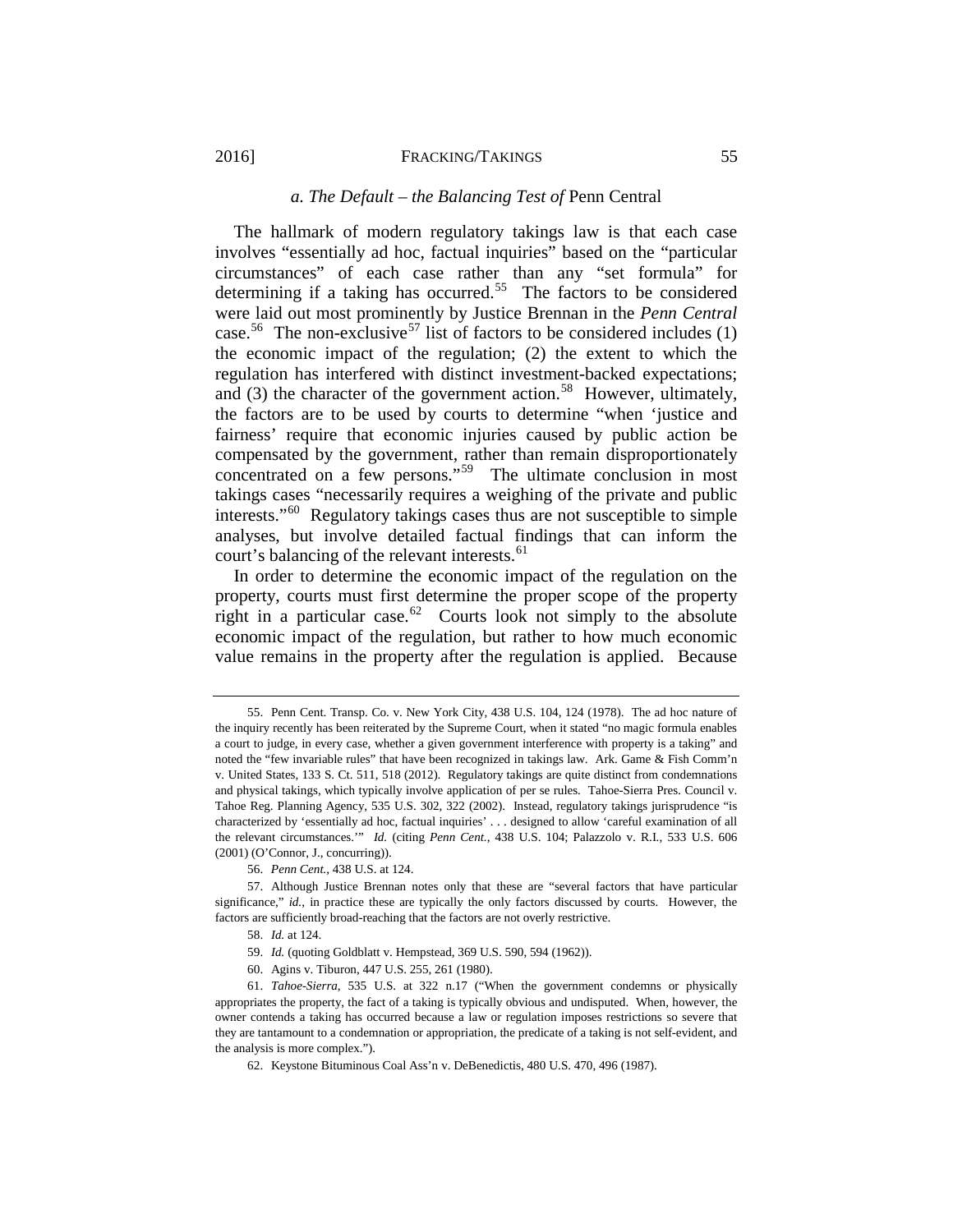the economic impact depends on the value of the underlying property, takings claimants have an incentive to define the property interest narrowly, while government has the opposite incentive. This tension inevitably has led to what is described as the "denominator problem."<sup>63</sup> However, in general, courts instruct that the "parcel as a whole" is the relevant scope of the inquiry.<sup>[64](#page-20-1)</sup>

Under the "parcel as a whole" standard, courts have rejected attempts by private property owners to define their property rights narrowly. The "parcel as a whole rule has three basic dimensions: horizontal, vertical, and temporal."<sup>65</sup> Thus, courts have refused to consider air rights separately (for development purposes),<sup>[66](#page-20-3)</sup> temporary restrictions on development rights,<sup>[67](#page-20-4)</sup> restrictions only on commercial uses of eagle feathers,[68](#page-20-5) and restrictions on only a portion of property, such as setback requirements.<sup>[69](#page-20-6)</sup> Under this standard, "where an owner possesses a full 'bundle' of property rights, the destruction of one 'strand' of the bundle is not a taking. $\frac{1}{2}$ <sup>1[70](#page-20-7)</sup> Although the Supreme Court for a time questioned the legitimacy of the "parcel as a whole" requirement, $1$  it has been reaffirmed.[72](#page-20-9)

In determining the economic impact of the regulation, courts look not just to the diminution in value compared to the parcel as a whole, but also to the extent to which the regulation interferes with distinct investment-backed expectations. This second factor in the *Penn Central* analysis has several key components. First, the timing of when the regulation was enacted in relation to when the property interest was

<sup>63.</sup> The denominator problem is examined more fully *infra* Part II.A.3.

<span id="page-20-1"></span><span id="page-20-0"></span><sup>64.</sup> *See, e.g.*, Penn Cent. Transp. Co. v. New York City, 438 U.S. 104, 130 (1978); Animas Valley Sand & Gravel v. Bd. of Cty. Comm'rs, 38 P.3d 59, 69 (Colo. 2001). This Article focuses on the separation of property into less than a fee simple estate, and does not examine the case of breaking property into portions which are developed at separate times, because presumably regulations or bans on fracking apply the entire property owned, even if that property is just the mineral estate. Courts have recently taken a more narrow view of what constitutes the "parcel as a whole" when development occurs in pieces over time. *See, e.g.*, Lost Tree Vill. Corp. v. United States, 707 F.3d 1286, 1293 (Fed. Cir. 2013).

<span id="page-20-4"></span><span id="page-20-3"></span><span id="page-20-2"></span><sup>65.</sup> Daniel L. Siegal, *How the History and Purpose of the Regulatory Takings Doctrine Help to Define the Parcel as a Whole*, 36 VT. L. REV. 603, 604 (2012). "Horizontal refers to the land surface ('metes and bounds'); vertical to air space and subsurface rights; and temporal to past and future uses of the land." *Id.* For a different take on the parcel as a whole, from a proponent of greater protection of private property under the Takings Clause, see Steven J. Eagle, *The Parcel and Then Some: Unity of Ownership and the Parcel as a Whole*, 36 VT. L. REV. 549 (2012).

<sup>66.</sup> *Penn Cent.*, 438 U.S. at 130.

<sup>67.</sup> *Tahoe-Sierra*, 535 U.S. at 332.

<span id="page-20-5"></span><sup>68.</sup> Andrus v. Allard, 444 U.S. 51, 66 (1979).

<span id="page-20-6"></span><sup>69.</sup> *See generally* Gorieb v. Fox, 274 U.S. 603 (1927).

<span id="page-20-7"></span><sup>70.</sup> *Allard*, 444 U.S. at 65-66.

<span id="page-20-8"></span><sup>71.</sup> Lucas v. S.C. Coastal Council, 505 U.S. 1003, 1016 n.7 (1992).

<span id="page-20-9"></span><sup>72.</sup> *Tahoe-Sierra*, 535 U.S. at 332.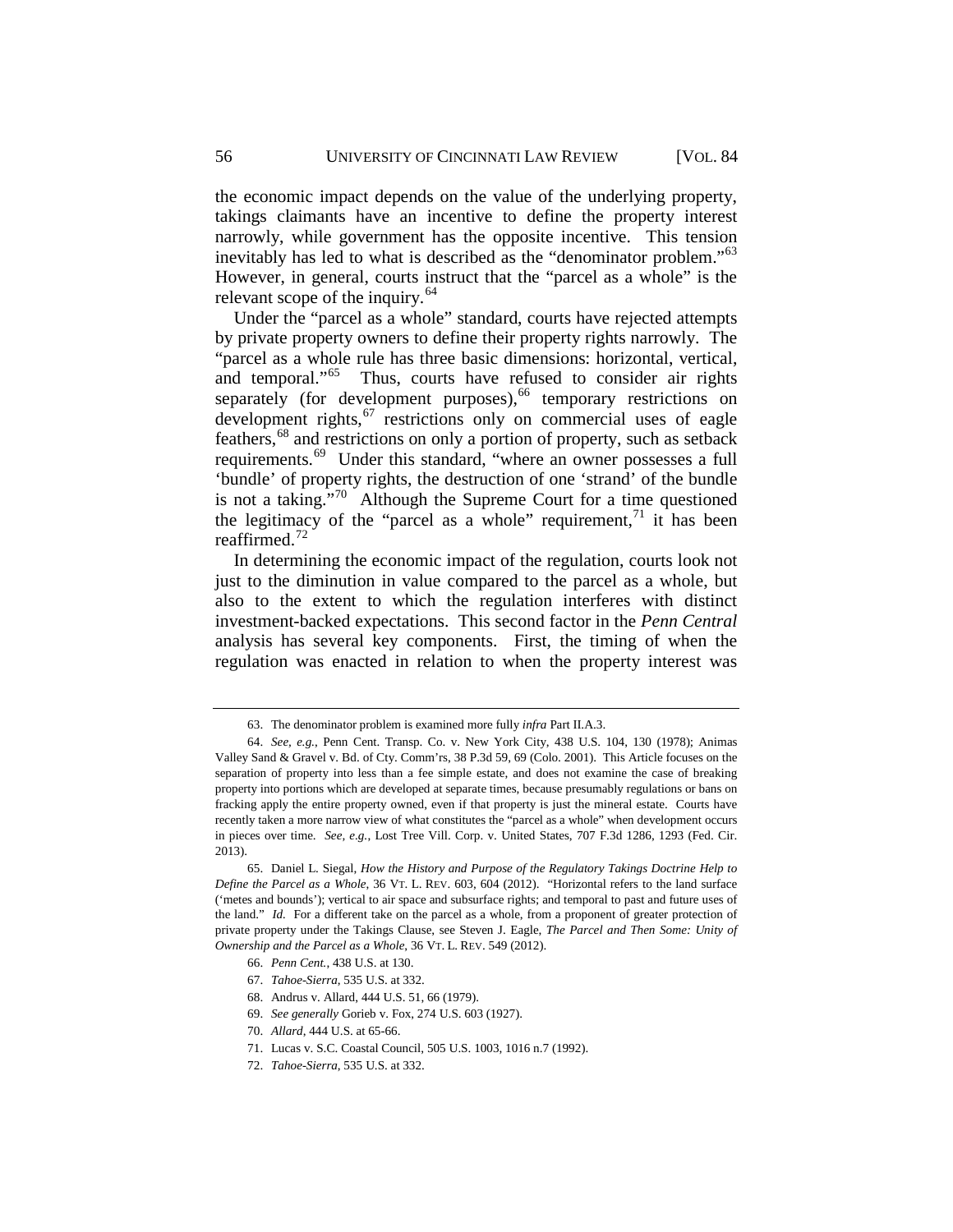acquired is relevant, though not dispositive, in determining the reasonableness of the property owner's expectations.<sup>73</sup> Second, investment-backed expectations must be reasonably probable rather than speculative—not "starry eyed hope of winning the jackpot if the law changes."[74](#page-21-1) Third, courts look to whether the owner was operating in a "highly regulated industry."<sup>[75](#page-21-2)</sup> Fourth, courts examine whether there was notice of the problem that spawned the need for the regulation.<sup>76</sup> Fifth, courts assess whether the owner might have "reasonably anticipated" the regulation in light of the "regulatory environment" at the time of purchase.<sup>[77](#page-21-4)</sup> Finally, the expectations of others on whether the regulation will be followed are also relevant in determining the impact on investment-backed expectations.[78](#page-21-5)

The last *Penn Central* factor deals with the character of the government action. As the Court explained in Penn Central, takings "may more readily be found when the interference with property can be characterized as a physical invasion by the government . . . than when interference arises from some public program adjusting the benefits and burdens of economic life to promote the common good."<sup>79</sup> If the regulation in question was designed to promote public health, safety, and welfare, regardless of whether it prevents a nuisance, the character of the government action weighs against finding a taking.<sup>80</sup> Another aspect of this factor is the purposes served and the effects produced by the regulation—thus courts must look not just at the economic impact of

<span id="page-21-0"></span><sup>73.</sup> Palazzolo v. R.I., 533 U.S. 606, 627 (2012) (O'Connor, J., concurring). T he Supreme Court has rejected postenactment purchase as a categorical defense against a taking, holding that the government "may not put so potent a Hobbesian stick into the Lockean bundle." *Id.* at 627. Justice O'Connor explained in her concurring opinion that "the regulatory regime in place at the time the claimant acquires the property at issue helps to shape the reasonableness of those [distinct investmentbacked] expectations." *Id.* at 633.

<span id="page-21-1"></span><sup>74.</sup> Guggenheim v. City of Goleta, 638 F.3d 1111, 1120 (9th Cir. 2010). The court acknowledged that property owners might pay "a slight speculative premium" based on the theory that the regulatory restriction might someday end, but that such speculation does not qualify as a protected "expectation." *Id.*

<span id="page-21-2"></span><sup>75.</sup> Rith Energy, Inc. v. United States, 270 F.3d 1347, 1351 (Fed. Cir. 2001). The court explained that a party in a highly regulated environment "necessarily understands that it can expect the regulatory regime to impose some restraints on its" property, the right to mine coal, in this case. *Id.*

<span id="page-21-3"></span><sup>76.</sup> Appolo Fuels, Inc. v. United States, 381 F.3d 1338, 1349 (Fed. Cir. 2004) (noting that there was no suggestion the claimant "was unaware that surface mining was a potentially environmentally hazardous activity").

<span id="page-21-4"></span><sup>77.</sup> *Id.* (discussing the ability of the claimant to reasonably anticipate the possibility of an adverse administrative finding which would limit its right to mine coal).

<span id="page-21-7"></span><span id="page-21-6"></span><span id="page-21-5"></span><sup>78.</sup> *Guggenheim*, 638 F.3d at 1122 (noting the investment-backed expectations of tenants who reasonably expect rent control regulations to remain in place). This factor has also been described as the "average reciprocity of advantage" secured by a regulatory scheme, which serves to justify restrictions on property. *See* Penn. Coal Co. v. Mahon, 260 U.S. 393, 415 (1922).

<sup>79.</sup> Penn Cent. Transp. Co. v. New York City, 438 U.S. 104, 124 (1978).

<sup>80.</sup> Bass Enters. Prod. Co. v. United States, 381 F.3d 1360, 1369 (Fed. Cir. 2004).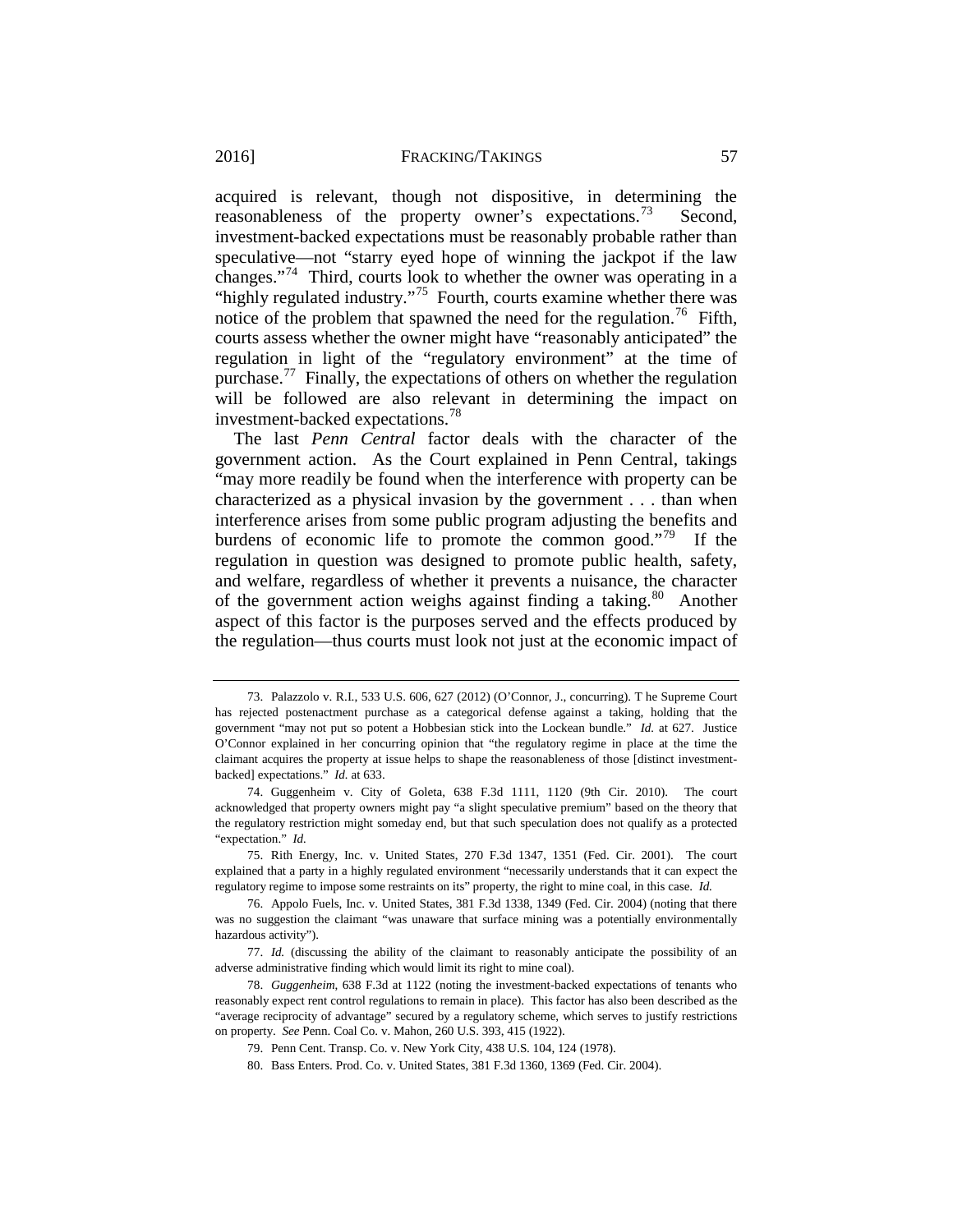58 UNIVERSITY OF CINCINNATI LAW REVIEW [VOL. 84

the regulation but also at the public purpose such as the avoidance of impending harm absent regulation. $81$  Scholars have noted that the character of the government action factor is consistent with, but not identical to, the nuisance background principles defense. $82$ 

## *b. The Categorical Rule – Lucas "Total Takings"*

<span id="page-22-0"></span>The primary categorical rule of relevance to this Article is the per se taking rule based on deprivation of "all economically viable use of property" announced in the *Lucas* case. Takings law contains very few per se rules,<sup>[83](#page-22-3)</sup> but the "total taking" rule is the most prominent. As a result, if a claimant can show that he has been denied all economically beneficial use of his property, then there is no need to assess the full set of circumstances surrounding the case using the *Penn Central* factors. In effect, this categorical rule cuts out the "character of the government action" factor and puts primary emphasis on the "economic impact factor." The "interference with distinct investment-backed expectations" factor is not explicitly considered, although one could argue that the "background principles" defense subsumes most, if not all, of that factor.

As with most categorical rules, the total takings rule is simple to state but often complicated to apply.<sup>84</sup> Under the *Lucas* framework, courts are required to "simply" determine what the relevant property interest is and then determine whether any economically beneficial use remains the property. As discussed more fully below, this makes the determination

<span id="page-22-1"></span><sup>81.</sup> Palazzolo v. R.I., 533 U.S. 606, 634 (2001) (O'Connor, J., concurring). On remand, the court in Rhode Island emphasized the many public harms justified by the wetlands regulations at issue and even found that construction in the area would damage public trust interests and constitute a nuisance, effectively overcoming the relatively minor economic impact. ZYGMUNT J.B. PLATER, ENVIRONMENTAL LAW AND POLICY: NATURE, LAW AND SOCIETY 920 (4th ed. 2010).

<span id="page-22-2"></span><sup>82.</sup> *See, e.g.*, Mark Fenster, *The Stubborn Incoherence of Regulatory Takings*, 28 STAN. ENVTL. L.J. 525, 571 (2009).

<span id="page-22-3"></span><sup>83.</sup> "Quite simply, there are very few per se rules in regulatory takings cases." Lost Tree Vill. Corp. v. United States, 100 Fed. Cl. 412, 430 n.28 (2011), *rev'd on other grounds*, 707 F.3d 1286 (Fed. Cir. 2013).

<span id="page-22-4"></span><sup>84.</sup> Of course, as pointed out by the dissent in *Lucas*, the trial court's finding that the relevant property was valueless was absurd. Lucas v. S.C. Coastal Council, 505 U.S. 1033, 1044 (1992) (Blackmun, J., dissenting). Instead, almost inevitably any property subject to regulation will have some remaining value. The Supreme Court has held that \$200,000 of residual value was enough to mean the property was not left "economically idle," *Palazzolo*, 533 U.S. at 631, but it has not provided any clear guidance on how much value is enough. This problem is magnified in the oil and gas context, where the "value" of the relevant property interest depends on many factors, most notably the cost of production and the price obtained for the oil and gas. Because these factors can shift dramatically in very short time periods due to changes in technology, operational efficiency, global supply and demand, or even international relations, relying on the economic viability of producing oil and gas, with or without a particular technique such as fracking, is especially problematic. Profits of \$10 million today could easily turn to only \$500,000 or even a net loss tomorrow.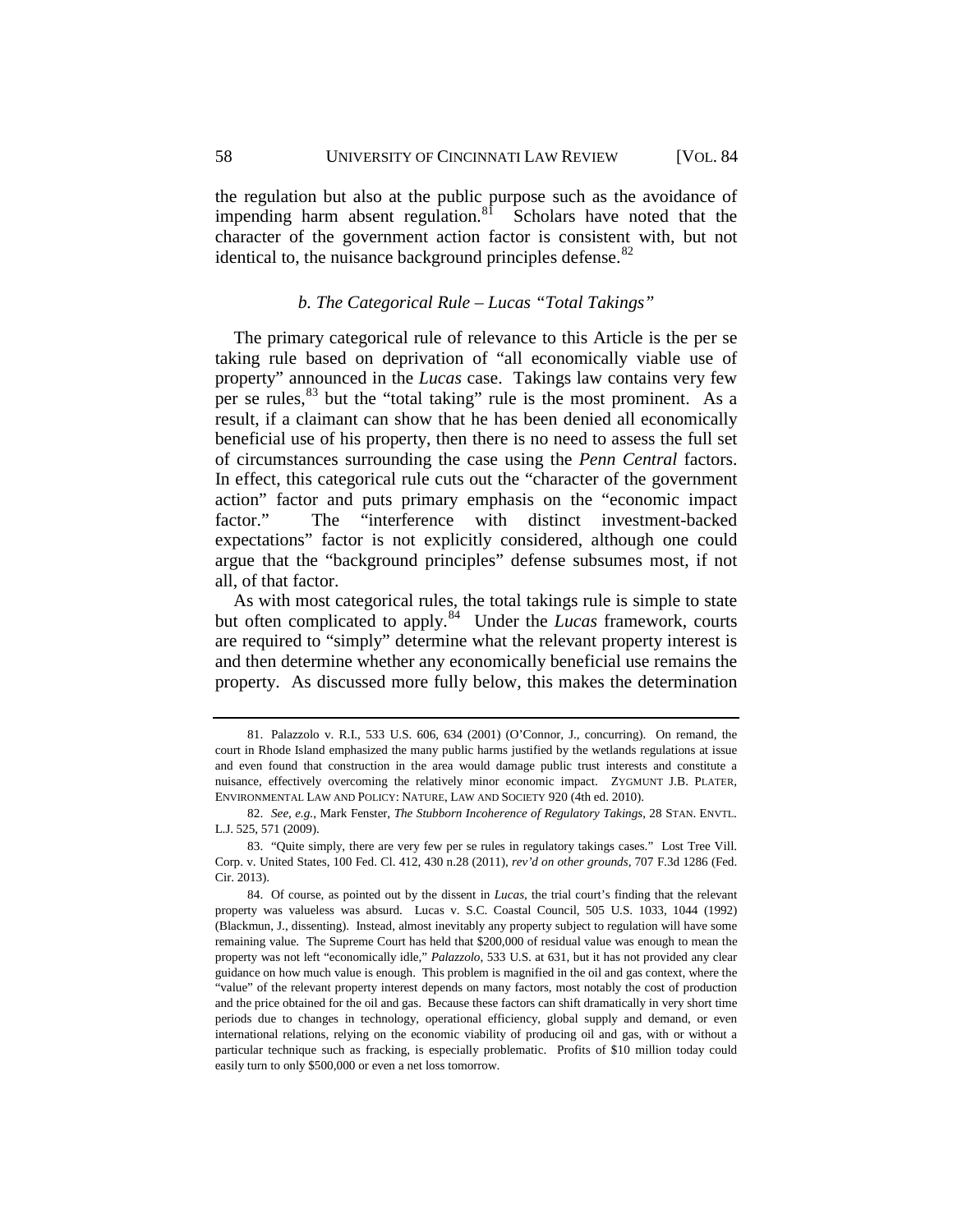of the proper scope of the property right to be determinative of the outcome.[85](#page-23-1) However, the test is not so simple as to end there, for the *Lucas* court recognized that "background principles" such as nuisance law might provide a defense to these categorical total takes.<sup>86</sup> Therefore, courts must go beyond assessing the economic impact to also analyze

> the degree of harm to public lands and resources, or adjacent private property, posed by the claimant's proposed activities . . ., the social value of the claimant's activities and their suitability to the locality in question . . ., and the relative ease with which the alleged harm can be avoided through measures taken by the claimant and the government (or adjacent private landowners) alike. $87$

This defense has come to be known as the "background principles" defense based on language from *Lucas* describing these as "background principles of nuisance and property law."[88](#page-23-4) Subsequent court decisions and scholars have noted that this analysis applies not just in total takings cases but can operate as a defense even in the default *Penn Central* balancing cases.<sup>[89](#page-23-5)</sup>

<span id="page-23-0"></span>*Lucas* is an interesting and unusual case for several reasons. First, as explained by Justice Scalia in his majority opinion, a regulation will deprive a property owner of all economically beneficial use of property in only "extraordinary circumstances."<sup>90</sup> Second, the finding of a total take was highly questionable and ignored the remaining value in the property that did not involve development of single-family residences, such as use for recreation or camping.<sup>91</sup> Third, the state actually had

<span id="page-23-6"></span>90. *Lucas*, 505 U.S. at 1017. The majority only recognizes the "extraordinary" nature of this finding once in its opinion. However, the dissent from Justice Blackmun emphasizes this point as well in arguing that the majority was making a dramatic change in takings law in order to address a very rare circumstance, using the memorable phrase "[t]oday the Court launches a missile to kill a mouse." *Id.* at 1036. Future development of takings law has confirmed that only rarely can plaintiffs demonstrate a total taking has occurred. *See, e.g.*, Blumm & Ritchie, *supra* not[e 89,](#page-23-0) at 322.

<span id="page-23-7"></span>91. The trial court's finding that the property had lost all economic value was not reviewed by the appellate courts in South Carolina or the Supreme Court, which instead based its decision on the

<span id="page-23-1"></span><sup>85.</sup> This issue, the "denominator problem," is discussed *infra* Part III.A.3. This test is highly subject to manipulation by prospective litigants as well as to indeterminate outcomes from courts.

<span id="page-23-2"></span><sup>86.</sup> "Where the State seeks to sustain regulation that deprives land of all economically beneficial use, we think it may resist compensation only if the logically antecedent inquiry into the nature of the owner's estate shows that the proscribed use interests were not part of his title to begin with." *Lucas*, 505 U.S. at 1027.

<sup>87.</sup> *Id.* at 1030-31 (internal citations omitted).

<sup>88.</sup> *Id.* at 1030.

<span id="page-23-5"></span><span id="page-23-4"></span><span id="page-23-3"></span><sup>89.</sup> Appolo Fuels, Inc. v. United States, 381 F.3d 1338, 1347 (Fed. Cir. 2004); Coalition for Gov't Procurement v. Fed. Prison Indus., Inc., 365 F.3d 435, 481 (6th Cir. 2004); Michael C. Blumm & Lucas Ritchie, *Lucas's Unlikely Legacy: The Rise of Background Principles as Categorical Takings Defenses*, 29 HARV. ENVTL. L. REV. 321, 325-26 (2005) (citing those and other cases).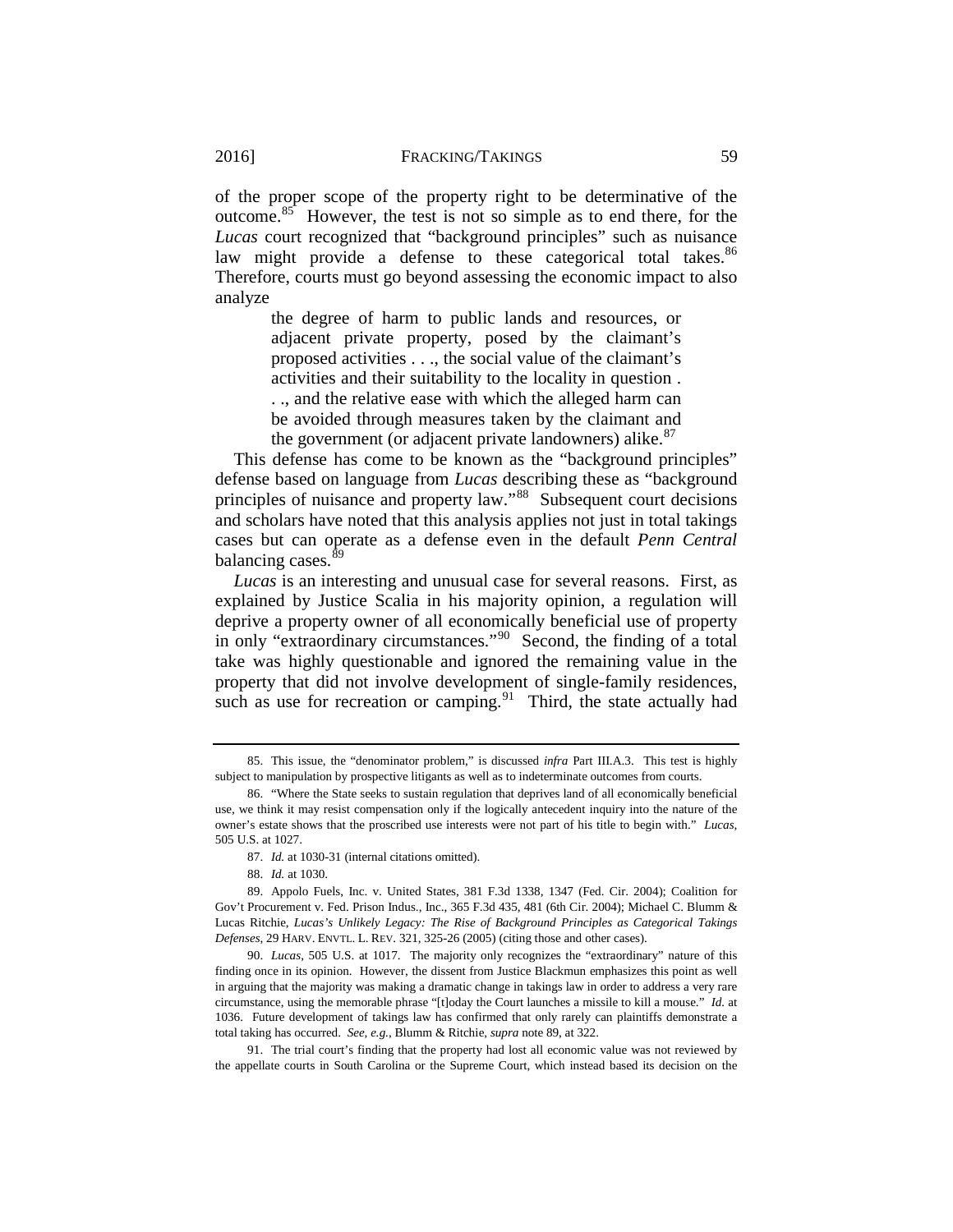amended the relevant law in a way that might have allowed for a special use permit for the sought-after development. This highlighted the fact that the law can, and often does, change, thus calling into question the possibility for regulation ever to entirely take all value of a property.<sup>92</sup> Despite these unusual aspects of the case, the Supreme Court nevertheless proceeded to announce what was seen at the time as a dramatic alteration of existing takings law, inserting a categorical rule to replace the default balancing test of *Penn Central*.

#### 2. Background Principles – a Defense to Takings Claims

<span id="page-24-0"></span>The *Lucas* case recast many earlier takings decisions<sup>[93](#page-24-2)</sup> and focused future cases on weighing, as an initial matter, whether the proposed use of property would be permissible under "background principles" of property or nuisance law. Although the *Lucas* case itself focused primarily on nuisance law,  $94$  subsequent cases have identified numerous other background principles which may apply.

The *Lucas* case examined in some detail what it would take for a government to invoke nuisance as a "background principles" defense. First, the Supreme Court made clear that background principles provide

assumption that finding was correct. However, Justice Blackmun pointed out in his dissent that the conclusion "is almost certainly erroneous" because the owner retained important property rights such as the right to exclude others, the right to alienate the land for its remaining value, or the right to use the land to "picnic, swim, camp in a tent, or live on the property in a moveable trailer." *Lucas*, 505 U.S. at 1044.

<span id="page-24-1"></span><sup>92.</sup> *Id.* at 1011-12. In effect, the court was deciding a "temporary takings" case, although the Supreme Court later clarified its position on temporary takings in the *Tahoe-Sierra* case, where it upheld a moratorium against development lasting 32 months against a takings challenge, finding that compensation was not required under those circumstances. Tahoe-Sierra Pres. Council v. Tahoe Reg'l Planning Agency, 535 U.S. 302, 331 (2002).

<span id="page-24-2"></span><sup>93.</sup> For example, the *Mugler* case was distinguished as being a "generally applicable criminal prohibition on the manufacturing of alcoholic beverages" rather than "a regulation *specifically directed to land use*." *Lucas*, 505 U.S. at 1027 n.14 (emphasis added). Several other cases, such as *Nollan*, *Agins*, and *Euclid*, were converted from cases prohibiting "harmful or noxious use" to cases affirming that regulation is not a taking if it "substantially advances legitimate state interests." *Lucas*, 505 U.S. 1023-24. Ultimately, the Court distinguished earlier cases which could readily be interpreted to support a broader police power defense to takings claims because they did not involve allegations that "the regulation wholly eliminated the value of claimant's land." *Lucas*, 505 U.S. at 1026 (citing Keystone Bituminous Coal Ass'n v. DeBenedictis, 480 U.S. 470, 513-14 (1987) (Rehnquist, C.J., dissenting)). For example, the *Goldblatt* case was re-characterized as one where "other uses [were] permitted", *Lucas*, 505 U.S. at 1026 n.13, even though the *Goldblatt* decision repeatedly points out that the regulation "completely prohibits a beneficial use to which the property has previously been devoted," and that the claimant argued that the regulation "would confiscate the entire mining utility of their property." Goldblatt v. Town of Hempstead, 369 U.S. 590, 592, 596 (1962). No taking was found in that case even though "the use prohibited [was] arguably not a common-law nuisance." *Id.* at 593. The *Lucas* court similarly reimagined the decisions from Hadacheck v. Sebastian, 239 U.S. 394 (1915) and Miller v. Schoene, 276 U.S. 272 (1928). *See Lucas*, 505 U.S. at 1048.

<span id="page-24-3"></span><sup>94.</sup> *Lucas*, 505 U.S. at 1020-32.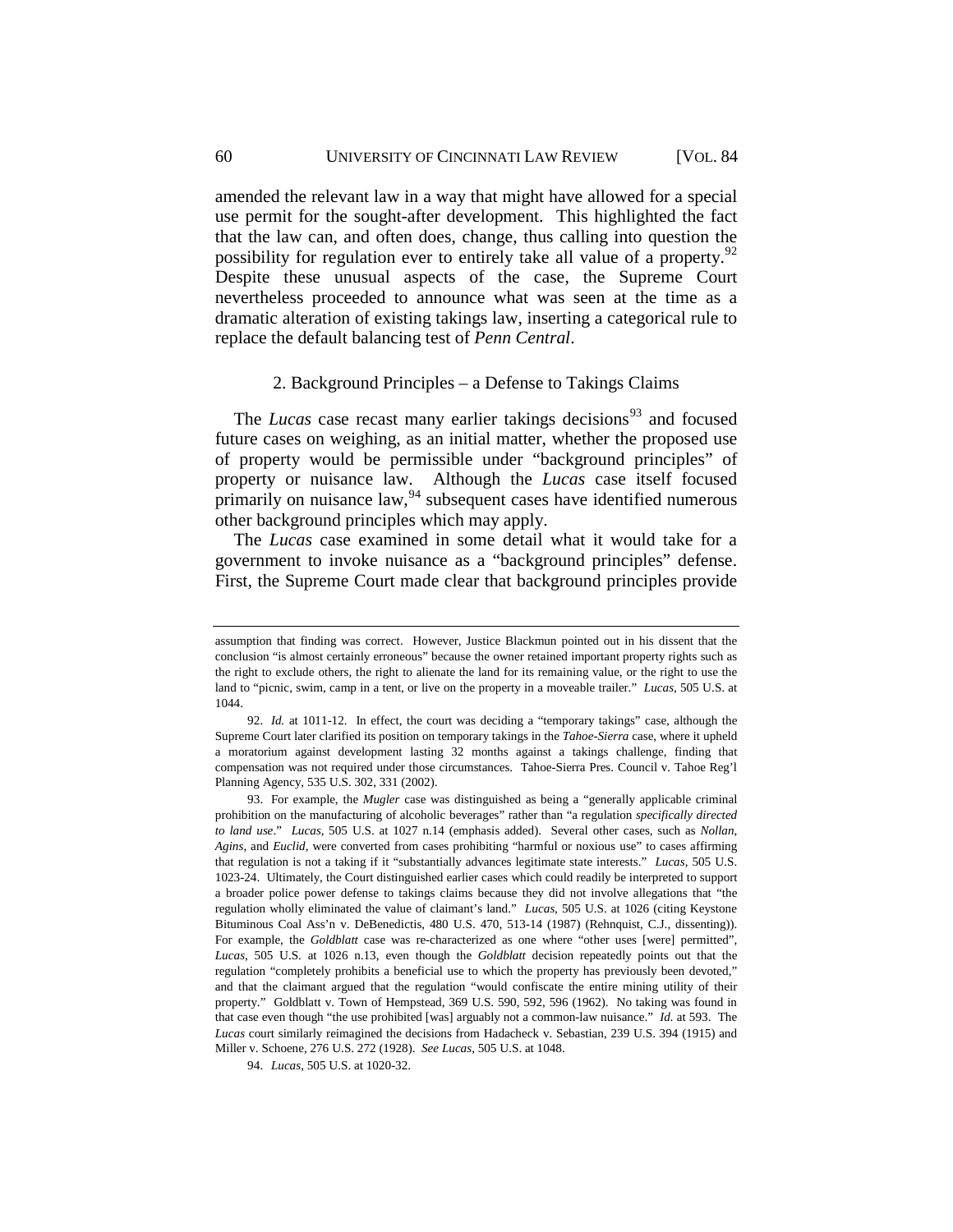an affirmative defense, and thus the burden is on the government agency to prove that the use would be prohibited under the background principles.<sup>95</sup> Second, the Lucas court emphasized that the government must do more than rely on legislative findings that the use of property would be against the public interest,<sup>[96](#page-25-1)</sup> thus rejecting broad assertions of immunity based on the police power. Third, background principles must have existed for some time and cannot have been "newly legislated or decreed (without compensation)."[97](#page-25-2) Finally, the *Lucas* court cited some broadly-applicable issues to be resolved in answering this question, relying on the Restatement (Second) of Torts rather than the specific nuisance law in South Carolina.<sup>[98](#page-25-3)</sup>

The nuisance exception has been applied as a defense in many cases after the *Lucas* decision was announced.<sup>[99](#page-25-4)</sup> Colorado applied the nuisance background principle defense to deny a takings claim where the proposed action would have spread radioactive contamination, basing its ruling on common law principles.<sup>100</sup> Other states have relied on public nuisance statutes. For example, government installation of groundwater monitoring wells was found to be immune to a takings challenge because the contamination of groundwater constituted a public nuisance under the California code.<sup>101</sup> Florida found that compensation was not required where a city mandated closure of a hotel that had become inextricably entwined with drug and nuisance activity.<sup>102</sup>

Ultimately, the nuisance defense will depend on the particulars of state nuisance law. But the Restatement (Second) of Torts does provide some helpful guidelines. A nuisance may be either public or private.<sup>103</sup> Public nuisance is based on interference with a right common to the public, such as public health, public safety, the public peace, the public comfort, or the public convenience.<sup>104</sup> Private nuisance is based on an

<span id="page-25-0"></span><sup>95.</sup> *Id.* at 1031 ("South Carolina must identify background principles of nuisance and property law that prohibit the uses [Lucas] now intends in the circumstances in which the property is presently found."); Blumm & Ritchie, *supra* not[e 89,](#page-23-0) at 326.

<sup>96.</sup> *Lucas*, 505 U.S. at 1031.

<span id="page-25-3"></span><span id="page-25-2"></span><span id="page-25-1"></span><sup>97.</sup> *Id.* at 1029. This part of the Lucas decision was not joined by Justice Kennedy, who explained in his concurrence that "[t]he common law of nuisance is too narrow a confine for the exercise of regulatory power in a complex and interdependent society. The state should not be prevented from enacting new regulatory initiatives in response to changing conditions, and courts must consider all reasonable expectations whatever their source." *Id.* at 1035 (Kennedy, J., concurring).

<sup>98.</sup> *Id.* at 1030-31.

<sup>99.</sup> Blumm & Ritchie, *supra* not[e 89,](#page-23-0) at 335.

<sup>100.</sup> Colo. Dep't of Health v. The Mill, 887 P.2d 993 (Colo. 1994).

<sup>101.</sup> Hendler v. United States, 38 Fed. Cl. 611 (1997).

<sup>102.</sup> Keshbro, Inc. v. City of Miami, 801 So. 2d 864, 876 (Fla. 2001).

<sup>103.</sup> Restatement (Second) of Torts: Nuisance § 821A (1979).

<span id="page-25-9"></span><span id="page-25-8"></span><span id="page-25-7"></span><span id="page-25-6"></span><span id="page-25-5"></span><span id="page-25-4"></span><sup>104.</sup> *Id.* § 821B. Courts also will examine a variety of factors such as the gravity of the harm, the utility of the conduct, and whether the invasion was intentional. *Id.* §§ 825, 827, 828.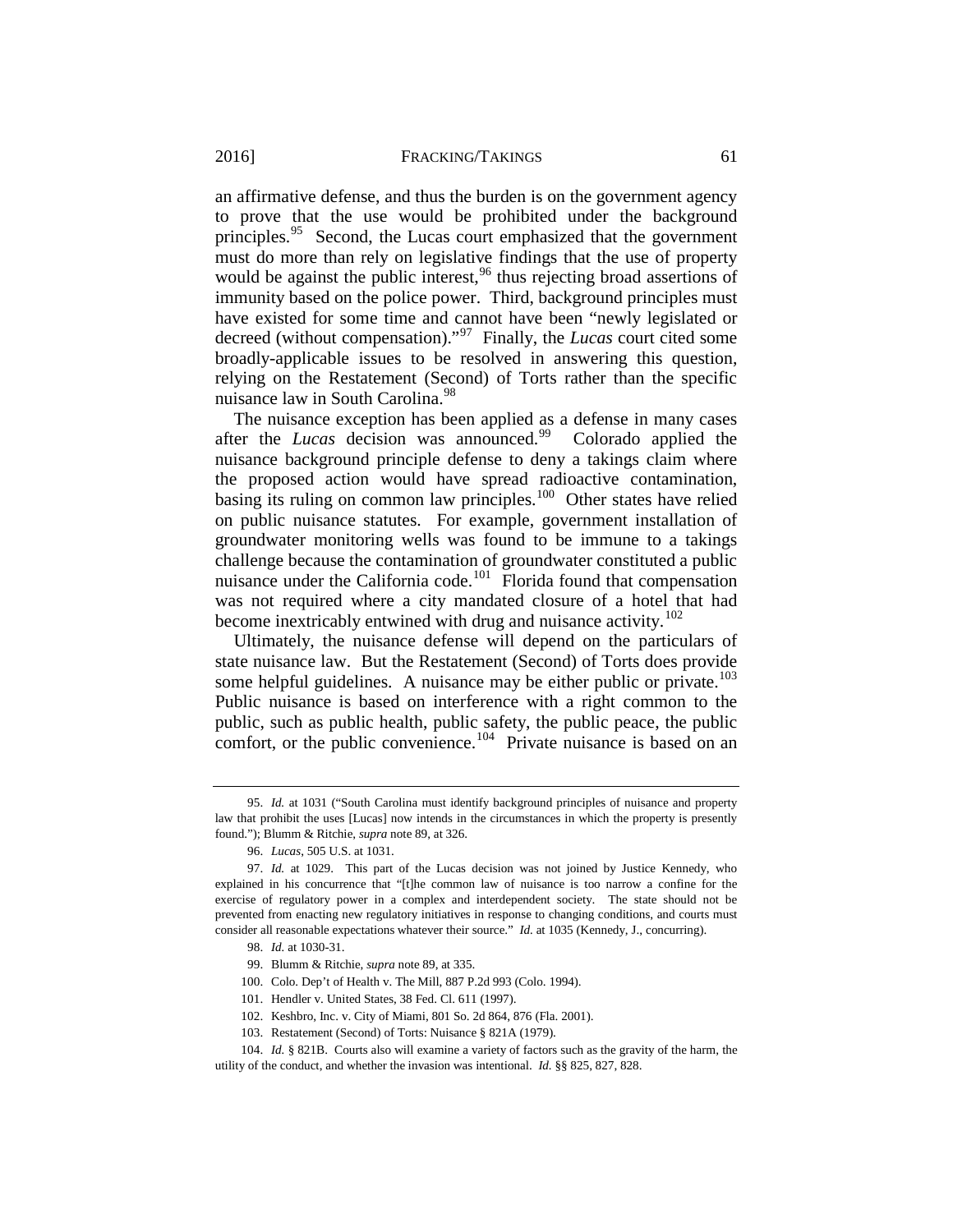invasion of another's interest in the private use and enjoyment of land, which includes the right to freedom from discomfort and annoyance while using the land.<sup>105</sup> The harm must be more than slight The harm must be more than slight inconvenience or petty annoyance, but, rather, a significant harm.<sup>106</sup>

*Lucas* did not limit the background principles defense to nuisance, but instead opened the door for a range of other legal doctrines to work as affirmative defenses to takings claims. Scholars have noted the success of background principles defenses<sup>[107](#page-26-2)</sup> based on the public trust doctrine, the natural use doctrine,<sup>[108](#page-26-3)</sup> the federal navigational servitude,<sup>[109](#page-26-4)</sup> customary rights—particularly of indigenous people's rights, $110$  water rights restrictions,<sup>[111](#page-26-6)</sup> the wildlife trust,<sup>[112](#page-26-7)</sup> and treaty rights of Native Americans.<sup>113</sup> The Pennsylvania Supreme Court also has recognized another background principle that may provide a defense to takings claims—the environmental rights amendment embodied in the state<br>constitution.<sup>114</sup> Citizens in Colorado have cited to their own Citizens in Colorado have cited to their own constitution, which protects inalienable rights to protect their lives, liberties, and property, as justification for passing local bans or moratoria on fracking.<sup>115</sup> The application of these and other background principles to the fracking context will be discussed in Part III.A.

The effect that the *Lucas* decision on takings law has been to create an initial opportunity for the government to raise a defense based on background principles. If the government is able to prove that a background principle could impose the same limit as the regulation, then no compensation is required. Only once the court has moved past this "logically antecedent inquiry"[116](#page-26-11) can the takings claimant seek recovery based on the "total taking" per se rule.

<sup>105.</sup> *Id.* § 821D cmt. b.

<sup>106.</sup> *Id.* § 821F cmt. c.

<span id="page-26-2"></span><span id="page-26-1"></span><span id="page-26-0"></span><sup>107.</sup> For a comprehensive discussion of these defenses, see Blumm & Ritchie, *supra* note [89,](#page-23-0) at 341-54.

<sup>108.</sup> *See, e.g.*, Just v. Marinette Cty., 201 N.W.2d 761 (Wis. 1972).

<sup>109.</sup> *See, e.g.*, United States v. 30.54 Acres of Land, 90 F.3d 790, 795 (3d Cir 1996).

<span id="page-26-5"></span><span id="page-26-4"></span><span id="page-26-3"></span><sup>110.</sup> *See, e.g.*, Stevens v. City of Cannon Beach, 854 P.2d 449 (Or. 1993) (custom of beach access prevented taking); Public Access Shoreline Haw. v. Haw. Cty. Planning Comm'n, 903 P.2d 1246 (Haw. 1995) (native Hawaiian gathering rights).

<sup>111.</sup> Blumm & Ritchie, *supra* not[e 89,](#page-23-0) at 350-52.

<span id="page-26-11"></span><span id="page-26-10"></span><span id="page-26-9"></span><span id="page-26-8"></span><span id="page-26-7"></span><span id="page-26-6"></span><sup>112.</sup> John D. Echeverria & Julia Lurman, *"Perfectly Astounding" Public Rights: Wildlife Protection and the Takings Clause*, 16 TUL. ENVTL. L.J. 331, 376-81 (2003).

<sup>113.</sup> Blumm & Ritchie, *supra* not[e 89,](#page-23-0) at 354.

<sup>114.</sup> Robinson Twp. v. Commonwealth, 83 A.3d 901, 946-50 (Pa. 2013).

<sup>115.</sup> COLO. CONST. art. II, § 3.

<sup>116.</sup> Lucas v. S.C. Coastal Council, 505 U.S. 1003, 1027 (1992).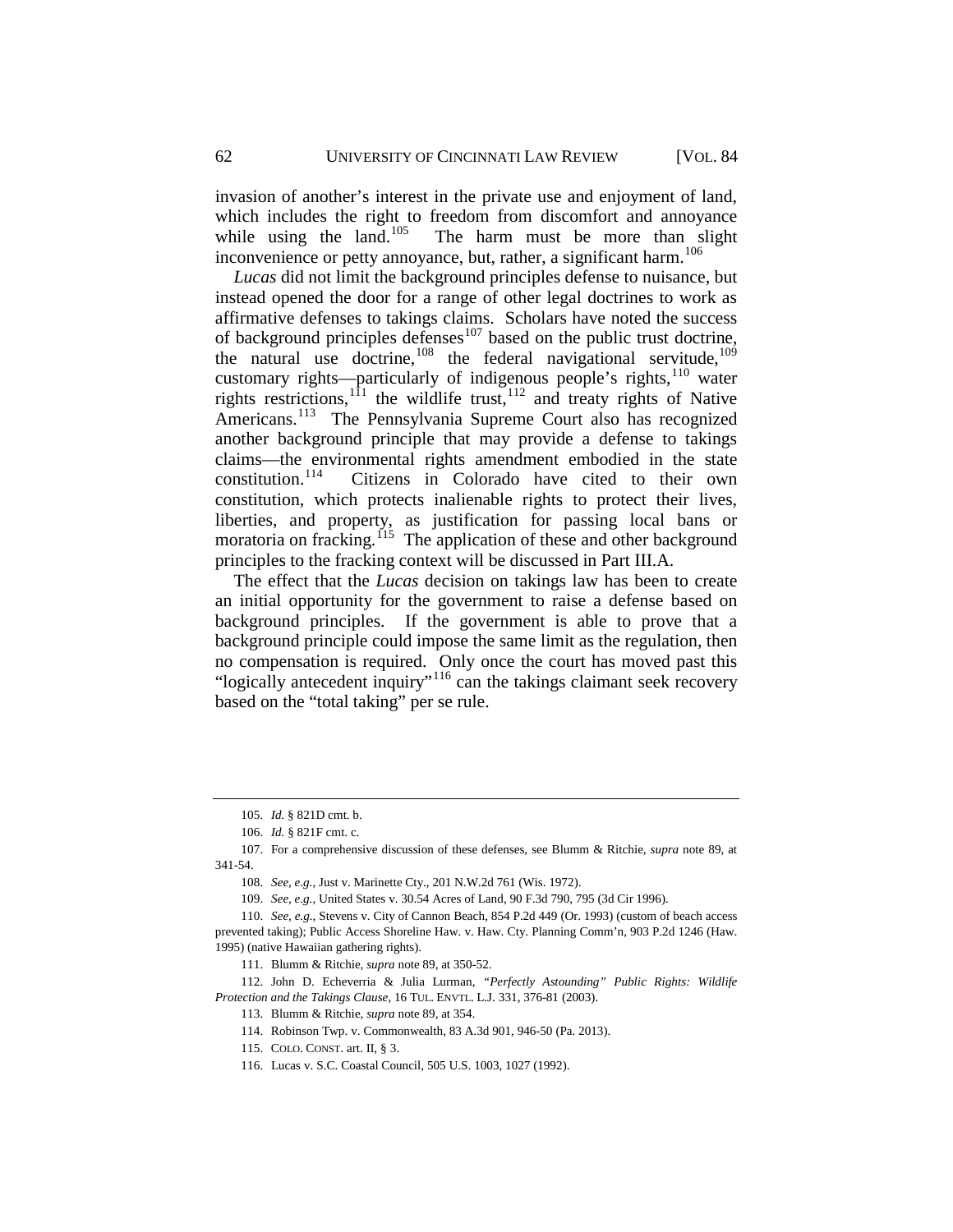#### 3. The Denominator Problem

<span id="page-27-0"></span>Once any background principles defense to a takings claim has been resolved, courts must next determine the scope of the property right against which the regulation's impact is to be measured. This analysis presents the denominator problem. The denominator problem will feature prominently in any litigation over takings in the fracking context because even bans on fracking outright cannot be said to deprive all value of the property unless the property is divided at least down to a severed mineral interest.

The denominator problem has been identified since the inception of regulatory takings jurisprudence. In his dissent in *Mahon*, Justice Brandeis argued that "If we are to consider the value of the coal kept in place by the restriction, we should compare it with the value of all the parts of the land. That is, with the value not of the coal alone, but with the value of the whole property." $117$  Justice Brandeis specifically cautioned against attempts by property owners to increase their rights by "dividing the interests in his property into subsurface and soil."<sup>118</sup> Despite these objections, the majority in *Mahon* found a taking based on the reasoning that "to make it commercially impracticable to mine *certain coal* has very nearly the same effect for constitutional purposes as appropriating or destroying it."<sup>119</sup>

Numerous scholars also have addressed the denominator problem. Professor Sax highlighted the issue in an important article attempting to create a consistent theory for takings cases.<sup>[120](#page-27-4)</sup> Professor Sax lamented the "unworkable problem of definition" inherent in the diminution in value test and the "terrible complexities" of trying to identify the property at issue in a takings case.<sup>[121](#page-27-5)</sup> Professor Michelman further elaborated on the issue and coined the name by which it is now known when he explained that the "question is raised of how to define the 'particular thing' whose value is to furnish the *denominator* of the fraction."[122](#page-27-6) Professor Michelman then went on to raise the rhetorical question:

> Suppose I am forbidden to remove gravel from my land . . . Inasmuch as mining rights are well recognized, divisible interests in land, . . . why not say that any land

<sup>117.</sup> Penn. Coal Co. v. Mahon, 260 U.S. 393, 419 (1922) (Brandeis, J., dissenting).

<sup>118.</sup> *Id.*

<sup>119.</sup> *Id.* at 414 (emphasis added).

<sup>120.</sup> Joseph L. Sax, *Takings and the Police Power*, 74 YALE L.J. 36, 61-67 (1964).

<sup>121.</sup> *Id.* at 60.

<span id="page-27-6"></span><span id="page-27-5"></span><span id="page-27-4"></span><span id="page-27-3"></span><span id="page-27-2"></span><span id="page-27-1"></span><sup>122.</sup> Frank I. Michelman, *Property, Utility, and Fairness: Comments on the Ethical Foundations of "Just Compensation" Law*, 80 HARV. L. REV. 1165, 1192 (1967) (emphasis added).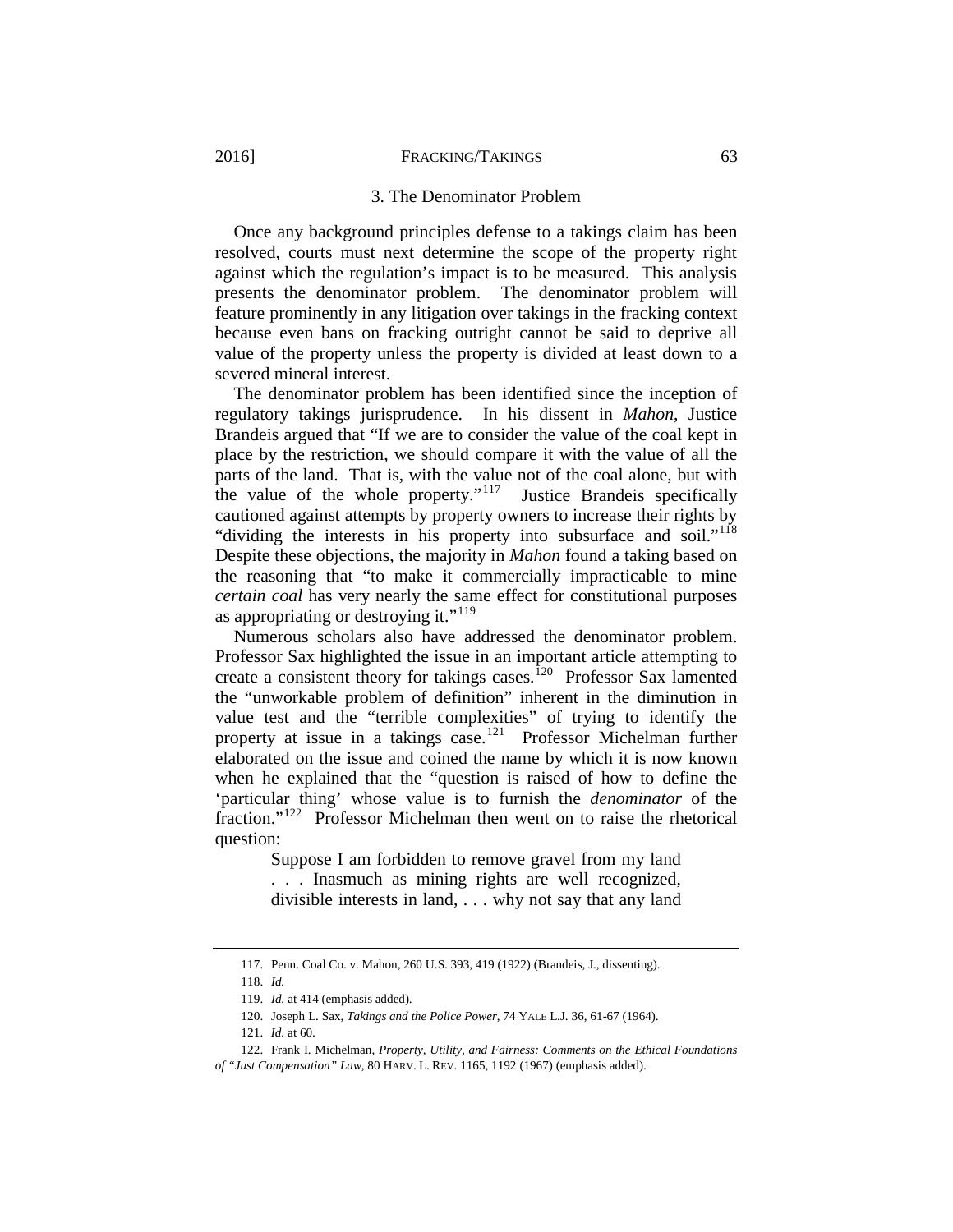consists of two 'things'—mining rights and surface rights, . . . and that the relevant denominator in testing a regulation which impinges only on mining rights . . . is the value of *those* rights—which the regulation totally destroys?[123](#page-28-0) 

Professor Michelman questions any reliance on divided interests in land, such as severed mineral interests. $124$  Of course other scholars, particularly those who advocate for a stronger property rights stance, argue that dividing up the property is appropriate in the takings analysis.<sup>[125](#page-28-2)</sup>

The denominator problem also was famously discussed in *Lucas* itself. Justice Scalia's majority opinion in *Lucas* briefly touches on the denominator problem when it notes the "inconsistent pronouncements by the Court" in similar cases such as *Mahon* and *Keystone*. [126](#page-28-3) Justice Blackmun's dissent goes into more detail regarding the issue, pointing out that the issue "cannot be determined objectively."<sup>[127](#page-28-4)</sup> Justice Blackmun cites Professor Michelman on the topic: "We have long understood that any land-use regulation can be characterized as the 'total' deprivation of an aptly defined entitlement . . . Alternatively, the same regulation can always be characterized as a mere 'partial' withdrawal from full, unencumbered ownership of the landholding affected by the regulation."<sup>128</sup> Justice Stevens' dissent goes even further, calling out the "arbitrariness of such a rule" and noting that courts can read property rights broadly, while developers and investors can sell "specialized estates to take advantage of the Court's new

<sup>123.</sup> *Id.* at 1193 (emphasis in original).

<span id="page-28-1"></span><span id="page-28-0"></span><sup>124.</sup> *Id.* at 1230 ("Holmes intimated strongly [in *Mahon*] that the separation in ownership of the mining rights from the balance of the fee, prior to enactment of the restriction, was critically important to the petitioner's victory. But why should this be so? We can see that if one owns the mining rights only, but not the residual fee, then a regulation forbidding mining totally devalues the owner's stake in 'that' land. But is there any reason why it should matter whether one owns, in addition to mining rights, residuary rights in the same parcel (which may be added to the denominator so as probably to reduce the fraction of value destroyed below what is necessary for compensability) or residuary rights in some other parcel (which will not be added to the denominator)?").

<span id="page-28-2"></span><sup>125.</sup> RICHARD A. EPSTEIN, TAKINGS: PRIVATE PROPERTY AND THE POWER OF EMINENT DOMAIN (1985).

<span id="page-28-3"></span><sup>126.</sup> Lucas v. S.C. Coastal Council, 505 U.S. 1003, 1016 n.7 (1992). The *Lucas* majority suggested that the "answer to this difficult question may lie in how the owner's reasonable expectations have been shaped by the State's law of property" but avoided the issue in that case because the property interest was an interest in land. *Id.* Under the majority's speculation, the scope of property interest might be based on "whether and to what degree the State's law has accorded legal recognition and protection to the particular interest in land with respect to which the takings claimant alleges a diminution in (or elimination of) value." *Id.*

<sup>127.</sup> *Id.* at 1054 (Blackmun, J., dissenting).

<span id="page-28-5"></span><span id="page-28-4"></span><sup>128.</sup> Frank Michelman, *Takings, 1987*, 88 COLUM. L. REV. 1600, 1614 (1988); *see also Lucas*, 505 U.S. at 1054 (Blackmun, J., dissenting) (citing Michelman, *supra*).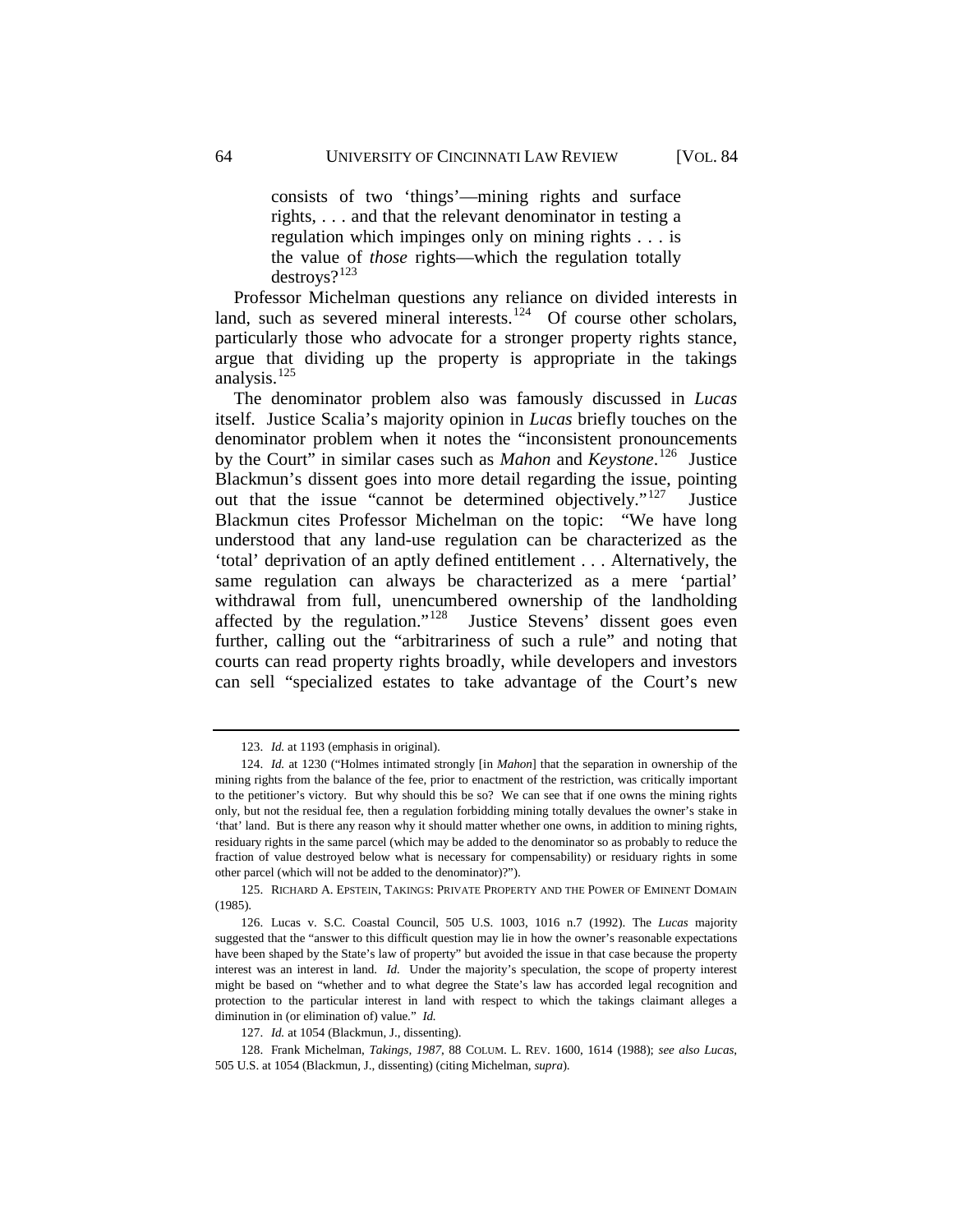rule." $^{129}$  $^{129}$  $^{129}$ 

Both the majority and Justice Blackmun's dissent pointed to the divergent outcomes in *Mahon* and *Keystone* as examples of the indeterminate nature of this inquiry.<sup>[130](#page-29-1)</sup> Although similar in many respects, the decision in *Keystone* was careful to analyze whether a taking had occurred not based on an analogy to the *Mahon* case, but rather on the "particular facts" of the case.<sup>131</sup> The similarities between the effect of the regulation, which required that some coal not be mined in order to prevent subsidence, created "obvious and necessary reasons for distinguishing" *Mahon*. The key distinguishing factors highlighted by Justice Stevens were (1) that the "character of the governmental action involved here leans heavily against a finding of a taking[,]" because the regulation was created to prevent "what it perceives to be a significant threat to the common welfare;"<sup>[133](#page-29-4)</sup> and  $(2)$ there was no evidence to show that the regulation "makes it impossible for petitioners to profitably engage in their business."<sup>134</sup> The second of those distinguishing factors is relevant for the denominator problem. The parties in the case below sought to avoid the "complex and voluminous proofs" that would be required to demonstrate the actual impact that the law would have on the coal company, and so the *Keystone* Court simply rejected a facial challenge to the law.<sup>[135](#page-29-6)</sup> Thus, the key difference between *Mahon* and *Keystone* was that in the earlier case, the Court had found that the mining of "certain coal" was commercially impracticable, while in the latter case there was no evidence of any actual harm to the claimant.<sup>[136](#page-29-7)</sup> Yet, the Court did implicitly touch on the denominator problem when it faulted the coal company for failing to introduce evidence "that the Act makes it commercially impracticable for them to continue mining their

<span id="page-29-0"></span><sup>129.</sup> *Lucas*, 505 U.S. at 1065 (Stevens, J., dissenting). Of course, some of those specialized estates already existed, such as severed mineral interests. Combined with the proliferation of local and state regulations or bans on fracking, the severed mineral estate has the potential to create the perfect storm of manipulation that Justice Stevens anticipated. Professor Patrick McGinley has noted that recognition of smaller and smaller severed mineral interests "provides the opportunity to 'game' the system to allow manipulation of less than fee simple estates in land to facilitate takings claims." McGinley, *supra* not[e 47,](#page-16-3) at 577.

<sup>130.</sup> *Lucas*, 505 U.S. at 1016 n.7, 1054.

<sup>131.</sup> Keystone Bituminous Coal Ass'n v. DeBenedictis, 480 U.S. 470, 474 (1987).

<sup>132.</sup> *Id.* at 484.

<span id="page-29-6"></span><span id="page-29-5"></span><span id="page-29-4"></span><span id="page-29-3"></span><span id="page-29-2"></span><span id="page-29-1"></span><sup>133.</sup> *Id.* at 485. This finding alone is enough to distinguish the cases, and so *Mahon* can be seen not as a case about diminution of property value, specifically the entirety of mining rights for certain coal, but rather as a case where the de facto appropriation of property was not done for a "public purpose." Cf. Kelo v. City of New London, 545 U.S. 469 (2005) (eminent domain could not be used when land was not taken for "public use").

<sup>134.</sup> *Keystone*, 480 U.S. at 485.

<span id="page-29-7"></span><sup>135.</sup> *Id.* at 493.

<sup>136.</sup> *Id.*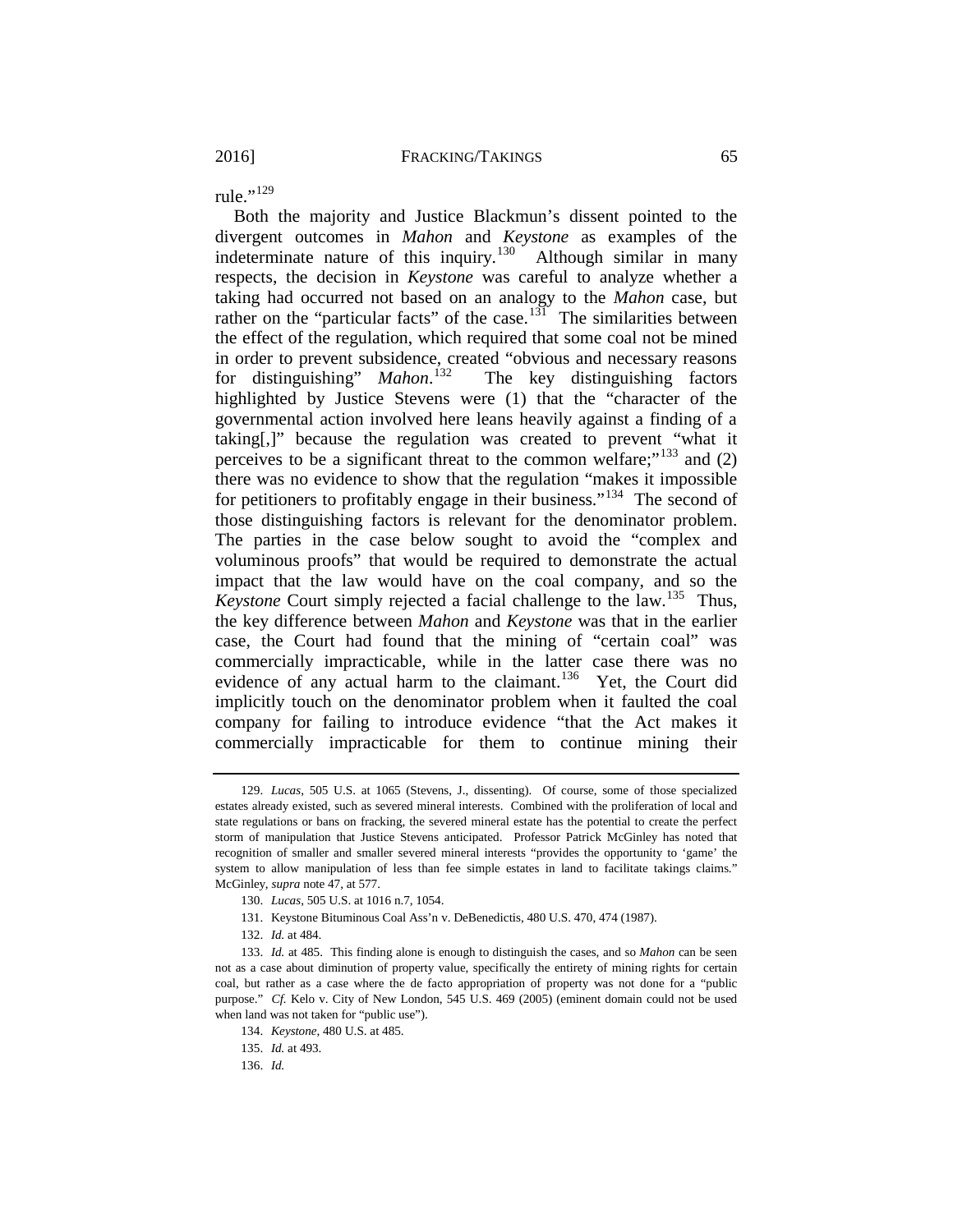bituminous coal interests in western Pennsylvania" or identifying "a single mine that can no longer be mined for profit."<sup>[137](#page-30-1)</sup> This discussion implies that the Court was taking a broad view of what property interest must be used for the denominator.

Ultimately, the denominator problem is still an issue that plagues federal takings law.[138](#page-30-2) State law may shed some light into how the problem is to be resolved in particular states.[139](#page-30-3) However, the Supreme Court has looked beyond state property law to define the relevant property interest more broadly.<sup>[140](#page-30-4)</sup> A few courts have identified some helpful factors for deciding the appropriate scope of the property interest.<sup>141</sup> Yet the issue is particularly problematic for the fracking context, where mineral rights, including rights to oil and gas, often are severed from surface rights in land. Fracking-takings thus present an interesting application of takings law to a new context, and one with incredibly high stakes not just for mineral owners, but also for local governments and neighboring residents who would be affected by fracking operations.

## 4. Temporary Limitations on Property

<span id="page-30-0"></span>One final aspect of takings law is important to discuss, given that several governments have taken the step of placing a moratorium on fracking, rather than restricting it outright in a permanent ban. Thus, a moratorium implicates not the geographic scope of property or the rights

<sup>137.</sup> *Id.* at 495-96.

<span id="page-30-2"></span><span id="page-30-1"></span><sup>138.</sup> Unsurprisingly, the Court of Federal Claims is the federal court that has most often dealt with the issue. That court has held that a royalty interest in minerals is a compensable interest for Fifth Amendment takings purposes, although it held off ruling whether a takings had occurred in that case. Cane Tenn., Inc., v. United States, 44 Fed. Cl. 785, 792 (1999). However, in a later decision in that case the court held that the denominator to be considered was the parcel as a whole, including uses of the surface estate such as for timber. Cane Tenn., Inc., v. United States, 54 Fed. Cl. 100, 108 (2002). Even when the property owner owns more than just the mineral estate, however, a taking might still be bound if the regulation involves "the total destruction of all economically viable use." *See, e.g.*, Whitney Benefits, Inc. v. United States, 926 F.2d 1169 (Fed. Cir. 1991). One attorney from the Department of Justice has noted that it remains an open question in the Federal Circuit whether the *Lucas* categorical taking rule applies to a partial interest in property, such as a mineral estate, and has called for clear resolution of this issue. *See* Kristine S. Tardiff*, Closing the Last Lucas Loophole: The Partial Interest Problem*, *in* THE 12TH ANNUAL CLE CONF. ON LITIGATING REG. TAKINGS AND OTHER LEGAL CHALLENGES TO LAND USE & ENVTL. REG. (Vt. L. Sch. 2009).

<sup>139.</sup> State-specific takings law for New York and Colorado are discussed *infra* Part III.C.

<span id="page-30-4"></span><span id="page-30-3"></span><sup>140.</sup> Keystone Bituminous Coal Ass'n v. DeBenedictis, 480 U.S. 470, 500 (1987) (refusing to treat the support estate as a separate parcel even though state law recognized it as a distinct property interest).

<span id="page-30-5"></span><sup>141.</sup> *See, e.g.*, District Intown Prop. Ltd. P'ship v. District of Columbia, 198 F.3d 874, 880 (D.C. Cir. 1999) (identifying factors to include "the degree of continuity, the dates of acquisition, the extent to which the parcel has been treated as a single unit, and the extent to which the restricted lots benefit the unregulated lot.").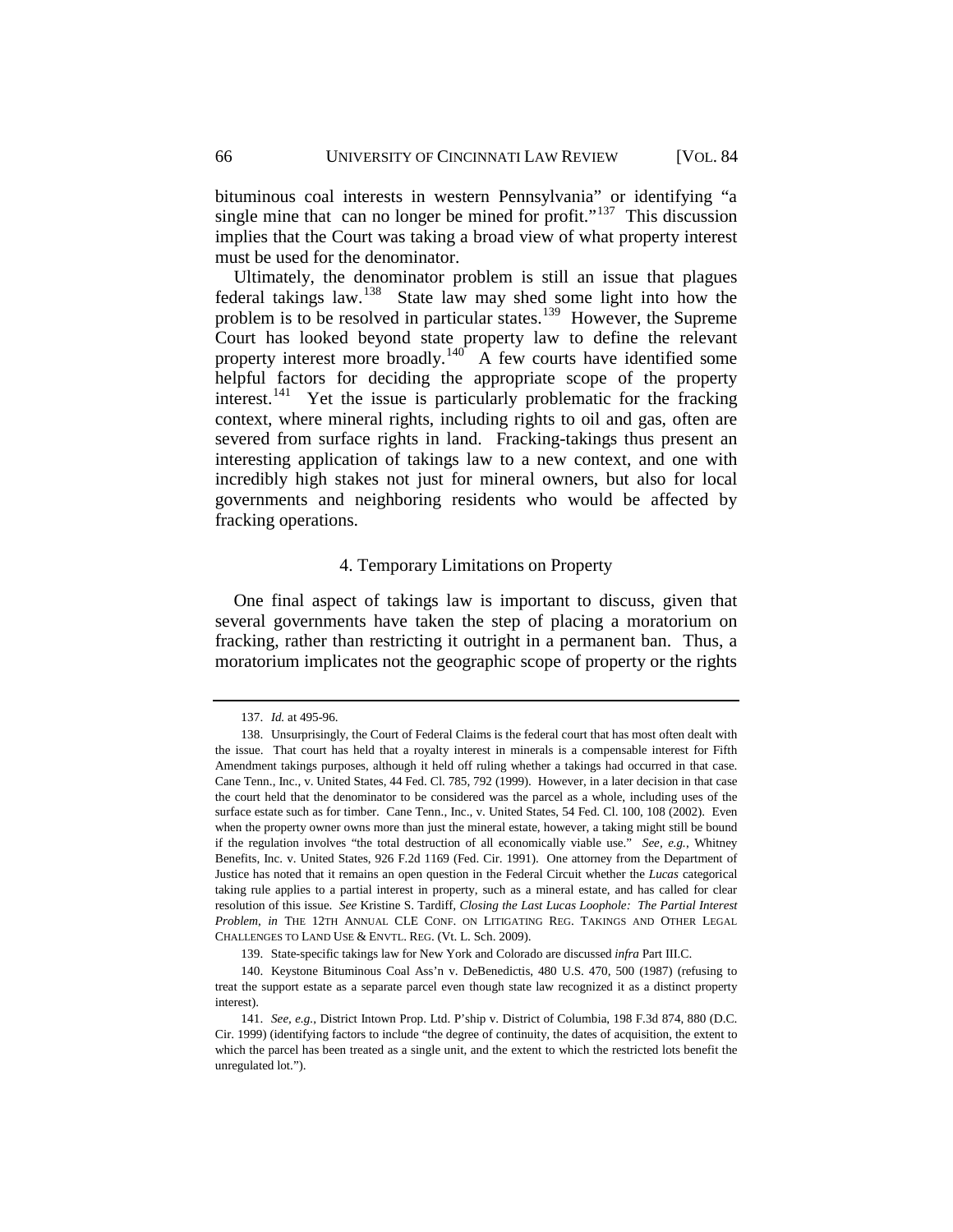to make particular use of property; rather, a moratorium implicates the temporal dimension of the bundle of rights.

The leading and most recent case on takings based on a temporary taking rejected finding a categorical per se taking, even if the regulation deprives the property owner of all economic use of property, instead affirming the need to apply the balancing test embodied in *Penn Central*. [142](#page-31-0) Thus, in the *Tahoe-Sierra* case, the Supreme Court rejected arguments that the categorical rule from *Lucas* should be extended to temporary takings. $143$  Instead of extending the categorical rule, the Court said that the answer to the question of whether a moratorium on development constitutes a taking "is neither 'yes, always' nor 'no, never'; the answer depends upon the particular circumstances of the case."[144](#page-31-2) In support of this determination, the Court explained that the "parcel as a whole" standard from *Penn Central* meant that destruction of one strand in the bundle of rights is not a taking.<sup>[145](#page-31-3)</sup> Thus in this case, the Supreme Court found it to be error that the district court had "disaggregated petitioners' property rights into temporal segments corresponding to the regulations at issue and then analyzed whether petitioners were deprived of all economically viable use during each period."[146](#page-31-4) Instead, the Court affirmed that the "parcel as a whole" rule applies and that the denominator problem could not be resolved through the "circular" reasoning of defining the property interest affected by the regulation in terms of what portion of the property was affected by the regulation. $147$ 

On the other hand, the temporary nature of the restriction could not act as a shield.<sup>[148](#page-31-6)</sup> An additional justification for rejecting a categorical take rule for moratoria was the "interest in facilitating informed decisionmaking by regulatory agencies[,]" which would be undermined if officials were forced to rush through the planning process for fear of takings liability.<sup>[149](#page-31-7)</sup> Ultimately, the Court found that a 32 month moratorium did not amount to a taking, rejecting calls to set a

<span id="page-31-2"></span><span id="page-31-1"></span><span id="page-31-0"></span><sup>142.</sup> Tahoe-Sierra Preserv. Council v. Tahoe Reg. Planning Agency, 535 U.S. 302, 320-21 (2002). Because the finding of the lower courts based on *Penn Central* was not challenged, the Court was able to dispose the case simply by declaring that *Penn Central* provided the appropriate test for this case. *Id.* at 321 n.16. Notably, this case was argued by the current Chief Justice of the Supreme Court, John Roberts, as the attorney for the Tahoe Regional Planning Agency. *Id.* at 305.

<sup>143.</sup> *Id.* at 321.

<sup>144.</sup> *Id.*

<sup>145.</sup> *Id.* at 327.

<span id="page-31-6"></span><span id="page-31-5"></span><span id="page-31-4"></span><span id="page-31-3"></span><sup>146.</sup> *Id.* at 331.

<sup>147.</sup> *Tahoe-Sierra*, 535 U.S. at 331.

<sup>148.</sup> *Id.* at 337.

<span id="page-31-7"></span><sup>149.</sup> *Id.* at 339.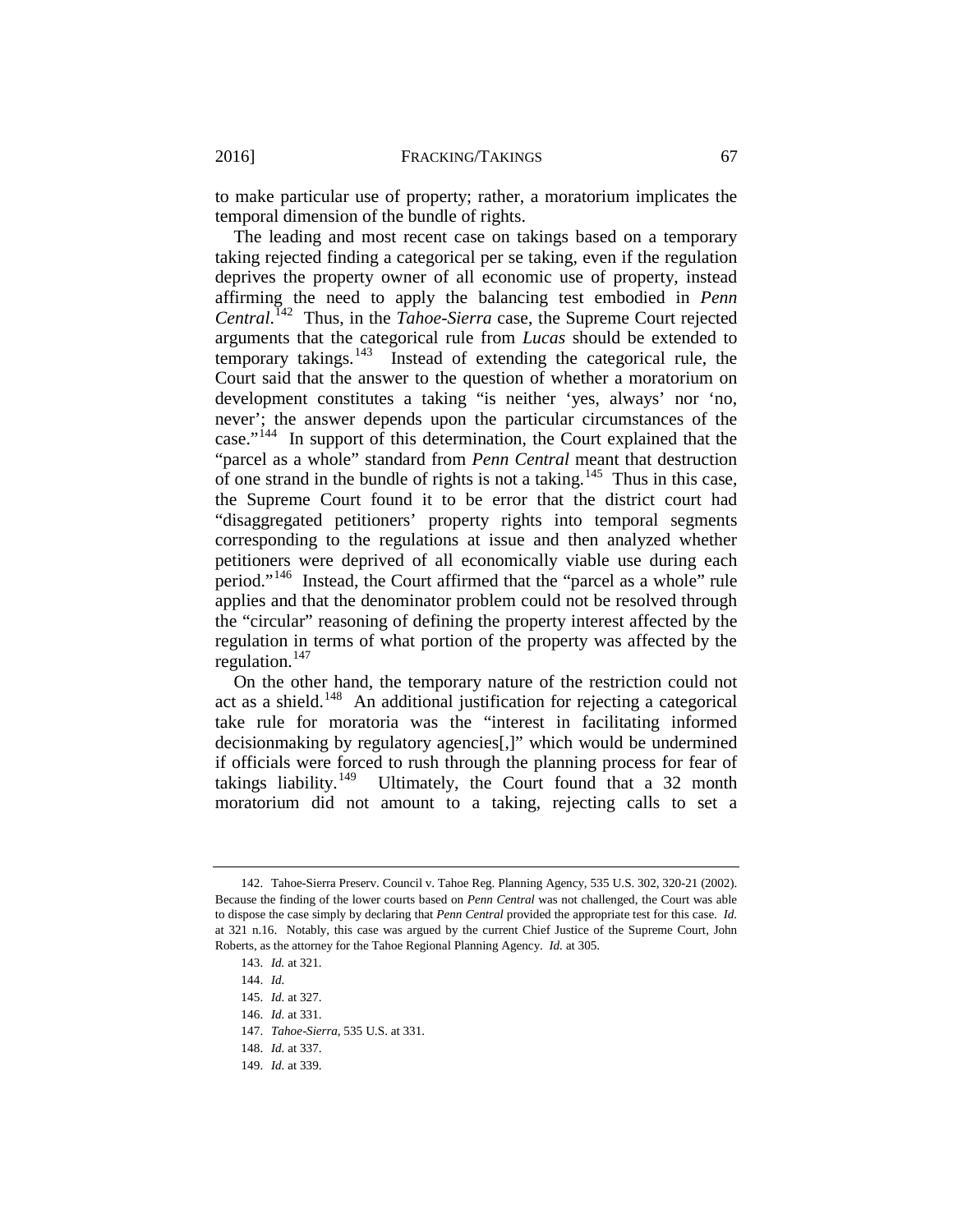presumptive limit for the duration that is allowed.<sup>[150](#page-32-0)</sup>

The question still remains: under what circumstances does a moratorium or other temporary limitation amount to a taking? The answer courts have developed is whether the limitation amounts to an "*extraordinary* delay" in governmental decisionmaking.<sup>151</sup> However an "extraordinary delay" typically must last for a long time, and courts have rejected temporary takings claims where the delay took seven to eight *years*. [152](#page-32-2) Some factors that courts look to in determining if an "extraordinary delay" has occurred include bad faith by the government, the nature of the permitting process, and the reasons for any delay.<sup>[153](#page-32-3)</sup>

Thus it is now settled law that a moratorium is neither always nor never a taking and must instead be analyzed using the *Penn Central* factors. In those cases where the balancing test leads to a conclusion that a taking has occurred, the court still must determine the appropriate remedy for the takings claim. The remedy question was squarely presented in the *First English Evangelical Lutheran Church of Glendale v. Los Angeles* case, where the Court reviewed a ruling from the California Supreme Court that monetary compensation was not due for the temporary take that occurs from the time a restriction is enacted until the time that it is enjoined as a taking without just compensation.<sup>[154](#page-32-4)</sup> In that case, the Court rejected the idea that claims for a taking are limited to nonmonetary relief, instead holding that landowners are entitled to bring an action in inverse condemnation under the Takings Clause.<sup>155</sup> The Court was clear that it was not passing on the issue of whether a temporary take had occurred,<sup>[156](#page-32-6)</sup> however, on remand, the California courts determined that no take had in fact occurred, and so no compensation was due.<sup>[157](#page-32-7)</sup>

If a temporary restriction on property is found to be a taking, the question still remains of how to put a value on the compensation required. The *First English* Court hinted that the value may be based on "the value of the use of the land during this period," but did not

<span id="page-32-0"></span><sup>150</sup>*. Id.* at 341-42 ("[W]e could not possibly conclude that every delay of over one year is constitutionally unacceptable," especially where the district court found 32 months to be reasonable.).

<sup>151.</sup> Tabb Lakes, Ltd. v. United States, 10 F.3d 796, 800 (Fed. Cir. 1993) (emphasis added).

<span id="page-32-2"></span><span id="page-32-1"></span><sup>152.</sup> Williamson Cty. Reg'l Planning Comm'n v. Hamilton Bank, 472 U.S. 172 (1985) (delay of eight years); Wyatt v. United States, 271 F.3d 1090 (Fed. Cir. 2001) (delay of seven years).

<span id="page-32-4"></span><span id="page-32-3"></span><sup>153.</sup> Bass Enter. Prod. Co. v. United States, 381 F.3d 1360, 1366 (Fed. Cir. 2004) (citing *Tabb Lakes*, 10 F.3d at 799; quoting *Wyatt*, 271 F.3d at 1098).

<sup>154.</sup> First English Evangelical Lutheran Church v. Los Angeles Cty., 482 U.S 304, 311 (1987).

<sup>155.</sup> *Id.* at 315.

<sup>156.</sup> *Id.* at 313.

<span id="page-32-7"></span><span id="page-32-6"></span><span id="page-32-5"></span><sup>157.</sup> Tahoe-Sierra Preserv. Council v. Tahoe Reg. Planning Agency, 535 U.S. 302, 329 (2002) (citing First English Evangelical Church of Glendale v. Cty. of Los Angeles, 258 Cal. Rptr. 893 (Cal. Ct. App. 1989)).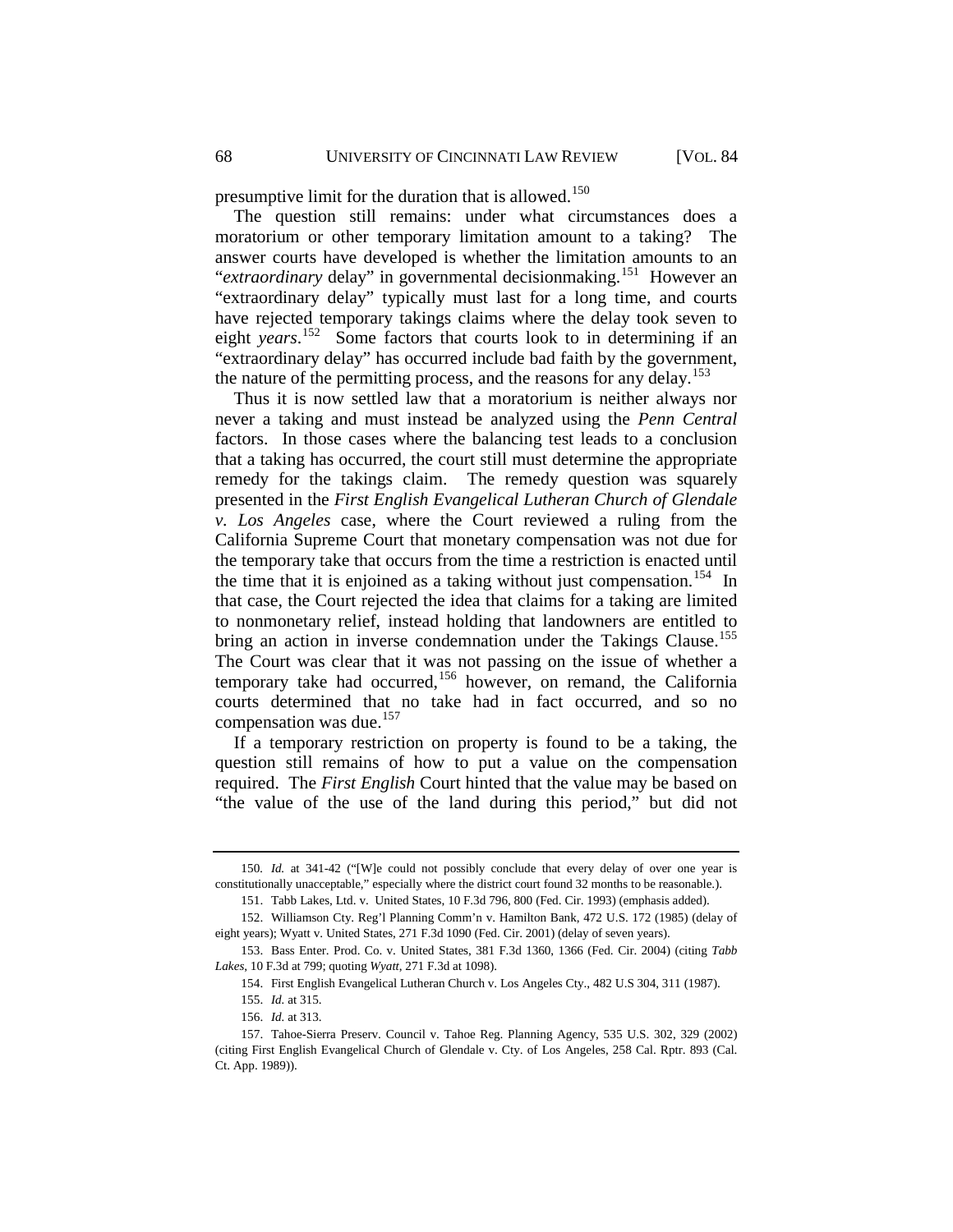explicitly say how the compensation should be valued in that case.<sup>158</sup> Yet the Court was equally clear that it was based on an allegation of total denial of use of the property and did not intend to apply to "normal delays in obtaining building permits, changes in zoning ordinances, variances, and the like."<sup>[159](#page-33-2)</sup> This case however assumed that the lease of the land would be simply for use that would leave the land in the same state as it was prior to the start of the lease. Fracking-takings, particularly temporary takings, will raise entirely distinct issues of valuation.

## *B. Takings in the Oil and Gas Industry*

<span id="page-33-0"></span>The law of takings in the oil and gas context is not nearly as well developed as the law is in regards to other mineral interests such as coal, gravel, or sand, nor as developed as takings law with respect to restrictions on development of land for commercial or other economic purposes.<sup>[160](#page-33-3)</sup> The relatively few cases that have examined takings claims in relation to oil and gas development are discussed in this Part, along with analogous cases from other mineral takings cases. Additionally, some of the unique background principles that apply to oil and gas are worth considering, such as the "reasonable use" restrictions on the right of severed mineral interest owners to occupy the surface in order to extract minerals.

The key initial issue for takings of oil and gas is defining the scope of property rights in oil and gas, or the mineral estate more broadly. In New York, Colorado, and many other states, the right to extract minerals from the subsurface can be and often has been severed from ownership of the surface estate, thus creating a related but distinct mineral estate. The severance of the mineral estate often was accomplished by deed which transferred ownership of the surface while explicitly retaining the mineral rights.

Even if severed, the mineral estate includes more than simply the right to extract oil and gas through fracking. As an initial matter, limitations on fracking do not prevent future extraction of minerals by techniques that do not involve fracking. Bans on fracking do not actually take the resource because the oil and gas remains under ground,

<sup>158.</sup> *First English*, 482 U.S. at 319.

<sup>159.</sup> *Id.* at 321.

<span id="page-33-3"></span><span id="page-33-2"></span><span id="page-33-1"></span><sup>160.</sup> One reason for the lack of development in the law in the oil and gas industry may be that historically the industry has been significantly under-regulated. Only recently, as developments in technology and concerns about the health, safety, and environmental impacts from fracking have become better understood, have governments begun enacting strict regulations or even bans on the oil and gas industry.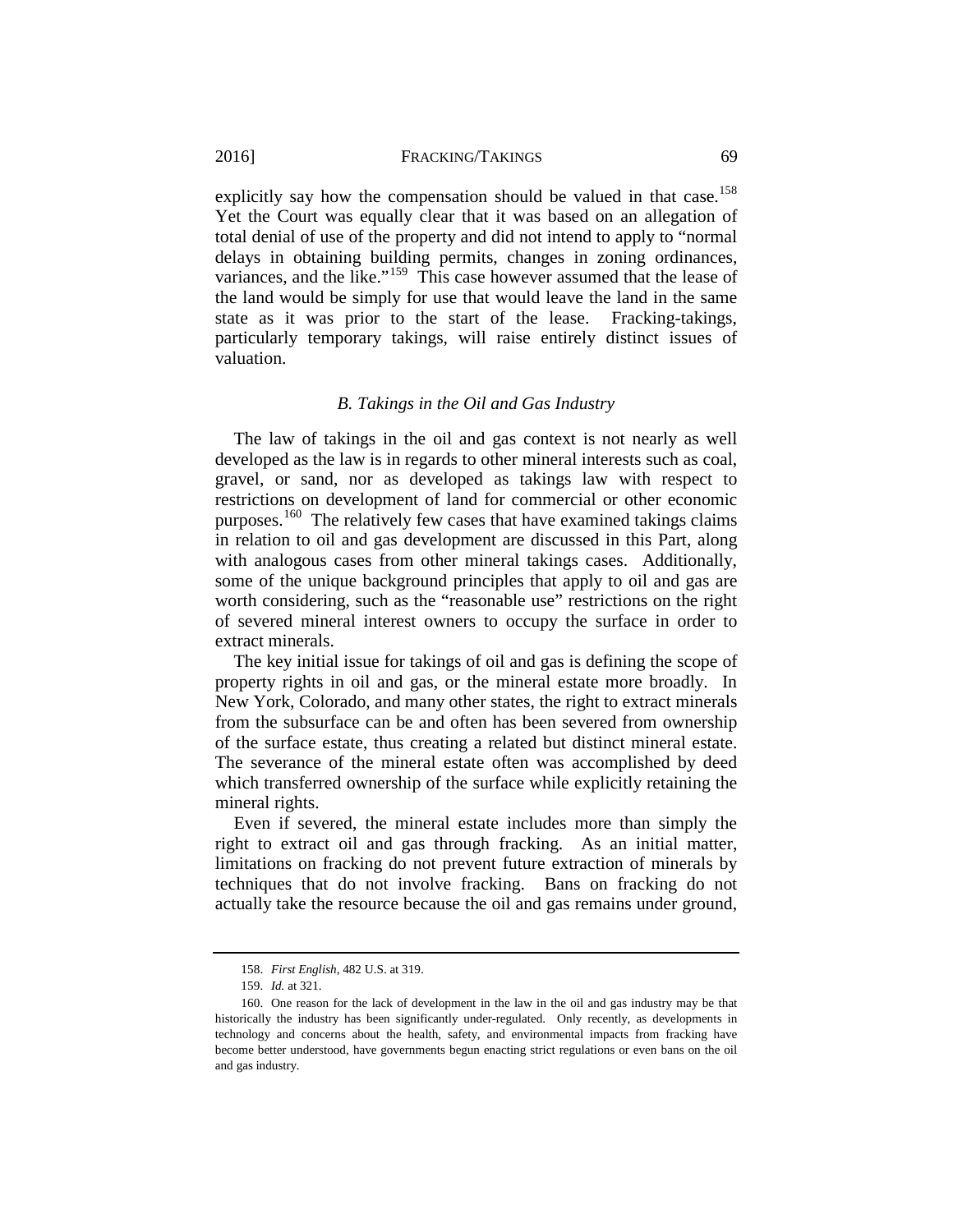to be extracted in the future if the ban is lifted or if new technologies are developed. Additionally, in many areas oil and gas were produced without the use of fracking.<sup>161</sup> Going even beyond the oil and gas context, mineral rights include rights to mine coal, sand, gravel, and other minerals as well.[162](#page-34-1) In Colorado, for example, the Boulder-Weld coalfield overlays, to a large extent, the Wattenberg field, the most significant area of oil and gas development along the Front Range. To the extent coal was previously extracted from this area, it might provide another barrier to a fracking-takings claim based on the same mineral estates.

A fee simple property interest in the mineral estate might not even be the subject of a takings claim, as mineral rights often are leased. In such a situation, a company which had entered an oil and gas lease has brought a takings claim against Dallas.<sup>163</sup> Oil and gas leases add several dimensions to a takings claim, particularly where a moratorium may cause a lease to be extinguished before the moratorium ends.<sup>[164](#page-34-3)</sup> Another even smaller slice of the property interest in mineral rights is a royalty interest. "[T]he owner of a mere royalty interest has no present or prospective possessory interest in the land; . . . owns no part of the minerals (as such) in place; . . . does not become a cotenant in the mineral estate; . . . and [the royalty] interest is merely a present vested incorporeal interest in the land."<sup>165</sup> Similarly, rights to extract oil and gas often are described as a profit à prendre, which is "a right to remove a part of the substance of the land."<sup>166</sup> Another potential complication is that oil and gas historically were viewed as subject to the rule of capture, although the Texas Supreme Court recently found that groundwater, while subject to the rule of capture, still could be owned in place and therefore potentially was subject to a takings claim.<sup>[167](#page-34-6)</sup>

<span id="page-34-0"></span><sup>161.</sup> Dep. of Stuart Ellsworth at 32:1-24, May 8, 2014, Colo. Oil & Gas Ass'n v. City of Longmont, No. 2013CV63 (Boulder Cty. Colo.).

<span id="page-34-1"></span><sup>162.</sup> Mineral rights include metals such as copper, gold, lead, molybdenum, silver, uranium, and zinc, as well as gemstones such as diamonds. *See Mineral Resources*, COLO. GEOLOGICAL SURVEY, http://coloradogeologicalsurvey.org/mineral-resources/ (last visited Mar. 10, 2015).

<span id="page-34-2"></span><sup>163.</sup> Trinity East Energy, LLC v. City of Dallas, No. DC-14-1443, 2014 WL 631055 (Dallas Cty., Tex. Dist. Ct. filed Feb. 13, 2014).

<span id="page-34-3"></span><sup>164.</sup> Beardslee v. Inflection Energy, 798 F.3d 90 (2d Cir. 2015) (certifying questions to the N.Y. Court of Appeals regarding whether oil and gas leases are extended due to state moratorium, accepted at 23 N.Y.3d 1047 (2014)).

<sup>165.</sup> Lee Jones, Jr., *Non-Participating Royalty*, 26 TEX. L. REV. 569, 569-70 (1948).

<span id="page-34-5"></span><span id="page-34-4"></span><sup>166.</sup> *See, e.g.*, Atlantic Oil Co. v. Los Angeles Cty., 446 P.2d 1006, 1011 (Cal. 1986). A profit à prendre "is an interest in real property in the nature of an incorporeal hereditament." *Id.* For a more detailed discussion of the history of property rights in oil and gas minerals, see K.K. Duvivier, *Sins of the Father*, 1 TEXAS A&M J. OF REAL PROP. L. 391, 393-409 (2014).

<span id="page-34-6"></span><sup>167.</sup> Edwards Aquifer Auth. v. Day, 369 SW.3d 814 (Tex. 2012). Under the rule of capture, neighboring landowners are not liable even if they pump so much groundwater that wells on neighboring land dry up. The Texas Supreme Court compared groundwater to oil and gas extensively to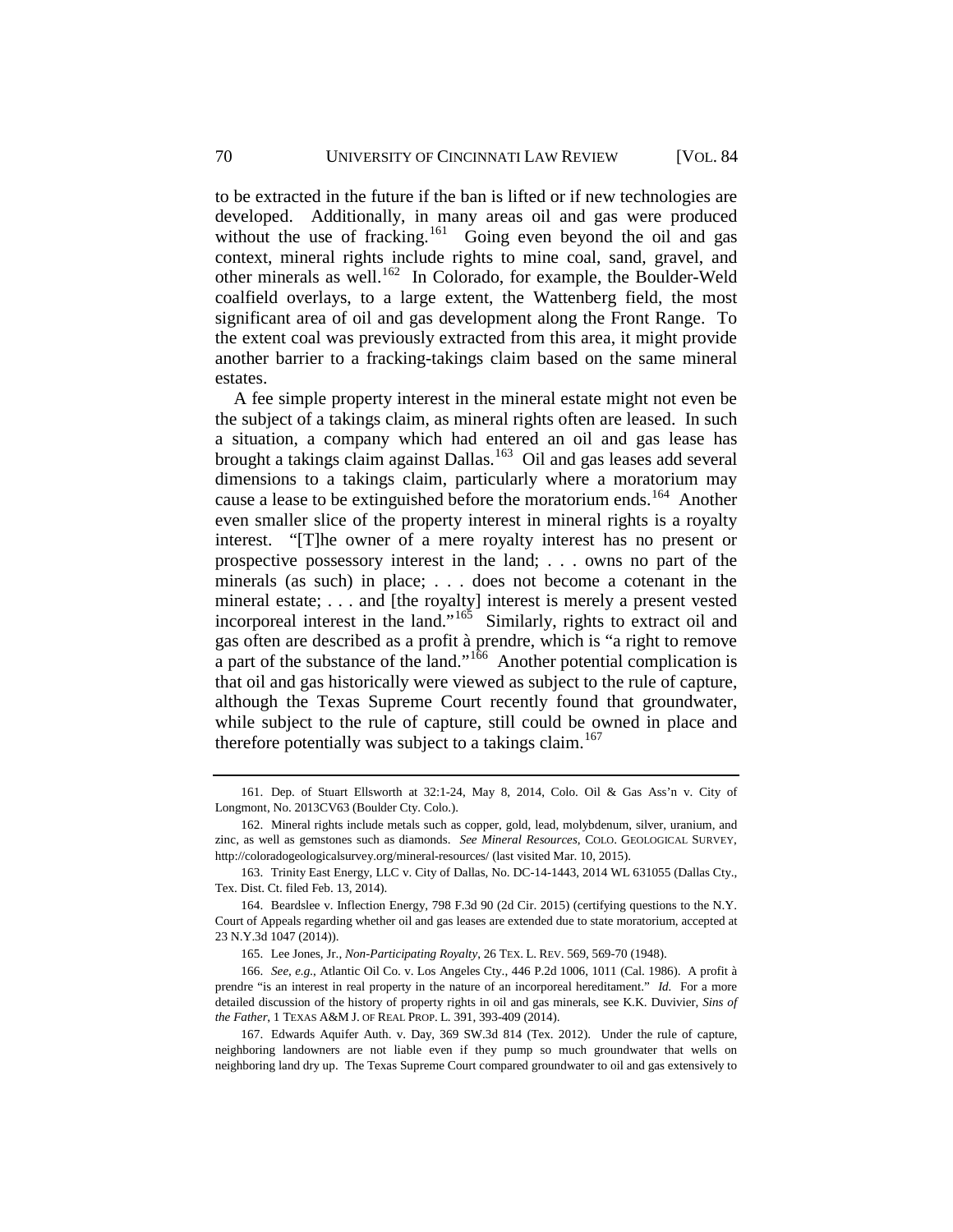#### 2016] FRACKING/TAKINGS 71

A few states have decided takings claims based on limitations on the ability to mine sand and gravel. These cases have generated mixed results about one of the key issues in takings—the parcel as a whole. Ohio, for example, has denied a takings claim where a county denied a conditional-use permit to allow the owner to mine sand and gravel on his property.<sup>168</sup> There was no taking even though the property was purchased only to mine sand and gravel, because the court was required to look to the "parcel as a whole" which included surface rights.<sup>169</sup> However, an earlier case had found a taking of coal rights, which was deemed to be severable and had in fact been severed in that case.<sup>170</sup> Somewhat reconciling the two decisions, the Ohio Supreme Court stated, as dicta, that a "mineral estate may be considered the relevant parcel for a compensable regulatory taking if the mineral estate was purchased separately from the other interests in the real property."<sup>171</sup> However, other states, such as Colorado, have rejected this view when squarely confronted with the issue, holding instead that the mineral estate must be considered along with the remainder of the bundle of rights.[172](#page-35-4) Separating out the mineral estate in this way would open up the courts and our takings jurisprudence to the manipulation that Justice Stevens predicted in *Lucas*<sup>[173](#page-35-5)</sup> and should be rejected.<sup>174</sup>

Thus far, there have been only a handful of cases involving an inverse condemnation claim based on a prohibition of oil and gas drilling or exploration. The earliest of those cases, which found an unconstitutional taking had occurred, has several key flaws. The Court of Appeals of Michigan issued the decision in 1994, before the advent of modern fracking techniques and our growing understanding of its

reach the conclusion that the rule of capture was not inconsistent with ownership of minerals in place. *Id.* at 828-32. In Colorado at least, the rule of capture has been displaced by the statutory scheme of the Oil and Gas Conservation Act, which was enacted in part to protect the correlative rights to a shared common pool resource. COLO. REV. STAT. 34-60-102(1)(a)(III). Therefore, this Article does not wade into the discussion of whether the rule of capture prevents a takings claim.

<span id="page-35-1"></span><span id="page-35-0"></span><sup>168.</sup> State *ex rel.* Shelly Materials, Inc. v. Clark Cty. Bd. of Comm'rs, 875 N.E.2d 59, 62 (Ohio 2007).

<sup>169.</sup> *Id.* at 67.

<sup>170.</sup> R.T.G., Inc. v. State, 780 N.E.2d 998, 1009 (Ohio 2002).

<sup>171.</sup> *Shelly Materials*, 875 N.E.2d at 67.

<span id="page-35-4"></span><span id="page-35-3"></span><span id="page-35-2"></span><sup>172.</sup> Animas Valley Sand & Gravel, Inc. v. Bd. of Cty. Comm'rs of the Cty. of La Plata, 38 P.3d 59, 68 (Colo. 2001).

<sup>173.</sup> Lucas v. S.C. Coastal Council, 505 U.S. 1003, 1065 (1992) (Stevens, J., dissenting).

<span id="page-35-6"></span><span id="page-35-5"></span><sup>174.</sup> Professor McGinley has examined takings of mineral rights in detail, noting the several serious issues with extending the total taking rule to less than fee simple interest in land: "Because severed mineral interests have all the characteristics of personal property to which the *Lucas* categorical taking rule does not apply, the shrunken bundle of property rights inherent in severed coal property interests similarly should disqualify such interests from the per se protection offered by the *Lucas* categorical rule." McGinley, *supra* note [47,](#page-16-3) at 577.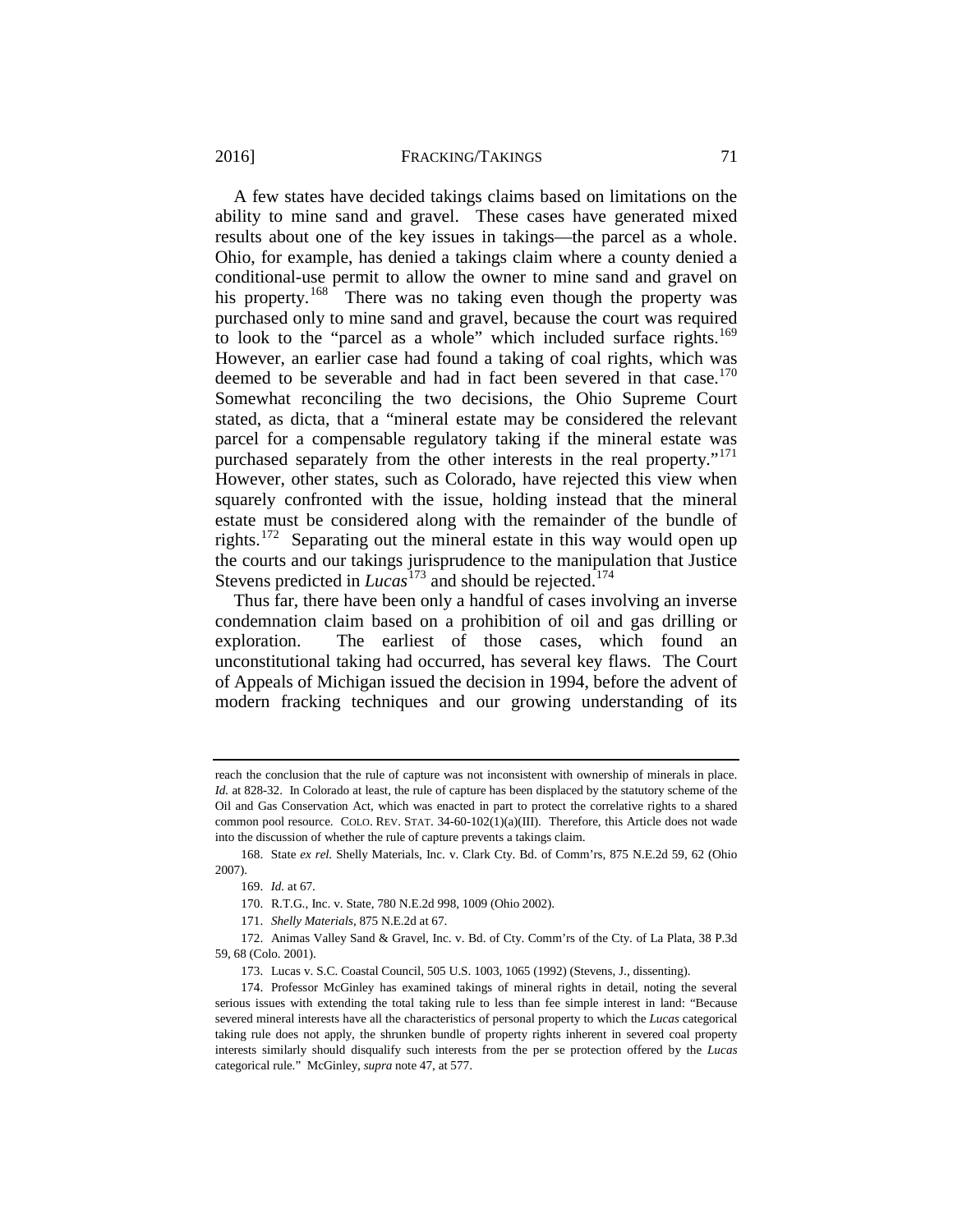impacts.<sup>[175](#page-36-0)</sup> The primary deficiency in the court's analysis was in its resolution of the denominator problem. The court concluded that the prohibition on drilling "completely deprived plaintiffs of all use of at least some portion of their property holdings in the protected area."<sup>176</sup> The court ignored that directional drilling would allow the production of oil and gas beneath at least a portion of the protected area.<sup>177</sup> Furthermore, the court swept aside as "immaterial" the fact that the plaintiffs had extensive property holdings outside of the protected area that were not affected.<sup>[178](#page-36-3)</sup> And the court did not even address the larger issue of whether the "parcel as a whole" could be appropriately narrowed to the mineral interests.<sup>179</sup> Another problem with the decision was the rejection of a nuisance defense by the government on the grounds that the justification was not to prevent harm on adjoining property, but rather to protect the surface owner's property.<sup>180</sup>

The final issue presented in the Michigan case was the valuation question. Here, the appellate court found fault with the trial court's finding of over \$71 million as the required just compensation for the taking.<sup>181</sup> The court found that the fair market value of the property at the time of the taking was not the appropriate measure of compensation. Instead the compensation value should have been based on the "fair market rental value of the property."<sup>[182](#page-36-7)</sup> However, because of the unique interests in mineral rights, the calculation of the rental value of the property was not simple. Ultimately, the court settled on providing guidance that the value might be something near the "amount of money they could have received in interest on [the] present value of the income stream" and that could have been produced if the oil and gas were<br>extracted.<sup>183</sup> The court was careful to note the taking was only The court was careful to note the taking was only temporary in nature, because if the prohibition on drilling was lifted in the future, then the plaintiff could extract the resource and a full compensation for taking would amount to a windfall.<sup>[184](#page-36-9)</sup>

Additionally, the Michigan Court of Appeals has backed off of the

<sup>175.</sup> Miller Bros. v. Dep't of Nat. Res., 513 N.W.2d 217, 219 (Mich. Ct. App. 1994).

<sup>176.</sup> *Id.* at 220.

<sup>177.</sup> *Id.*

<sup>178.</sup> *Id.*

<sup>179.</sup> *Id.*

<span id="page-36-7"></span><span id="page-36-6"></span><span id="page-36-5"></span><span id="page-36-4"></span><span id="page-36-3"></span><span id="page-36-2"></span><span id="page-36-1"></span><span id="page-36-0"></span><sup>180.</sup> *Miller Bros.*, 513 N.W.2d at 221. This rejection of a nuisance defense was particularly problematic because the surface property was owned by the federal government, and therefore any harm to public lands would impact the public and not just a private landowner. Additionally, if fracking/takings claimants argue that the mineral estate should be treated as a separate property interest, then the surface estate should not be treated differently than neighboring properties.

<sup>181.</sup> *Id.* at 220.

<sup>182.</sup> *Id.* at 223.

<span id="page-36-9"></span><span id="page-36-8"></span><sup>183.</sup> *Id.* at 224.

<sup>184.</sup> *Id.* at 223.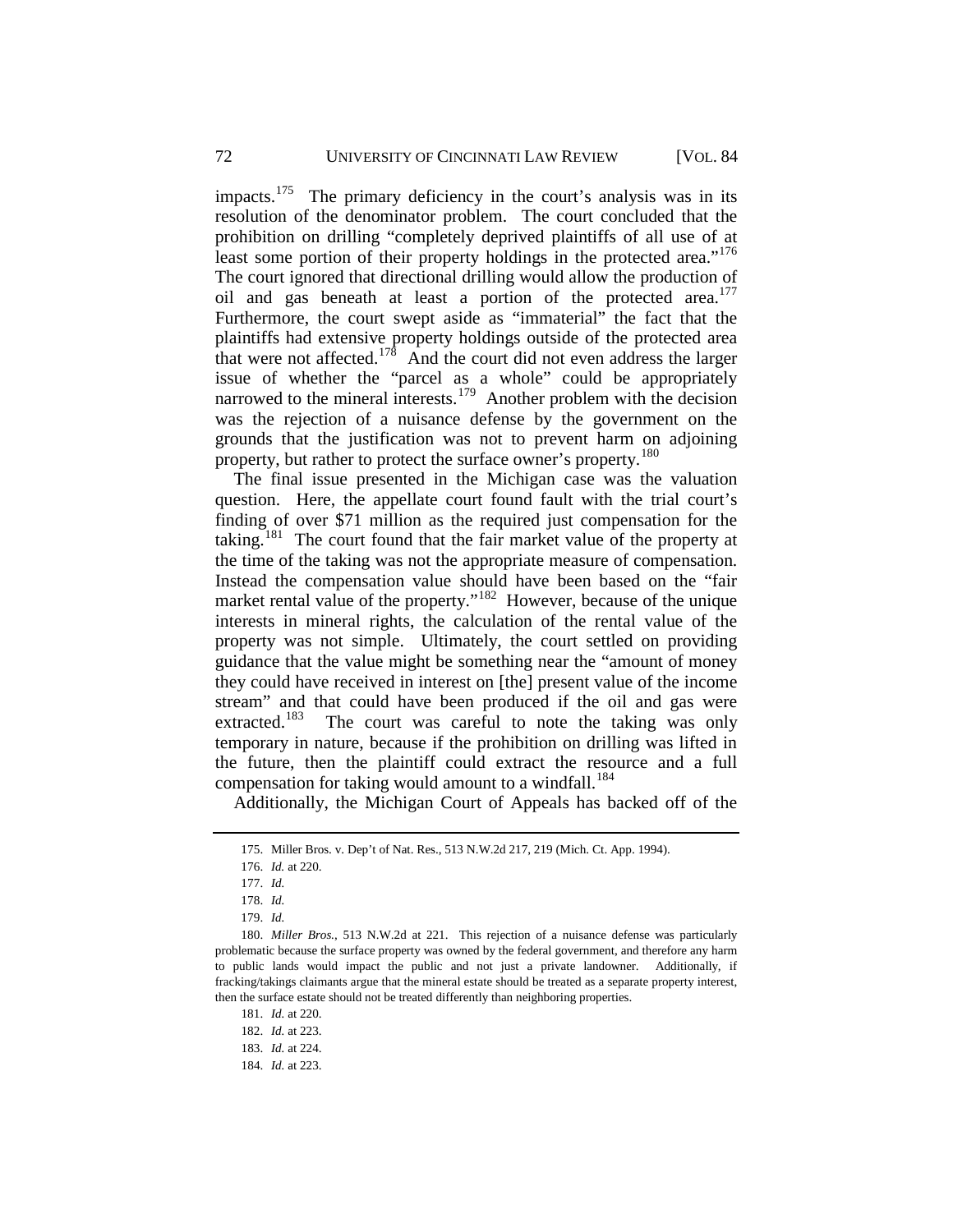approach taken in the *Miller Brothers* case in a more recent takings case related to restrictions on drilling for oil and gas. The court was asked to consider takings claims related to the denial of permits to drill oil and gas wells on private property located within a state forest subject to a comprehensive management plan.<sup>[185](#page-37-0)</sup> The court rejected a categorical takings claim because of the remaining value in the land, such as operation of wells in a limited development region or use of horizontal wells, even if the other options would increase costs or not result in a profit.[186](#page-37-1) The court then applied the *Penn Central* factors and found that no unconstitutional taking had occurred.<sup>[187](#page-37-2)</sup> Thus, even in Michigan it seems that a fracking-takings claim would face an uphill battle.

One prominent fracking-takings case is pending against the City of Dallas in Texas state court, but the case is complicated by the fact that the city leased the mineral rights before denying drilling permits to the company.[188](#page-37-3) A few other cases have raised, but not decided, the takings issue. For example, a case in West Virginia included claims that denials of permits to drill amount to a taking, however, the West Virginia Supreme Court avoided deciding the takings question by holding that a state statute prohibiting drilling in state parks could not be applied retroactively where a deed conveying mineral interests beneath the state parks preceded the statutory prohibition.<sup>[189](#page-37-4)</sup> Similarly, in Pennsylvania, a case was decided where an oil and gas company alleged takings claims related to drilling in a state park, but the Pennsylvania Supreme Court decided the case on other grounds.<sup>[190](#page-37-5)</sup> This case did make several passing references to takings law, although not necessary to the decision<br>of the case.<sup>191</sup> Additionally, in other mineral takings cases, the Additionally, in other mineral takings cases, the

189. Cabot Oil & Gas Corp. v. Huffman, 705 S.E.2d 806, 814 (W. Va. 2010).

<span id="page-37-1"></span><span id="page-37-0"></span><sup>185.</sup> Schmude Oil, Inc. v. Dep't of Envtl. Quality, 856 N.W.2d 84, 86-87 (Mich. Ct. App. 2014) (per curiam).

<sup>186.</sup> *Id.* at 93.

<sup>187.</sup> *Id.* at 94.

<span id="page-37-3"></span><span id="page-37-2"></span><sup>188.</sup> Trinity East Energy, LLC v City of Dallas, No. DC-14-1443, 2014 WL 631055 (Dallas Cty., Tex. Dist. Ct. filed Feb. 13, 2014) (trial was set for November 2, 2015, and summary judgment motions were due in August 2015). Because the city leased the mineral rights, this case is not only a takings case but also involves allegations of fraud and breach of contract. Samantha Blons, *Dallas Takings Case Could Affect Future Mineral Development on Municipal Land*, KAY BAILEY HUTCHISON CTR. FOR ENERGY, LAW & BUS. (Apr. 18, 2014), http://kbhenergycenter.utexas.edu/2014/04/18/dallas-takingscase-could-affect-future-mineral-development-on-municipal-land/.

<span id="page-37-5"></span><span id="page-37-4"></span><sup>190.</sup> Belden & Blake Corp. v. Dep't of Conserv. & Nat. Res., 969 A.2d 528, 532 (Pa. 2009) (this case involved the imposition bonds, fees, and right-of-way requirements). The court decided the case on the grounds that even though the state owned the surface land, it did not have authority to require more than reasonable use of the surface when the oil and gas company was extracting the resources. *Id.* at 532-33.

<span id="page-37-6"></span><sup>191.</sup> The court did state that "a grant or reservation of minerals and the right to mine them constitute property rights, which the law recognizes, and which may not be taken for public use without compensation." *Id.* (citing Penn Coal Co. v. Mahon, 260 U.S. 393, 415 (1922)). The court did not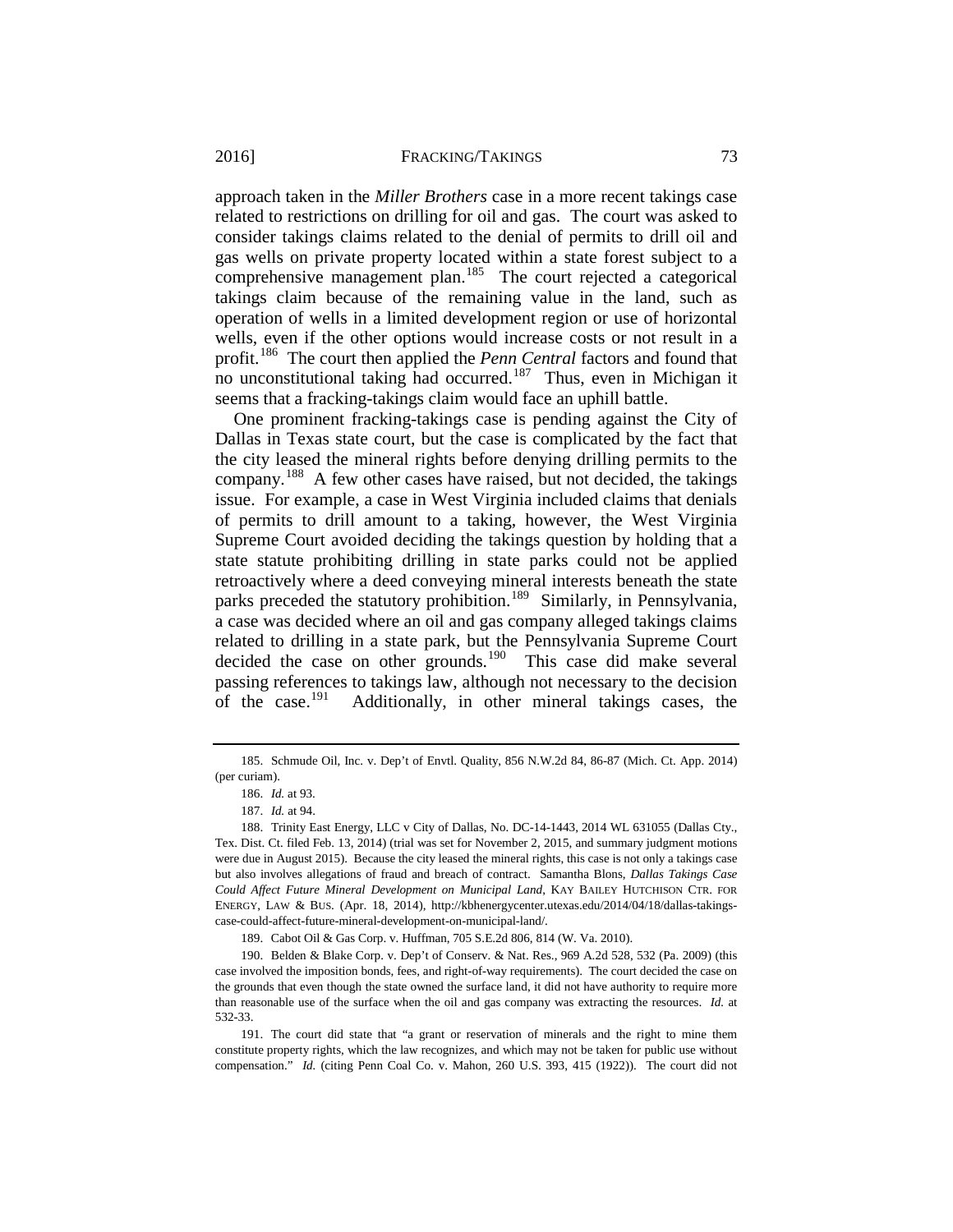Pennsylvania Supreme Court has recognized that mineral rights are not to be analyzed alone in all cases, but, rather, under a flexible approach that considers all relevant factors, including reasonable investmentbacked expectations.[192](#page-38-0)

Although not a takings case, a court in Texas recently found that oil and gas operations near the Parr family's residence in Texas amounted to a nuisance. In the case, which involved a lot of time and expensive litigation, the jury found the oil and gas operator liable for \$3 million in damages for causing a private nuisance.<sup>193</sup> The same reasoning could be used in other jurisdictions to defend regulations or prohibitions on fracking from takings challenges. The key issue then becomes an evidentiary issue in each particular case. The *Parr* case does at least show, however, that fracking operations in the immediate vicinity of residential areas has been found to be a nuisance. Although the government would bear the burden of establishing that nuisance law limits mineral interest owners' right to extract their oil and gas, this case shows that it is possible for governments to meet that burden, at least in some instances. The large and growing body of scientific literature documenting the risks associated with fracking would bolster these claims and support arguments from governments that they need not wait until their citizens are harmed to protect them from fracking.<sup>[194](#page-38-2)</sup>

Another background principle that might apply to fracking-takings is the reasonable use restriction regarding the use of the surface to extract subsurface minerals.<sup>[195](#page-38-3)</sup> For example, "an aggrieved surface owner may

address any of the complexities for the denominator problem, nor did it discuss the *Penn Central* balancing factors or *Lucas* categorical takings. Thus, not much can be predicted based on these passing and conclusory comments that compensation would be required. As if the earlier statement were not overly broad enough, the opinion concluded with the following statement: "a property owner's interests and rights cannot be lessened, nor their reasonable exercise impaired without just compensation, simply because a governmental agency with a statutory mandate comes to own the surface." *Id.* at 533. This again is of course a borderline absurd misstatement of the law, which allows all kinds of lessening of property rights without requiring compensation, so long as the property right is not deprived of all economically beneficial use. Furthermore, the latter part of the conclusion perhaps provides the key to understanding this decision – it was based not on a takings analysis but rather rested on the proposition that a surface owner cannot condition the extraction of minerals, even when the surface owner is the state. That reading of this case would not be as blatantly inconsistent with *Keystone*, *Penn Central*, and numerous other takings precedents.

<span id="page-38-0"></span><sup>192.</sup> Machipongo Land & Coal Co. v. Commonwealth, 799 A.2d 751 (Pa. 2002) (citing the test laid out by the Federal Circuit in Loveladies Harbor, Inc. v. United States, 28 F.3d 1171 (Fed. Cir. 1994)).

<span id="page-38-1"></span><sup>193.</sup> Parr v. Aruba Petroleum, Inc., No. CC-11-1650-E (Dallas Cty. Tex. 2014). The case focused on the toxic air emissions from the oil and gas operations and their effects on the neighboring Parr family. Toxic air emissions are but one impact of fracking on neighbors and the public that might amount to a nuisance.

<sup>194.</sup> *See* discussion at *supra* note[s 9](#page-8-6)[-13,](#page-8-7) and accompanying text.

<span id="page-38-3"></span><span id="page-38-2"></span><sup>195.</sup> The court in *Miller Bros.* did not address this, but instead only focused on nuisance as the only possible background defense. Miller Bros. v. Dep't of Nat. Res., 513 N.W.2d 217, 221 (Mich. Ct.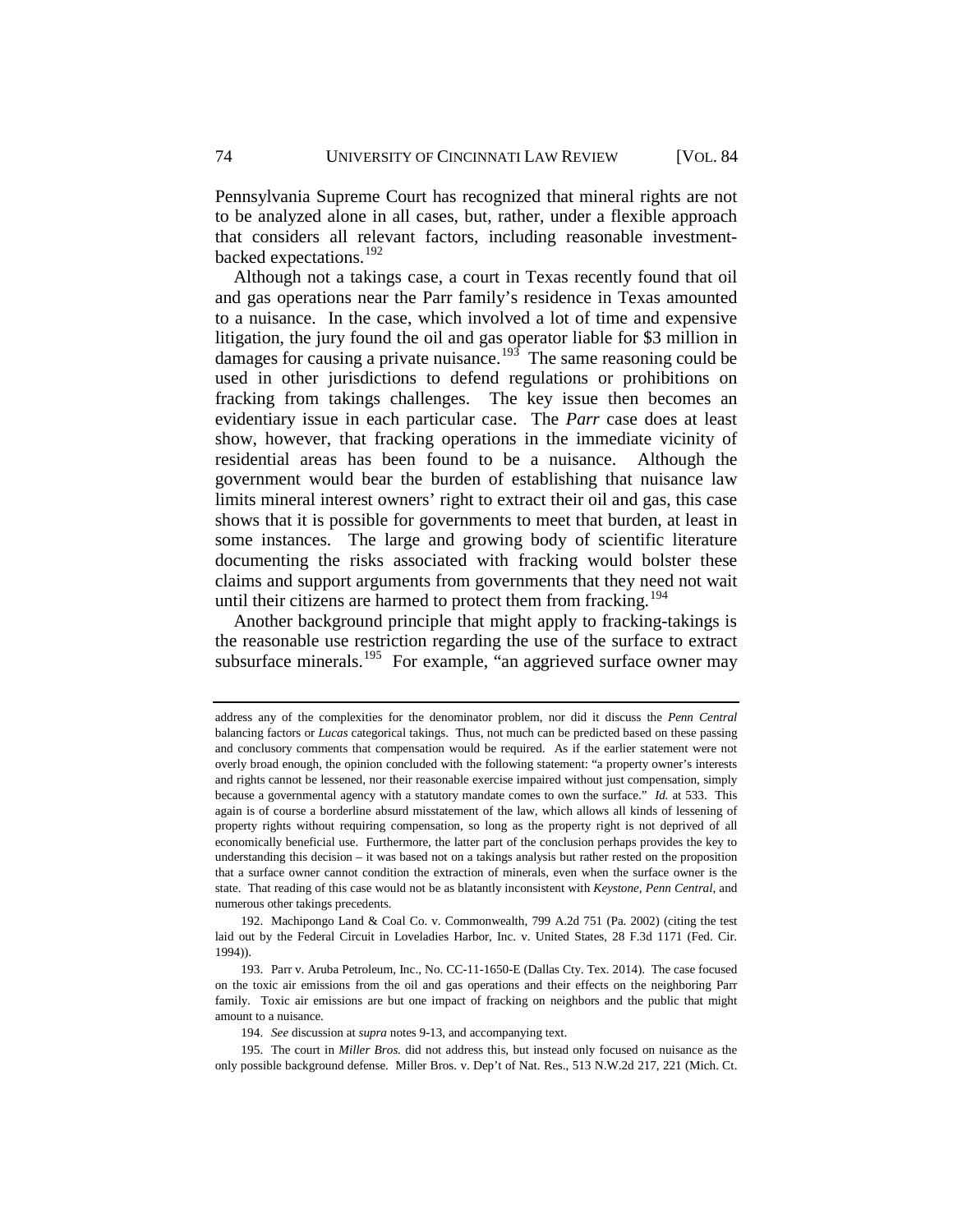bring a common law action in tort against an operator who has used the surface in an unreasonable manner."<sup>[196](#page-39-0)</sup> "The right to use the surface as is reasonably necessary, known as the rule of reasonable surface use, does not include the right to destroy, interfere with or damage the surface owner's correlative rights to the surface."<sup>[197](#page-39-1)</sup> The right of reasonable surface use "does not create an ownership interest in the surface estate, or the right to destroy the surface, but merely a right of access."[198](#page-39-2) Mineral interests may not be extracted in such a way that the surface rights are destroyed, even if destruction of the surface is the only practical means of extracting the minerals.<sup>199</sup>

The central policy question raised by the background principles issue asks when it is appropriate for government to proactively limit or prohibit industrial activity that threatens the health, safety, and welfare of the public. Must governments and their citizens wait for harm to occur and then seek compensation from the oil and gas industry, as happened in the *Parr* case? Or can governments take preemptive action to protect their citizens by imposing limits on fracking, even if those limitations have significant economic effects? Even if the harm already has occurred, proving harm due to fracking and related activities still can be costly, if not impossible, due to the latent nature of many of the harms<sup>[200](#page-39-4)</sup> as well as complex issues of causation related to different lifetime exposures to toxic chemicals. Thus, the only approach which guarantees that the public health and welfare will not be harmed is allowing government to regulate or even prohibit fracking where it deems the risk to the public to be too great. This approach is on especially sound footing when it is applied in densely populated urban and suburban communities where industrial activity has been found to be incompatible with competing land uses such as homes, schools, and parks. Fracking has been proven to be a nuisance in some instances.

App. 1994).

<span id="page-39-0"></span><sup>196.</sup> Gerrity Oil & Gas Corp. v. Magness, 946 P.2d 913, 926 (Colo. 1997). The court further explained that "when a surface owner asserts a claim of trespass based on alleged excessive surface use, the trier of fact must consider whether the operator's use of the surface was reasonable and necessary." *Id.*

<sup>197.</sup> *Id.* (citing Colo. Fuel & Iron Corp. v. Salardino, 245 P.2d 461, 464 (Colo. 1952).

<sup>198.</sup> Notch Mountain Corp. v. Elliott, 898 P.2d 550, 556 (Colo. 1995).

<span id="page-39-3"></span><span id="page-39-2"></span><span id="page-39-1"></span><sup>199.</sup> Barker v. Mintz, 215 P. 534, 535 (Colo. 1923). The court rejected claims that "the only practicable way to mine this coal is to strip off the soil and gravel lying upon it; that it cannot be practically mined by tunnel or shaft because there is no solid rock above it," instead finding that the right to "use" the surface cannot mean to destroy it. *Id.*

<span id="page-39-4"></span><sup>200.</sup> *See* Colborn et al., *supra* note [5.](#page-7-6) ("The damage may not be evident at the time of exposure but can have unpredictable delayed, life-long effects on the individual and/or their offspring. Effects of this nature would be much harder to identify than obvious impacts such as skin and eye irritation that occur immediately upon contact. Health impairments could remain hidden for decades and span generations.")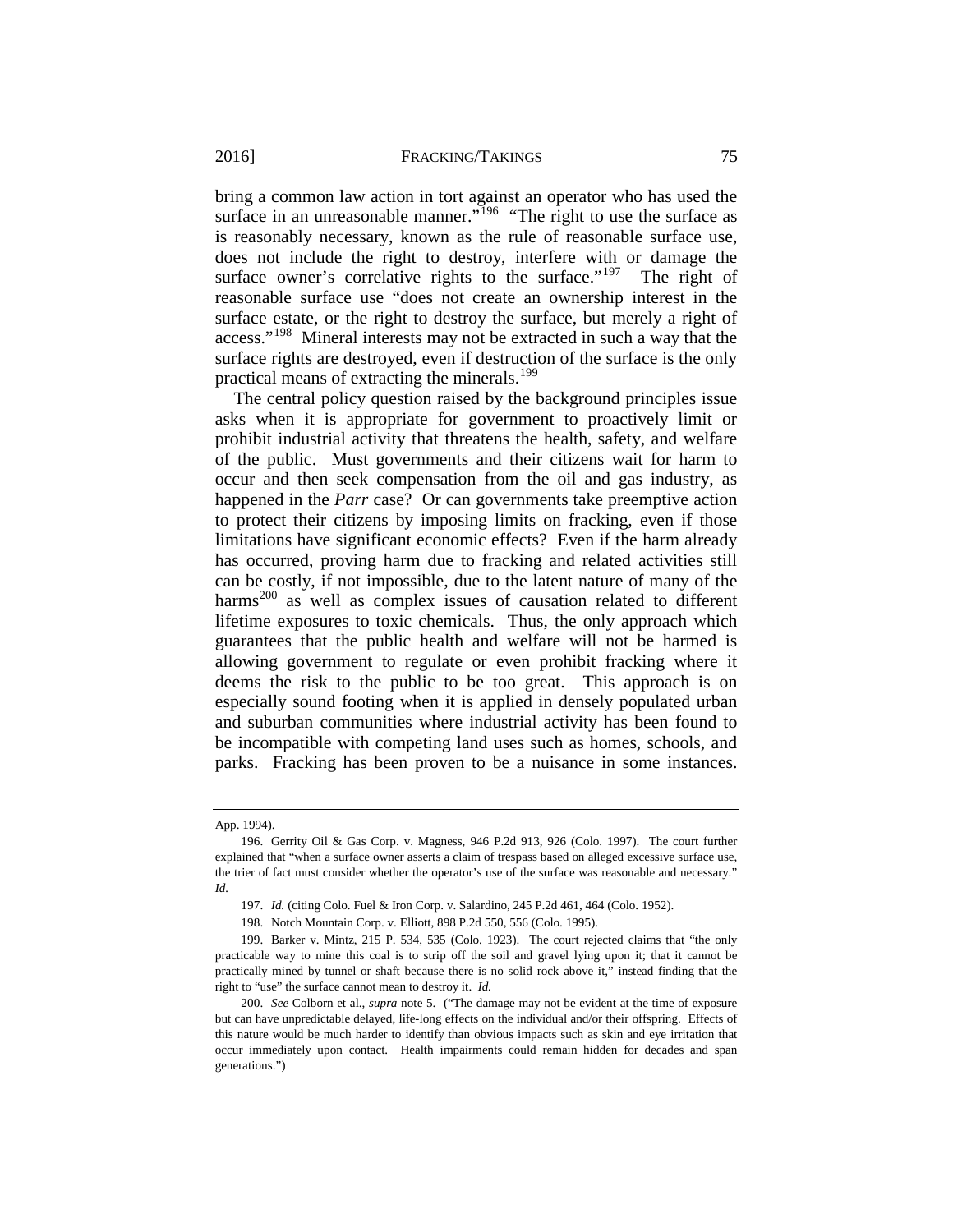The impacts of fracking are becoming more and more clearly understood by the scientific community, as they already are understood by many residents where fracking takes place. The noise, pollution, and annoyance that fracking inflicts upon its neighbors is more than sufficient to prevent a fracking-takings claim where government has acted to protect the public health, safety, and welfare.

## *C. State- Specific Takings Law*

## 1. New York Takings Law

<span id="page-40-1"></span><span id="page-40-0"></span>Although New York courts have not yet addressed takings claims in connection with mineral rights, they have upheld a variety of laws directed at protecting public interests through protection of the environment. For example, the courts found no unconstitutional taking based on requiring a conservation restriction in exchange for approval of development.<sup>201</sup> Similarly, denial of variances from setback Similarly, denial of variances from setback requirements under tidal wetlands permitting was not an unconstitutional taking.<sup>202</sup> Courts in New York typically apply the familiar *Penn Central* test (a New York case, of course) to determine if a taking has occurred, sometimes finding an unconstitutional taking but often times not. $203$ 

Regarding the critical issue of the scope of the property right to be analyzed, New York courts adhere to the "parcel as a whole" rule.<sup>204</sup> This rule has been applied in cases challenging regulations designed to protect the environment, such as the wetlands regulations.<sup>[205](#page-40-6)</sup> New York courts also have rejected a takings claim when rezoning a property as residential precluded the operation of a crushed-stone quarry on the property because the property still retained some economic value.<sup>[206](#page-40-7)</sup>

<sup>201.</sup> Smith v. Town of Mendon, 822 N.E.2d 1214, 1220-21 (N.Y. 2004).

<sup>202.</sup> Gazza v. N.Y.S. Dep't of Envtl. Conservation, 679 N.E.2d 1035, 1043 (N.Y. 2003).

<span id="page-40-4"></span><span id="page-40-3"></span><span id="page-40-2"></span><sup>203.</sup> *See, e.g.*, Friedenburg v. N.Y.S. Dep't of Envtl. Conservation, 767 N.Y.S.2d 451, 460 (N.Y. App. Div. 2003) (finding a taking, under *Penn Central* factors, where a wetlands regulation destroyed "all but a bare residue of the economic value of the property.").

<span id="page-40-5"></span><sup>204.</sup> *See* Putnam Cty. Nat. Bank v. City of New York, 829 N.Y.S.2d 661, 663 (N.Y. App. Div. 2007).

<span id="page-40-6"></span><sup>205.</sup> Spears v. Berle, 397 N.E.2d 1304, 1308 (N.Y. 1979) (property owner wished to extract humus, sand, and stone from property subject to wetlands regulation); Chase Manhattan Bank, N.A., v. State, 479 N.Y.S.2d 983 (N.Y. App. Div. 1984).

<span id="page-40-7"></span><sup>206.</sup> Briarcliff Assocs., Inc. v. Town of Cortlandt, 708 N.Y.S.2d 421, 424-25 (N.Y. App. Div. 2000).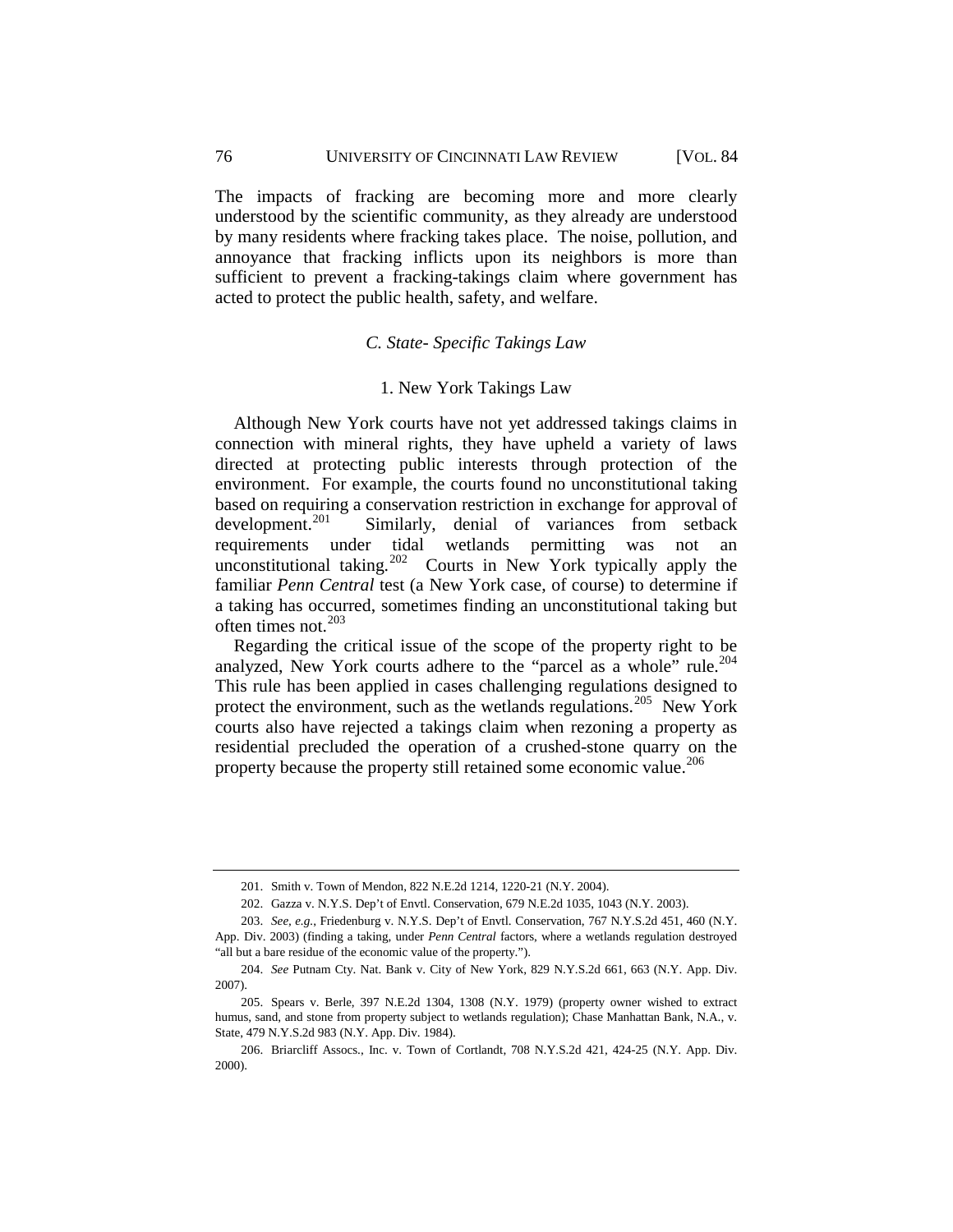#### 2. Colorado Takings Law

<span id="page-41-0"></span>Colorado has not yet issued any takings decisions in the oil and gas context. However, takings claims in other contexts, particularly those involving mineral rights, as well as cases discussing background principles of law, are useful in predicting the outcome of frackingtakings cases in Colorado. These cases briefly will be presented to provide the final background necessary to analyze fracking-takings in our two case study jurisdictions.

The first key issue is the scope of property rights that would be analyzed in a fracking-takings case in Colorado. Like many other states, Colorado does recognize a severed mineral estate.<sup>[207](#page-41-1)</sup> However, when squarely presented with the issue, the Colorado Supreme Court has held that "the appropriate focus of a takings inquiry is the property rights as an aggregate rather than merely the mineral rights."[208](#page-41-2) The same court also held that the denominator for assessing the economic impact of a regulation should be "the contiguous parcel of property owned by the landowner, not merely the segment most severely affected."<sup>209</sup> Earlier Colorado cases once could have been read to support a narrower reading, as they had recognized a taking of mineral rights, specifically coal, due to a requirement to provide support for a highway on the surface.<sup>[210](#page-41-4)</sup> However, that case was decided before the Supreme Court decision in *Keystone* which clarified that enforcing support requirements for coal do not necessarily create a taking.<sup>211</sup> Furthermore, the question of considering separate mineral rights was not squarely presented, as it was in the more recent case discussed above. Therefore, the current state of the law in Colorado is that courts are required to look at the full bundle of rights in land as part of a single contiguous property.

One additional wrinkle to consider is that oil and gas have traditionally been treated differently from coal. Specifically, Colorado courts have applied nuisance as a background principle defense against takings claims. Most prominently, the Colorado Supreme Court rejected claims by the owner of a uranium-contaminated mill site alleging a total regulatory taking of its property by the Colorado Department of Public Health and Environment.<sup>212</sup> The court held that "a property owner

<sup>207.</sup> Russell Coal Co. v Bd. of Cty. Comm'rs of Boulder County, 270 P.2d 772, 774 (Colo. 1954).

<span id="page-41-5"></span><span id="page-41-4"></span><span id="page-41-3"></span><span id="page-41-2"></span><span id="page-41-1"></span><sup>208.</sup> Animas Valley Sand & Gravel, Inc. v. Bd. of County Comm'rs of the County of La Plata, 38 P.3d 59, 68 (Colo. 2001). The relevant mineral rights in this case which could be produced from the land were sand and gravel. More broadly, the court stated that "it is inappropriate to limit a takings inquiry solely to one particular right in the land, or, to a particular part of the land." *Id.* at 61.

<sup>209.</sup> *Id.* at 68.

<sup>210.</sup> *Russell Coal*, 270 P.2d at 774.

<sup>211.</sup> Keystone Bituminous Coal Ass'n v. DeBenedictis, 480 U.S. 470, 481 (1987).

<span id="page-41-6"></span><sup>212.</sup> Colo. Dep't of Health v. The Mill, 887 P.2d 993, 997 (Colo. 1994). Notably, this case was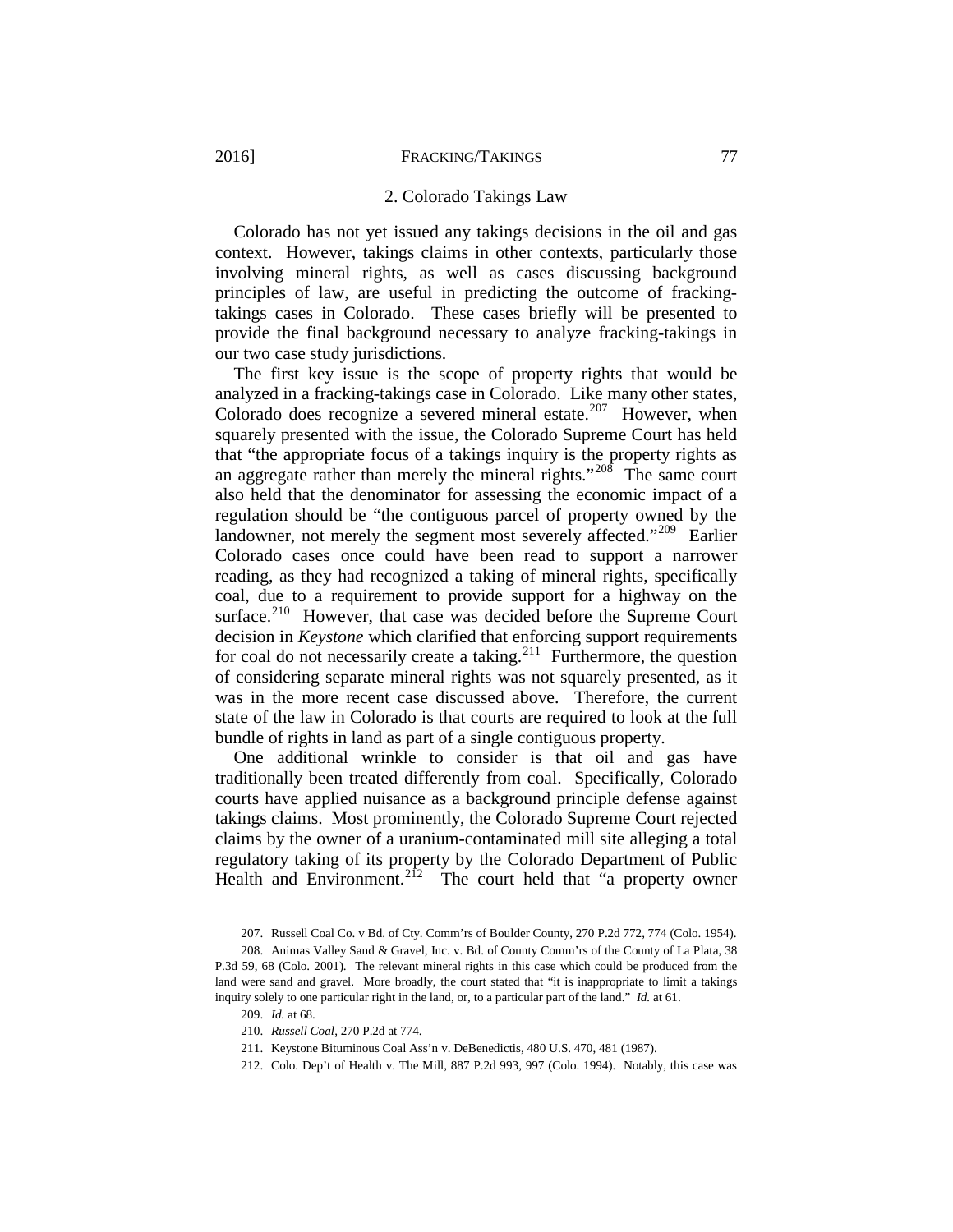[cannot] reasonably expect to put property to a use that constitutes a nuisance, even if that is the only economically viable use for the property."[213](#page-42-0) And the issue of whether a nuisance had occurred expressly was held to be a "question of law" which could be resolved by the appellate courts,  $2^{14}$  thus indicating that Colorado does not require a great deal of evidence to "prove" that an activity would constitute a nuisance. The basic principles of nuisance law relied on in Colorado are that it applies to both activities and conditions, that a public nuisance is "the doing or failure to do something that injuriously affects the safety, health, or morals of the public or works some substantial annoyance, inconvenience, or injury to the public," and that uses of land that "cause pollution constitute a nuisance" under Colorado common law.<sup>[215](#page-42-2)</sup> The application of these broad nuisance principles to fracking-takings will be discussed more fully in Part III.A, *infra*.

Finally, the Colorado constitution protects "inalienable rights" of its citizens. This protection creates another background principle defense in fracking-takings cases in Colorado. The Bill of Rights to the Colorado Constitution states that "[a]ll persons have certain natural, essential and inalienable rights, among which may be reckoned the right of enjoying and defending their lives and liberties; of acquiring, possessing and protecting property; and of seeking and obtaining their safety and happiness."<sup>[216](#page-42-3)</sup> These rights were specifically cited in several of the local ballot measures to place moratoria or bans on fracking in local communities.<sup>[217](#page-42-4)</sup> Although the Colorado Supreme Court declined to reject a preemption claim in the *Longmont* case based on inalienable rights,  $218$  the Court did not hold that inalienable rights have no meaning in Colorado, and thus they might still provide a background principle defense against a fracking-takings claim, even going beyond common law nuisance principles.

One final aspect worth mentioning is that the takings clause in the Colorado constitution is somewhat broader than the federal takings clause, in that it protects against not just takings but also "damage" to private property.<sup>219</sup> Thus, Colorado law protects "property owners who

<span id="page-42-1"></span><span id="page-42-0"></span>defended for the state by two prominent conservative lawyers, Gail Norton who was then the Attorney General (and later served as U.S. Secretary of the Interior) and Timothy Tymkovich, the State Solicitor General, who currently sits on the United States Court of Appeals for the Tenth Circuit.

<sup>213.</sup> *Id.* at 1001.

<sup>214.</sup> *Id.* at 1002 n.7.

<sup>215.</sup> *Id.* at 1002.

<sup>216.</sup> COLO. CONST. art. II, § 3.

<sup>217.</sup> *See* discussion at *supra* note[s 38](#page-14-6)[-41,](#page-15-5) and accompanying text.

<sup>218.</sup> City of Longmont v. Colo. Oil & Gas Ass'n, 369 P.3d 573, 585-86 (Colo. May 2, 2016).

<span id="page-42-6"></span><span id="page-42-5"></span><span id="page-42-4"></span><span id="page-42-3"></span><span id="page-42-2"></span><sup>219.</sup> "Private property shall not be taken *or damaged*, for public or private use, without just compensation." COLO. CONST. art. II, § 15 (emphasis added). Also worth noting is that the Colorado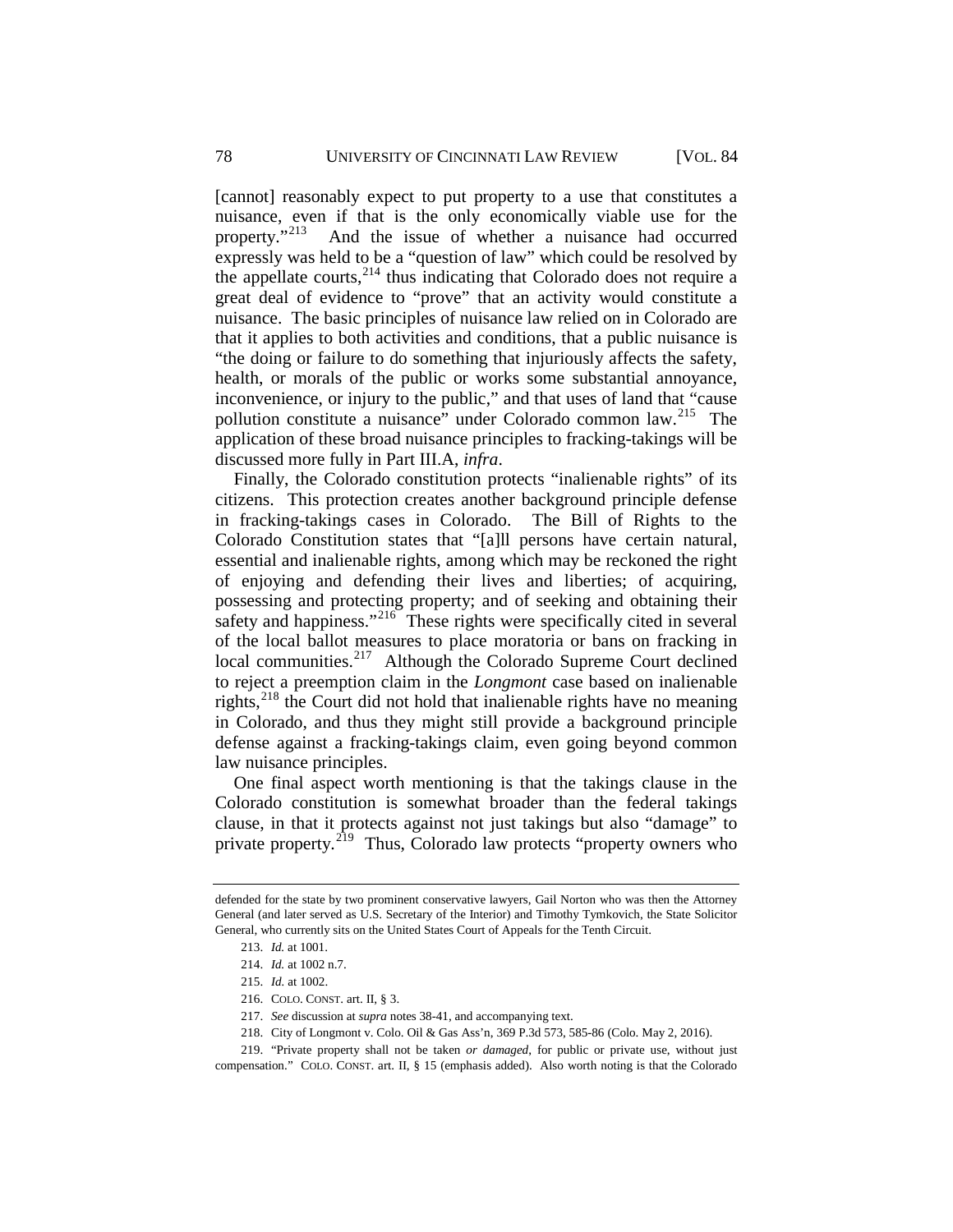have been substantially damaged by public improvements made upon land abutting their lands, but where no physical taking by the government has occurred."<sup>220</sup> However, outside of the situation where government action to create some public improvement damages private land, the Colorado Supreme Court has interpreted the state takings clause as consistent with the federal takings clause.<sup>221</sup> Thus, both state and federal cases interpreting the Takings Clause would be relevant in deciding a fracking-takings claim brought in Colorado.

## <span id="page-43-0"></span>IV. DOES REGULATION OF FRACKING CAUSE A TAKING OF PRIVATE PROPERTY?

## *A. Fracking and Background Principles*

<span id="page-43-1"></span>Regardless of the bundle of rights held, a property owner does not have the right to take one of the sticks from the bundle and poke it in his neighbor's eye. While the owners of oil and gas mineral interests may sincerely believe that they have an absolute right to extract their property, no court has ever recognized such an absolute right. Rather, as courts have repeatedly emphasized, the definition of property and property owners' reasonable expectations include both the concept of limitations on property through background principles of law and property such as nuisance. The metaphor often used is that "a nuisance may be merely a right thing in the wrong place – like a pig in the parlor instead of the barnyard." Thus, the Supreme Court has recognized that takings do not occur when circumstances change such that previously lawful activity is deemed "injurious to the health, morals, or safety of the community,"<sup>[222](#page-43-4)</sup> or when the uses around the property preclude its use in a certain manner, such as for a brickyard, $^{223}$  $^{223}$  $^{223}$  or when new circumstances arise giving the public interest priority over a private property interest, such as a disease spreading through trees.<sup>[224](#page-43-6)</sup> Fracking,

<span id="page-43-6"></span><span id="page-43-5"></span><span id="page-43-4"></span><span id="page-43-3"></span>221. Animas Valley Sand & Gravel, Inc. v. Bd. of Cty. Comm'rs of the County of La Plata, 38 P.3d 59, 64 (Colo. 2001).

constitution does not contain a public use requirement, however since one has been found in the federal takings clause, *see* Kelo v. City of New London, 545 U.S. 469 (2005), the difference is not material here.

<span id="page-43-2"></span><sup>220.</sup> Pub. Serv. Co. of Colo. v. Van Wyk, 27 P.3d 377, 388 (Colo. 2001) (citing City of Pueblo v. Strait, 36 P. 789, 791 (Colo. 1894). The "damage" in this case was to landowners adjacent to an aboveground electric power line. Other cases applied the "damage" clause where the government constructed a viaduct next to plaintiff's land, *City of Pueblo*, 36 P. 789, or made improvements to streets abutting private property that caused harm, Troiano v. Colo. Dep't of Highways, 463 P.2d 448, 449 (Colo. 1969); Harrison v. Denver City Tramway Co., 131 P. 409 (Colo. 1913).

<sup>222.</sup> Mugler v. Kan., 123 U.S. 623, 668 (1887).

<sup>223.</sup> Hadacheck v. Sebastian, 239 U.S. 394 (1915).

<sup>224.</sup> Miller v. Schoene, 276 U.S. 272 (1928).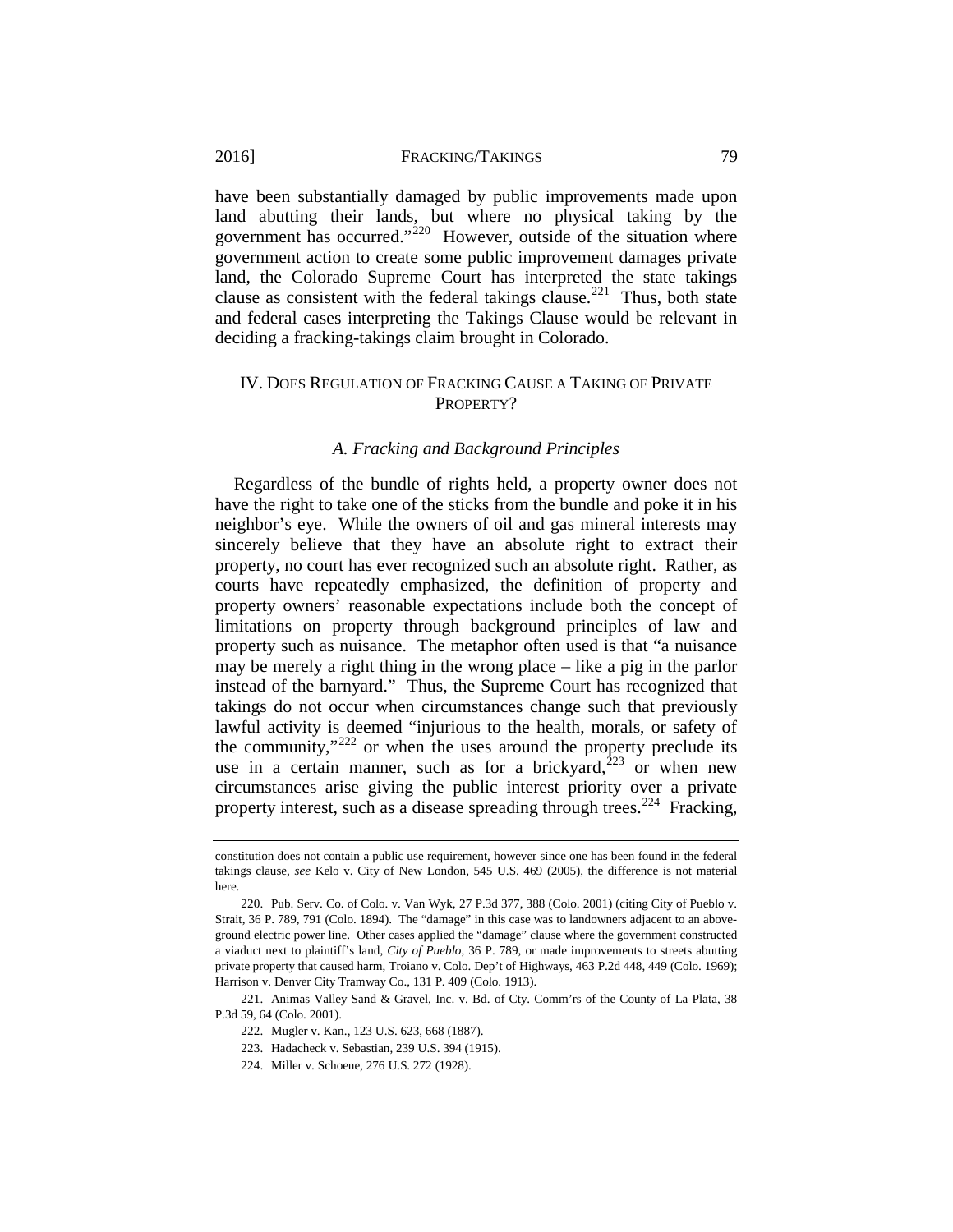particularly when conducted in heavily populated areas, implicates many of these background principles.

New York has made a strong showing that fracking amounts to a public nuisance at common law based on the report from the state Department of Health. The nuisance-like impacts of fracking documented include air pollution, water pollution, induced earthquakes, community impacts of boom town economics, and health impacts such as increased cancer risk and premature births. $225$  These impacts would qualify as nuisance in New York as they are substantial harms that are unreasonable in nature, particularly in relation to fracking near residences and other highly populated areas.<sup>[226](#page-44-1)</sup>

Colorado nuisance law readily can be applied to fracking-takings claims. In Colorado, a "public nuisance is the doing or failure to do something that injuriously affects the safety, health, or morals of the public or works some substantial annoyance, inconvenience, or injury to the public."[227](#page-44-2) Thus, the Colorado Supreme Court has rejected a takings claim based on nuisance background principles because "relevant Colorado common law principles would not permit a landowner to engage in activities that spread radioactive contamination."<sup>228</sup> Colorado statutory nuisance law also would apply to fracking-takings cases. The Colorado Public Nuisance statute prohibits "[a]ny unlawful pollution or contamination of any surface or subsurface waters in this state, or of the air" as well as "the conduct of persons in or about that place [] such as to annoy or disturb the peace of  $\dots$  the residents in the vicinity."<sup>[229](#page-44-4)</sup> Ample evidence exists that fracking causes or may cause pollution of the air and water, and many unwilling neighbors to fracking sites can testify to how fracking "annoys or disturbs the peace" of their community.<sup>230</sup>

<span id="page-44-0"></span><sup>225.</sup> N.Y.S. DEP'T OF HEALTH, A PUBLIC HEALTH REVIEW OF HIGH VOLUME HYDRAULIC FRACTURING FOR SHALE GAS DEVELOPMENT 5-8 (2014).

<span id="page-44-1"></span><sup>226.</sup> Copart Indus., Inc. v. Consol. Edison Co. of N.Y., Inc., 362 N.E. 2d 968, 972 (N.Y. 1977). A private nuisance under New York law threatens the use or enjoyment of land by one or relatively few people, while a public nuisance includes actions which "endanger or injure the property, health, safety or comfort of a considerable number of persons." *Id.* at 971.

<sup>227.</sup> Colo. Dep't of Health v. The Mill, 887 P.2d 993, 1002 (Colo. 1994).

<span id="page-44-3"></span><span id="page-44-2"></span><sup>228.</sup> *Id.* The court went on to explain that the property owner's expectation that he would be able to use his property in a way that would spread contamination was "highly unreasonable." *Id.*

<sup>229.</sup> COLO. REV. STAT. 16-13-304(1)(a) and 16-13-305(1)(e) (1995).

<span id="page-44-5"></span><span id="page-44-4"></span><sup>230.</sup> One cautionary note that might limit the availability of the background principles defense based on nuisance is the hesitancy of courts to impose remedies such as injunctions to prevent an anticipatory nuisance. For example, a decades-old Colorado Supreme Court case held that an injunction should not have issued to prevent the anticipatory nuisance of a quarry, particularly where the operation of the quarry was otherwise lawful and compatible with the area's zoning regulations. Green v. Castle Concrete Co., 509 P.2d 588, 591 (Colo. 1973). However, this decision emphasized repeatedly that the court was deferring to the legislative judgment of the relevant government authorities, and that factor would weigh on the other side of the scale in a takings challenge, because the relevant legislature would have found a limitation on fracking to be necessary under the circumstances. Still, the concept of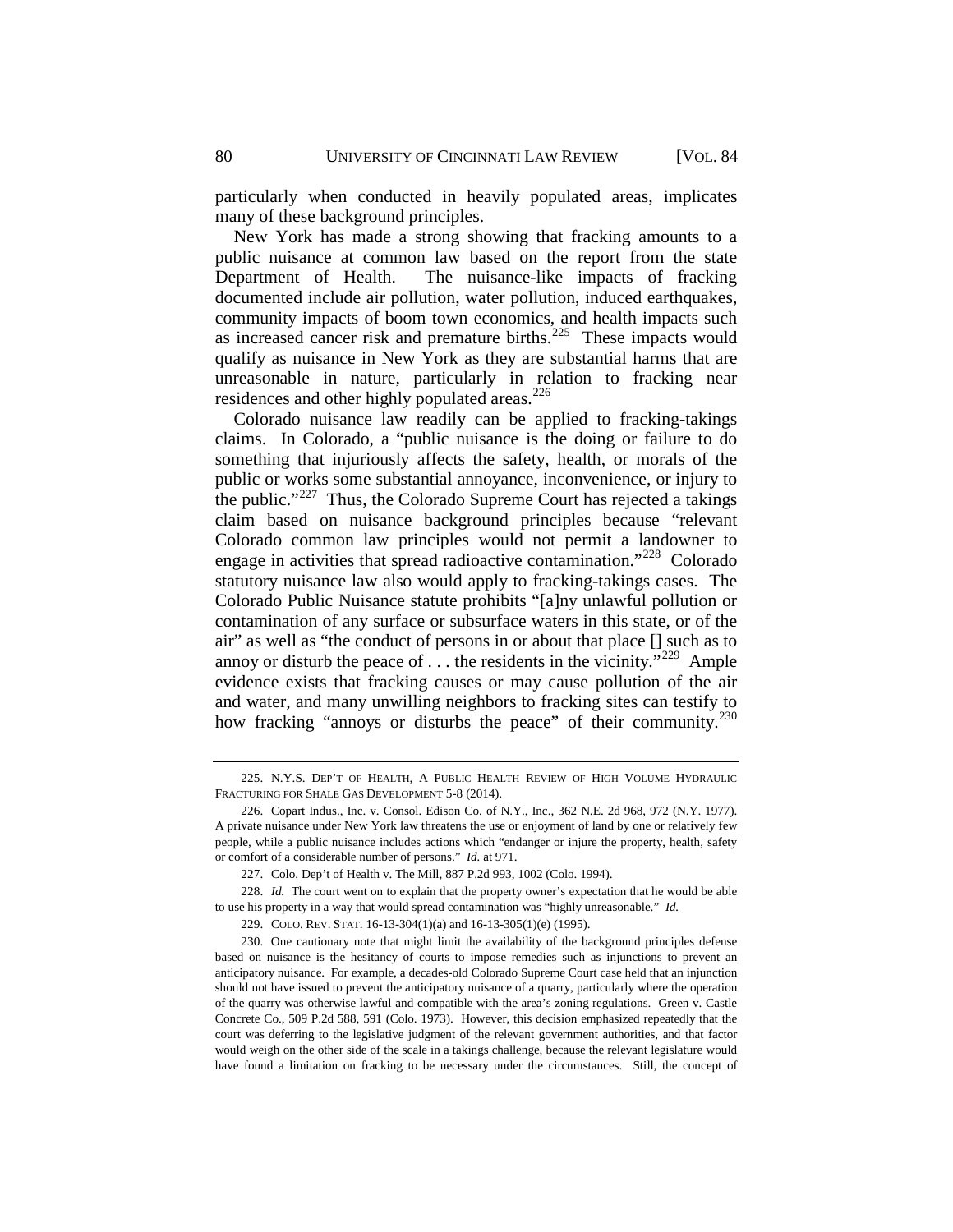Allowing fracking, a large and disruptive industrial process, in the middle of residential or commercial zoned areas therefore would be prohibited under background principles of nuisance in Colorado. There is no good justification for waiting for communities to suffer harm and then have to sue for damages, like the Parr family was forced to do in Texas.

The Supreme Court essentially has treated the background principles argument as an affirmative defense, placing the burden on the government to prove that nuisance or other background principles prohibit the property owners' use of his property under current circumstances.<sup>231</sup> Although this requirement rejects a cautionary Although this requirement rejects a cautionary approach to protecting public health and welfare, governments often will be able to make the showings required under state nuisance law. It is not a particularly heavy lift to show that fracking, and all of its associated processes, cause pollution, such as diesel exhaust from the heavy trucks, hazardous chemicals released at the wellhead, or the noise and light pollution associated with heavy industrial activity located in residentially-zoned areas, spills, and the risk of groundwater contamination.<sup>232</sup> The poor safety record of the industry<sup>[233](#page-45-2)</sup> might provide sufficient evidence that fracking causes an unreasonable risk of harm to others, particularly where the fracking operations would be located near homes, schools, or businesses, as is often the case. $2^{34}$ Evidence of difficulty selling property with nearby fracking operations or of people forced to move from their home to escape the noise, light, vibration, or pollution from fracking operations also likely would rise to the level of a "substantial annoyance, inconvenience, or injury to the public."[235](#page-45-4) While it is certainly true that oil and gas extraction has not been considered a nuisance historically, times have changed. When

anticipatory nuisance highlights the burden that government would have to carry to show that nuisance law would impose limits on the ability of the oil and gas industry to conduct fracking operations. For a more detailed discussion of anticipatory nuisance, see George P. Smith, II, *Re-Validating the Doctrine of Anticipatory Nuisance*, 29 VT. L. REV. 687 (2005) (noting judicial hesitancy to restrain conduct before its effects are known).

<sup>231.</sup> Lucas v. S.C. Coastal Council, 505 U.S. 1003, 1031 (1992).

<span id="page-45-1"></span><span id="page-45-0"></span><sup>232.</sup> *See, e.g.*, Wilmore v. Chain O'Mines, 44 P.2d 1024, 1027 (Colo. 1934) (property owner has no right to pollute a stream).

<span id="page-45-2"></span><sup>233.</sup> An exhaustive accounting of the industry's safety record is beyond the scope of this Article. However, one of the oil and gas operators in Longmont, TOP Operating, had such a poor safety record that it prompted citizens to band together to ban fracking in the community. Leaks at TOP Operating's wells and waste pits have been known since 2006. *See Longmont looks at drilling suggestions*, LONGMONT TIMES-CALL, [http://www.timescall.com/ci\\_20411471/longmont-oil-gas-drilling-suggestions](http://www.timescall.com/ci_20411471/longmont-oil-gas-drilling-suggestions) (last visited May 25, 2016).

<span id="page-45-4"></span><span id="page-45-3"></span><sup>234.</sup> Moore v. Standard Paint & Glass, 358 P.2d 33, 36 (Colo. 1960) (holding that nuisance law applies both to conditions and activities on private property which create unreasonable risk of harm to others).

<sup>235.</sup> Colo. Dep't of Health v. The Mill, 887 P.2d 993, 1002 (Colo. 1994).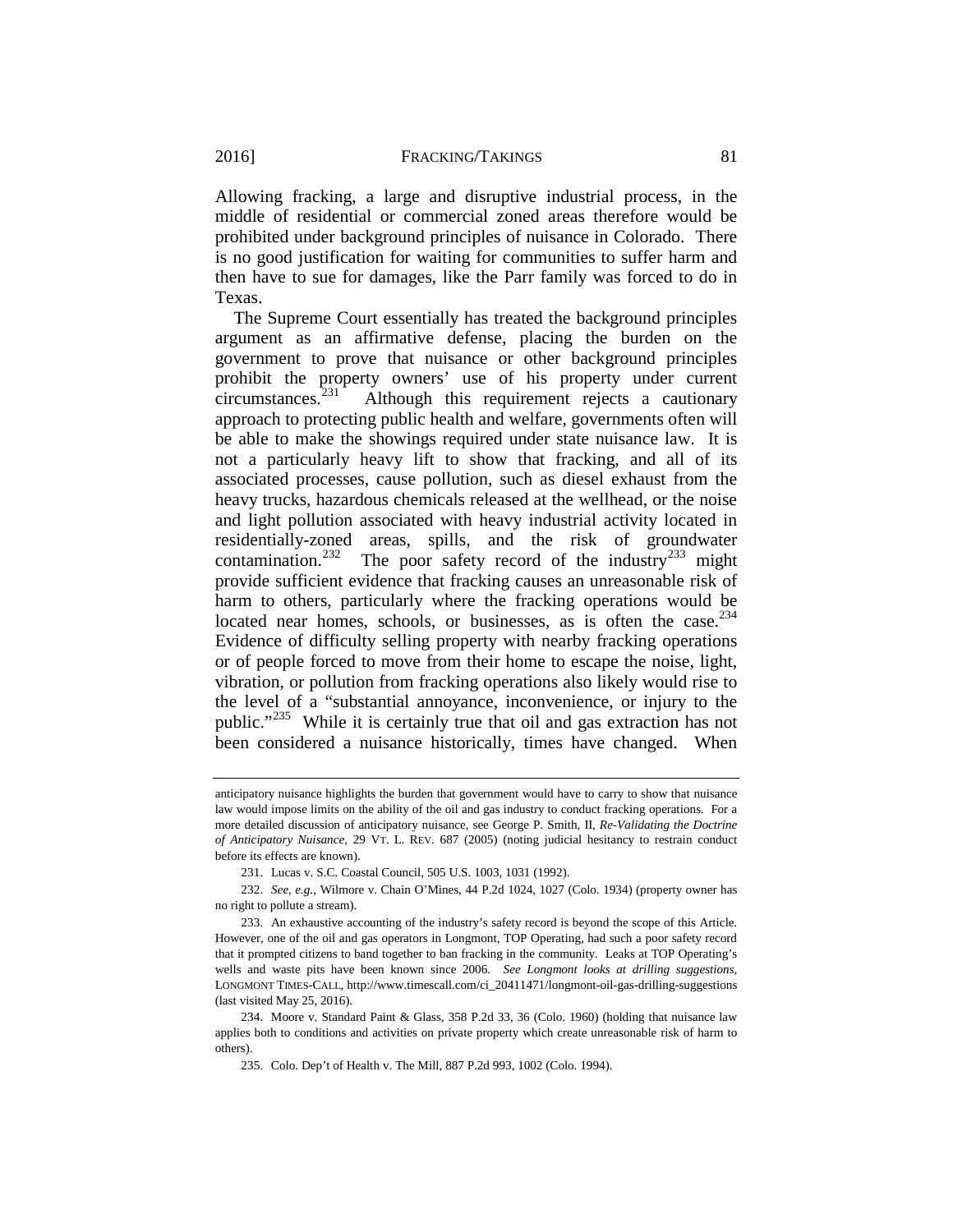courts are presented with evidence on the full range of impacts associated with fracking, the risk of harm, pollution, and annoyance caused by modern industry practices stand a good chance of being deemed a nuisance. The likelihood of finding a nuisance increases in densely populated areas or residentially zoned areas where industrial activity is out of place and incongruous with the neighboring land uses such as homes and schools. Although a nuisance defense would be by no means a slam dunk, the realities of modern fracking practices and the severe disturbance and impacts they impose on neighbors in otherwise tranquil areas at least make this a viable defense that could gain traction in court.

Going beyond nuisance law, reasonable use is another background principle that might insulate fracking regulations and bans from takings claims in New York and Colorado. This principle applies most directly to impacts on the surface property, unlike nuisance which focuses more on the neighboring properties. However, because of the use of horizontal drilling in fracking cases, which now means that the oil and gas being extracted may lie under property far from the wellsite, a broader application of the principle may be justified. Reasonable use is a limitation under New York law where courts have found mineral rights do not include the right to take unreasonable actions or actions not necessary to the production of underlying minerals.[236](#page-46-0) In Colorado, the law protects surface property owners from mineral owners who use the surface in an unreasonable manner, and the right of reasonable surface use "does not include the right to destroy, interfere with or damage the surface owner's correlative rights to the surface." $237$  If the only means for extracting the minerals requires unreasonable interference with surface rights, then the mineral owner effectively has no right to extract the minerals.[238](#page-46-2) Governments have many factual arguments that large scale fracking operations, and all of their associated activities, amount to an unreasonable use of the surface due to their large footprint, pollution and safety risks at the surface, and the interference with the rights of surface owners by reducing their property value or limiting their ability to sell their property.

Additionally, the public trust doctrine is an inherent aspect of sovereignty, including state sovereignty, which imposes a trust

<span id="page-46-0"></span><sup>236.</sup> Miles v. Home Gas Co., 316 N.Y.S.2d 908, 910 (N.Y. App. Div. 1970) (disallowing right to store gas from foreign fields on surface property); *see also* Marvin v. Brewster Iron Mining Co., 55 N.Y. 538 (N.Y. 1874); Frank v. Fortuna Energy, Inc., 856 N.Y.S.2d 322 (N.Y. App. Div. 2008) (discussing reasonable use for oil and gas interest).

<span id="page-46-2"></span><span id="page-46-1"></span><sup>237.</sup> Gerrity Oil & Gas Corp. v. Magness, 946 P.2d 913, 926 (Colo. 1997); *see also* Notch Mountain Corp. v. Elliott, 898 P.2d 550, 556 (Colo. 1995); Barker v. Mintz, 215 P. 534, 535 (Colo. 1923).

<sup>238.</sup> *Barker*, 215 P. at 535.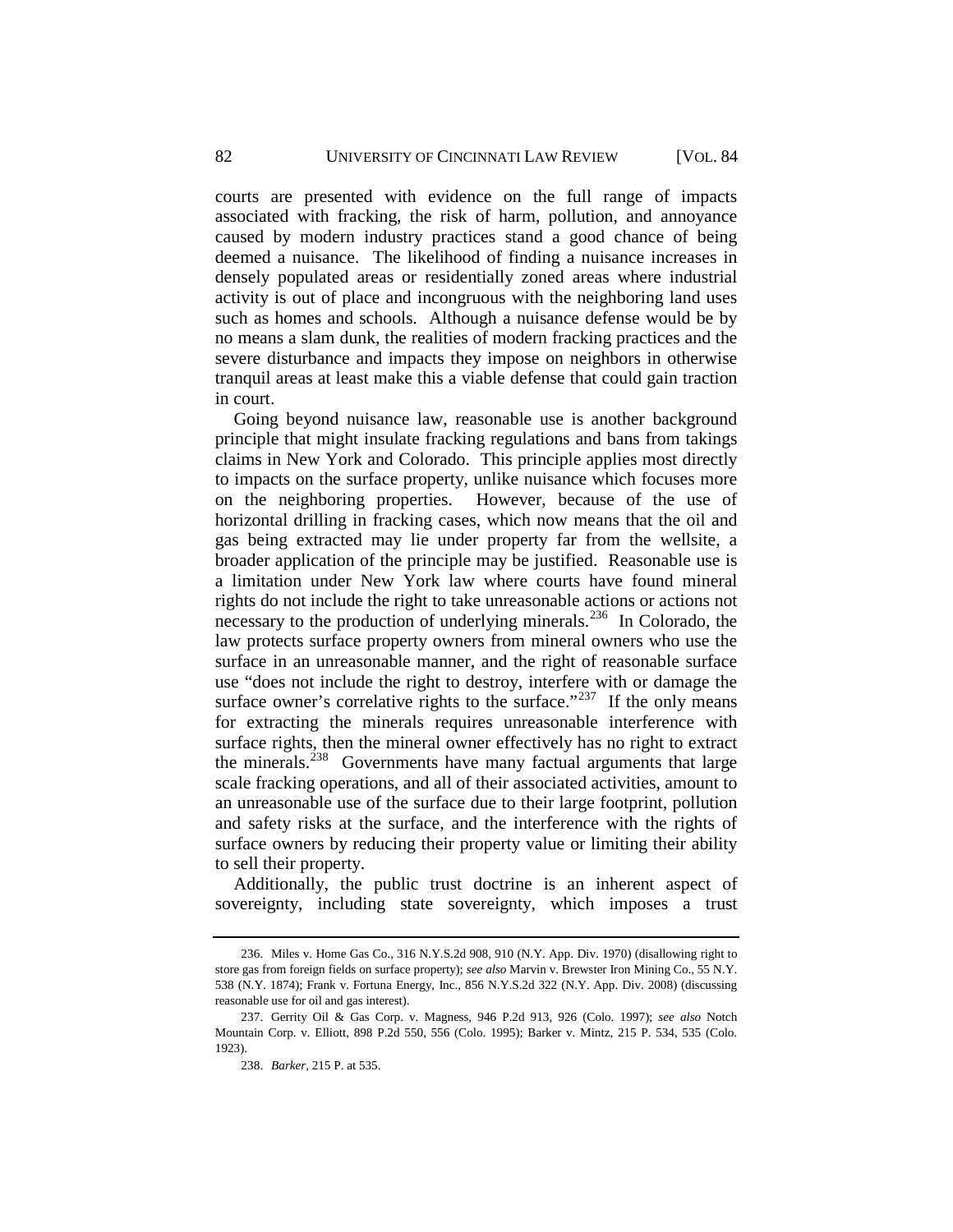responsibility for certain critical natural resources on behalf of the public, and, as such, this constitutes a background principle that can defend against fracking-takings claims.<sup>239</sup> The public trust doctrine has deep historical origins and has been recognized in U.S. law since at least  $1892.<sup>240</sup>$  $1892.<sup>240</sup>$  $1892.<sup>240</sup>$  Initially applied to tidal or navigable waters, the public trust doctrine has been expanded to other water resources such as wetlands and groundwater as well as non-water resources such as parks, forests, wildlife, and ecosystems.<sup>241</sup> Sovereign governments, including New York and Colorado, have obligations to protect these public trust resources. To the extent that fracking harms those resources, the public trust doctrine acts as a background principle defense for any regulation or prohibition on fracking designed to prevent that harm.

New York has taken a relatively broad approach to the public trust doctrine, recognizing that it applies to public park land<sup>[242](#page-47-3)</sup> as well as the more traditional application to navigable waters.<sup>243</sup> The public trust doctrine even has been discussed in a takings case in New York based on a challenge to the Long Island Pine Barrens Protection Act, part of the state Environmental Conservation Law.<sup>244</sup> The takings claim was rejected, even though it limited development on Long Island, based on the justification that a law designed to conserve drinking water did not amount to a taking because it merely gave expression to the public trust doctrine.<sup>245</sup> Although Colorado courts have not expressly applied the public trust doctrine in any of their cases,  $246$  Colorado was admitted to

<span id="page-47-3"></span>242. Capruso v. Vill. of Kings Point, 16 N.E.3d 527, 530 (N.Y. 2014); *see also* Williams v. Gallatin, 128 N.E. 121 (N.Y. 1920) (prohibiting the commissioner of parks from allowing portion of Central Park to be used for non-park purposes).

<span id="page-47-4"></span>243. *See, e.g.*, Adirondack League Club, Inc. v. Sierra Club, 615 N.Y.S. 788, 792 (N.Y. App. Div. 1994), *aff'd*, 706 N.E.2d 1192 (N.Y. 1998).

<span id="page-47-5"></span>244. W.J.F. Realty Corp. v. State, 672 N.Y.S.2d 1007, 1012 (Sup. Ct. 1998) (discussing law designed to protect drinking water).

<span id="page-47-6"></span>245. "This generation's duty has been discharged merely by setting aside this land for their use under the doctrine of the Public Trust." *Id.* at 1012. The court created a broad application of the background principles defense when it stated "conservation laws need no specific scientific justification and admit no rebuttal on the basis of utility. In enacting environmental mandates (as in protecting the right of property), we are merely discharging our obligation under the societal contract" between generations. *Id.*

<span id="page-47-7"></span>246. Most cases involving the public trust doctrine in Colorado revolve around attempts by voters to require stricter adherence to the public trust doctrine through ballot measures. *See, e.g.*, *In re* Title, Ballot Title, Submission Clause for 2011-2012 No. 3, 274 P.3d 562 (Colo. 2012). In cases making substantive claims regarding the public trust doctrine, the Colorado courts have declined to reach the

<span id="page-47-0"></span><sup>239.</sup> *See generally* Joseph L. Sax, *The Public Trust Doctrine in Natural Resources Law: Effective Judicial Intervention*, 68 U. MICH. L. REV. 471 (1970).

<span id="page-47-1"></span><sup>240.</sup> Ill. Central R.R. Co. v. Ill., 146 U.S. 387, 455 (1892) (finding that public trust responsibilities over navigable waters and the lands beneath them prevented the state from selling submerged lands to a private interest).

<span id="page-47-2"></span><sup>241.</sup> *See* Kevin J. Lynch, *Application of the Public Trust Doctrine to Modern Fisheries Management Regimes*, 15 N.Y.U. ENVTL. L.J. 285, 292-93 (2007).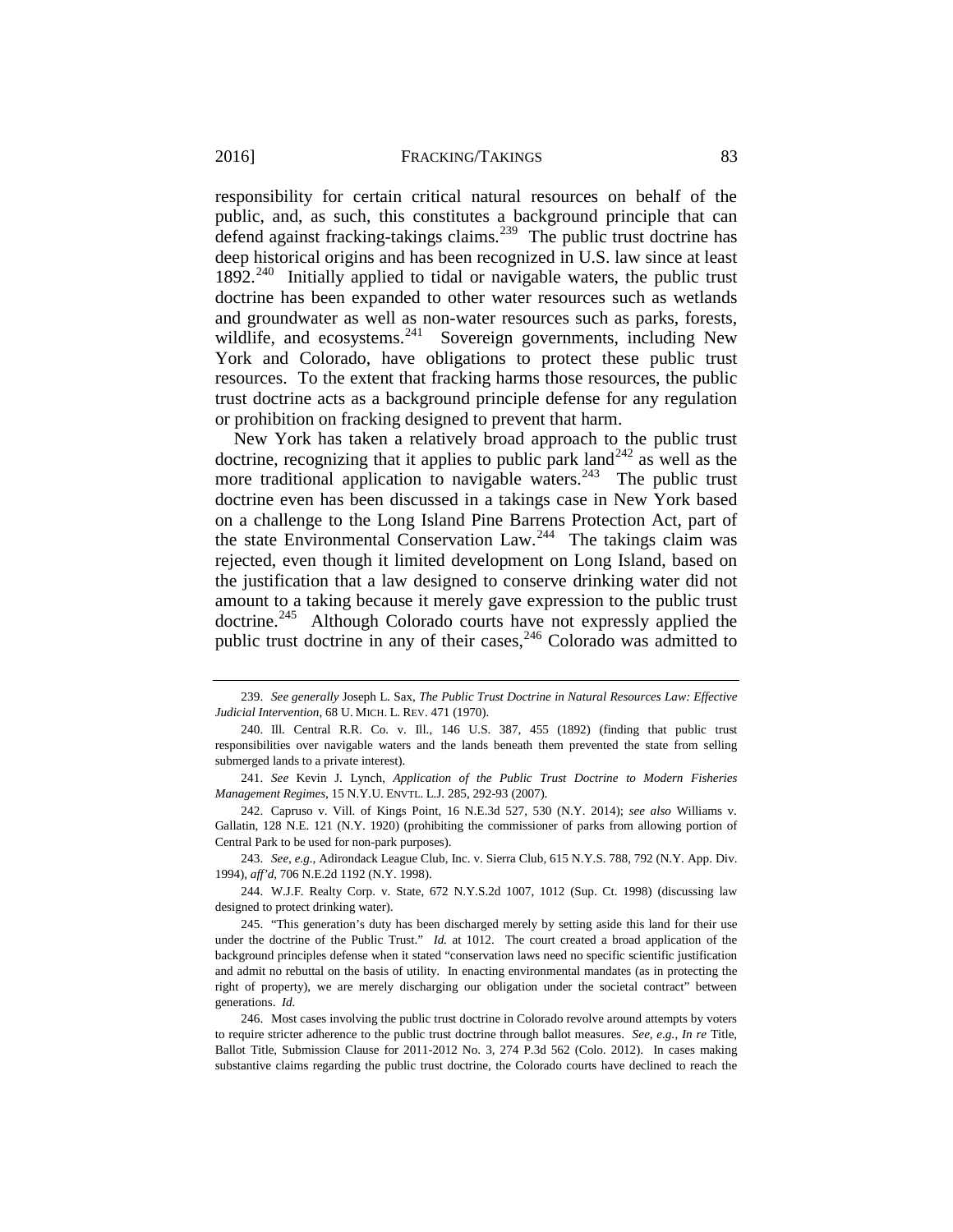the Union "on an equal footing with the original states" and, therefore, has the same sovereign rights and responsibilities over public trust resources as other states. $2\overline{47}$  While Colorado has some latitude in defining the scope of the public trust doctrine it will apply, it cannot completely abdicate its public trust responsibilities.<sup>248</sup> Thus, the public trust doctrine must be viewed as a potential limitation on mineral owners' property rights in both New York and Colorado.

Finally, both the Colorado constitution and state statutes authorize regulations that are designed to protect public health, safety, and welfare.<sup>249</sup> The inalienable rights provision of the Colorado constitution creates a background principle that affirmatively authorizes all citizens, including when acting through their government, to protect their "right of enjoying and defending their lives and liberties; of acquiring, possessing and protecting property; and of seeking and obtaining their safety and happiness."<sup>[250](#page-48-3)</sup> The owners of mineral rights do not have a property interest in extracting their oil and gas in a manner that threatens those inalienable rights like fracking threatens to do. Additionally, the Colorado Oil and Gas Conservation Act requires that the state ensure that production of oil and gas is "consistent with protection of public health, safety, and welfare, including protection of the environment and wildlife resources."<sup>251</sup> This state statute embodies several background principles such as nuisance, reasonable use, inalienable rights, and the police power of government as a valid pre-existing limitation on mineral

merits. *See* City of Steamboat Springs v. Johnson, 252 P.3d 1142, 1148 (Colo. Ct. App. 2010) (case involved construction of a highway on greenbelt area and claim that public trust required dedication of additional open space to replace the lost greenbelt land); Aspen Wilderness Workshop, Inc. v. Colo. Water Cons. Bd., 901 P.2d 1251, 1263 (Colo. 1995) (Mullarkey, J., dissenting) (finding that state agency, in complying with relevant statutory provision, had "satisfied whatever public trust responsibilities it may have").

<sup>247.</sup> Shively v. Bowlby, 152 U.S. 1, 26-28 (1894).

<sup>248.</sup> *See, e.g.*, Ill. Central R.R. Co. v. Ill., 146 U.S. 387, 460-61 (1892).

<span id="page-48-2"></span><span id="page-48-1"></span><span id="page-48-0"></span><sup>249.</sup> Colorado courts have said remarkably little on the status of the public trust doctrine in that state. The court has acknowledged that the public trust has been used in other contexts, but failed to explain why it does not apply to the specific case before it. *See* People v. Emmert, 597 P.2d 1025, 1027-28 (Colo. 1979) (basing the decision on a narrow reading of a state constitutional provision setting up the prior appropriate system for water rights). The public trust doctrine has been criticized in a few dissents from the Colorado Supreme Court as well. *See, e.g.*, Aspen Wilderness Workshop, Inc. v. Colo. Water Conserv. Bd., 901 P.2d 1251, 1263 (Colo. 1995) (Mullarkey, J., dissenting); *In re* Title, Ballot Title, Submissions Clause for 2011-2012 No. 3, 274 P.3d 562, 572-74 (Colo. 2012). Most of the cases in Colorado discussing the public trust doctrine deal with attempts to amend the state constitution by explicitly defining the scope of the public trust doctrine as it applies to water in Colorado, rather than cases where the court discusses the meaning of existence of the public trust doctrine directly. Thus, it is not correct to state that the public trust doctrine does not exist in Colorado. Rather, the courts in Colorado simply have not applied the public trust doctrine substantively to any cases or taken any opportunity to define its scope, particularly as it might apply to resources other than water.

<span id="page-48-4"></span><span id="page-48-3"></span><sup>250.</sup> COLO. CONST. art. II, § 3.

<sup>251.</sup> COLO. REV. STAT. § 34-60-102(1)(a)(I) (2014).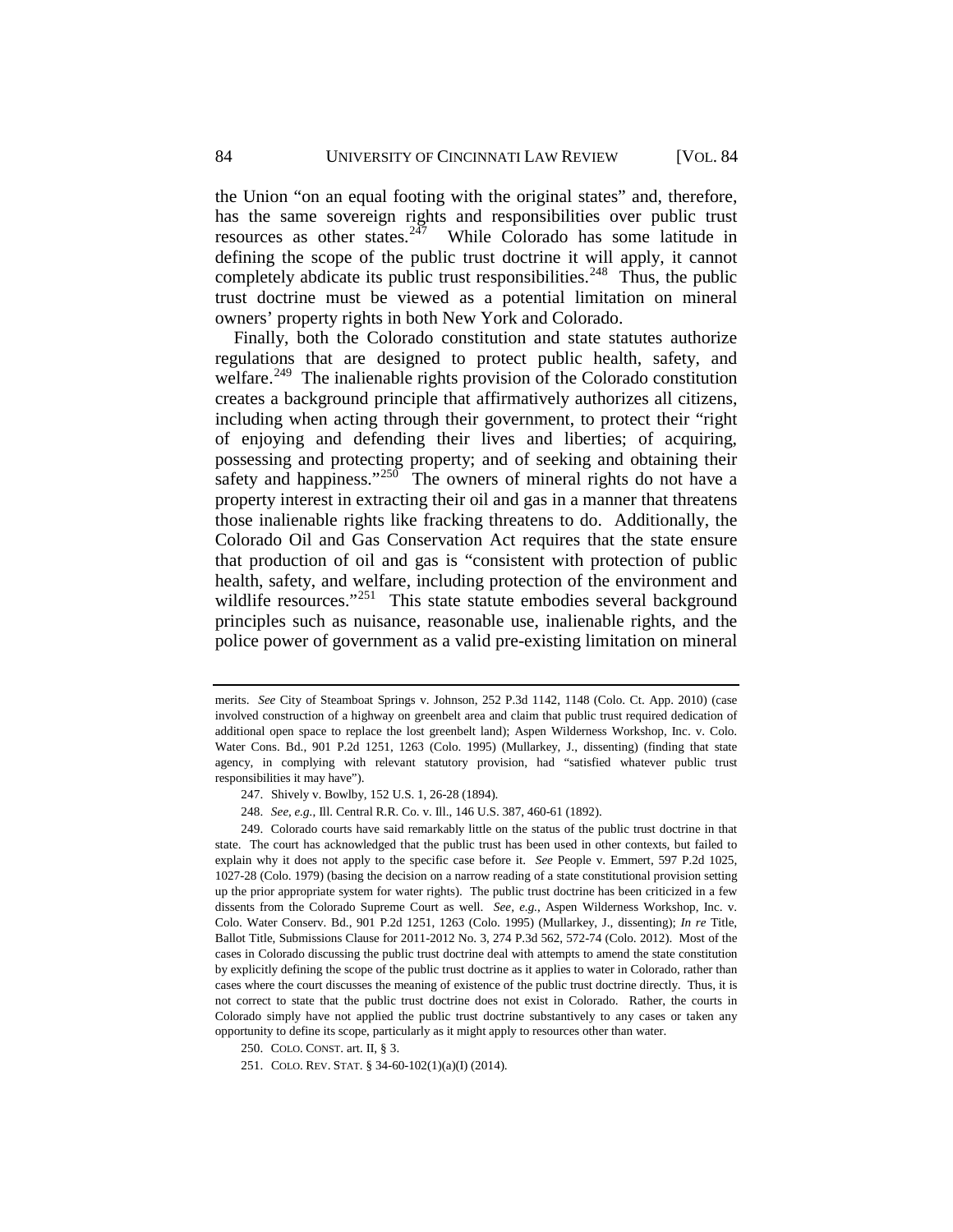<span id="page-49-0"></span>estates such as oil and gas.

## *B. Defining the Scope of the Property Right for a Total Take*

If courts determine that no background principles would support the regulation being challenged, the next step in a takings analysis would be to define the scope of the property analyzed. Based on the guidance provided by the Supreme Court, the industry claimant would seek to argue for a narrow scope, limited to only mineral rights or to an oil and gas lease, perhaps. In contrast, government defendants would argue that the full scope of property, up to a fee simple interest in land, should be the relevant property interest based on the "parcel as a whole" rule. The outcome would depend on the specific facts of each case, state property law, and how willing the particular court is to find a taking.

The most defensible definition for the scope of the property right is a fee simple estate in land. If this approach is adopted, then proving the occurrence of a total take would be nearly impossible. The surface likely would retain at least some value, even if oil and gas development was prohibited. This is particularly the case in cities and towns in New York and Colorado, where much of the proposed development would be beneath existing uses on the surface such as homes, schools, parks, etc. Many Supreme Court cases support this approach, based on the parcel as a whole rule.<sup>252</sup> No Supreme Court case after *Lucas* has applied the total take rule to anything less than a fee simple interest in land.

After a fee simple in the land as a whole, a severed mineral estate is the property that has the most likely chance of being recognized as the appropriate basis for takings purposes. This argument is unlikely to succeed where the surface estate and the mineral estate both have the same owner, $^{253}$  $^{253}$  $^{253}$  but may have some chance of success if the mineral estate is owned separately from the surface. This is often the case in many states, including New York and Colorado. However, even if the only focus is on the mineral estate, it still will be difficult to prove that a total take has occurred. A fracking ban would affect only oil and gas, so any value in the mineral estate in coal, sand and gravel, or other minerals would defeat a total takings claim.

Even if oil and gas are the only minerals that have economic value in a particular parcel, a total take claim still faces several obstacles. First, oil and gas previously may have been produced from the parcel using

<span id="page-49-1"></span><sup>252.</sup> Most notably, the Supreme Court rejected attempts to break apart the bundle of rights in a fee simple interest in land, particularly with regard to air development rights, which are analogous to mineral rights. Penn Central Transp. Co. v. City of New York, 438 U.S. 125, 130 (1978).

<span id="page-49-2"></span><sup>253.</sup> *See, e.g.*, District Intown Prop. Ltd. P'ship v. District of Columbia, 198 F.3d 874, 880 (D.C. Cir. 1999) (giving limited value to subdivision of property where all lots held by the same owner).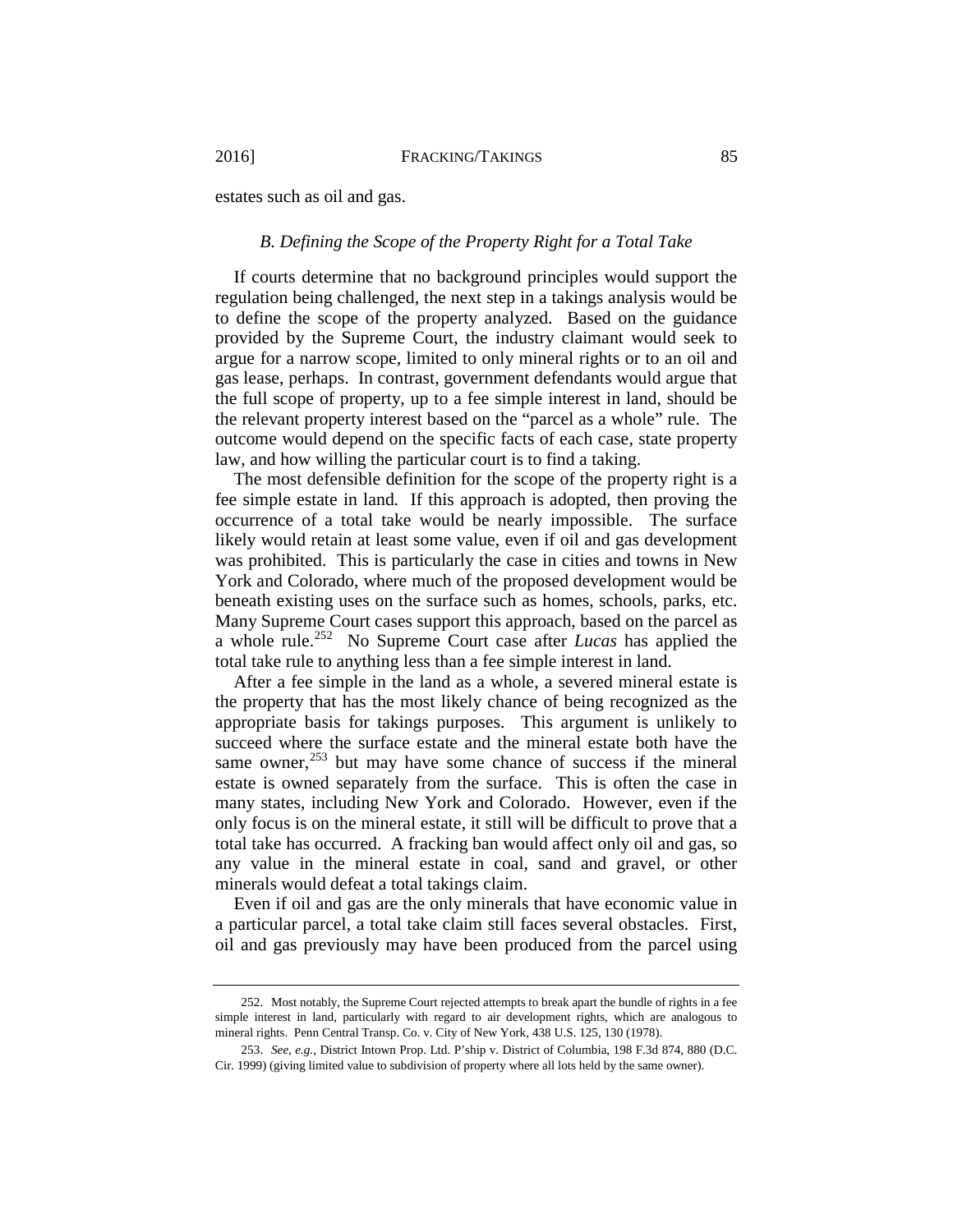traditional drilling and completion techniques, or perhaps fracking itself.<sup>[254](#page-50-0)</sup> This historical production would preclude a total take.<sup>255</sup> Second, it may be possible to produce oil and gas without using fracking. Even if this would result in less oil and gas being produced, and thus less profit to industry, it nevertheless would defeat a total takings claim. Third, even if no oil and gas could be economically produced without using fracking, the mineral estate may still have some remaining value. Circumstances often change in the industry. Not only might a ban on fracking be lifted if politics change, or if the impacts of fracking can be reduced enough to be deemed "safe" by the government, but new technologies might come along that would allow the resource to be produced without using fracking.<sup>256</sup> Thus, assertions that the value of the mineral estate is zero without the ability to frack should be treated with skepticism by the court.<sup>[257](#page-50-3)</sup> Finally, the claimant must be able to prove that he or she actually would produce the oil and gas in the absence of a fracking ban. This must be more than a mere assertion, particularly given the rapidly evolving technological and economic conditions. When oil and gas prices were riding high, it would have been much easier for takings plaintiffs to prove that they actually could produce oil and gas at a profit. At currently low prices for both oil and gas, these claims are much less credible.<sup>[258](#page-50-4)</sup>

formation below the Marcellus Shale).

<span id="page-50-5"></span><span id="page-50-0"></span><sup>254.</sup> Recent news reports have indicated at least some examples of oil and gas companies that are currently operating producing wells in New York from a formation other than the Marcellus Shale, which would preclude a total take finding even if only the mineral estate was examined. *See* Anya Litvak, *Uncommon Legal Concept May Surface in New York After Fracking Ban*, PITTSBURGH POST-GAZETTE (Dec. 23, 2014, 1:00 AM), http://powersource.post-gazette.com/powersource/policypowersource/2014/12/23/Uncommon-legal-concept-may-surface-in-New-York-after-frackingban/stories/201412230015 (discussing how Talisman Energy has 70 wells producing from a limestone

<span id="page-50-1"></span><sup>255.</sup> Historical production would most clearly preclude a total take where ownership of the property had not changed. However, it may be tempting to think that if historical production predated the current owner's interest in the mineral estate, then a total take might still be allowed. This reasoning should be rejected by courts, because it would create an untenable and unfair system where a longtime owner cannot bring a takings claim but a new owner could. This would invite mineral interest owners to game the system by simply selling the mineral estate to a new owner in order to bring a takings claim based on a total take categorical claim. Public liability for takings claims should not be subject to the whims of such gamesmanship.

<span id="page-50-2"></span><sup>256.</sup> Although flawed in many ways, the Michigan Court of Appeals decision in *Miller Bros.* did at least recognize the temporary nature of restrictions on oil and gas development, because the oil and gas remains in place so that it may be extracted in the future if the ban is lifted, for example. *See* Miller Bros. v. Dep't of Nat. Res., 513 N.W.2d 217, 222-23 (Mich. Ct. App. 1994).

<span id="page-50-3"></span><sup>257.</sup> The Supreme Court had recognized a reduction of over 93% as not amounting to a total take. *See, e.g.*, Palazzolo v. R.I., 533 U.S. 606, 630-31 (2001). It is not difficult to imagine that someone might be willing to purchase mineral rights at 7% of their value in order to have the option of producing if the law changes to allow fracking, or the technology allows production without fracking.

<span id="page-50-4"></span><sup>258.</sup> *See, e.g.*, U.S. ENERGY INFO. ADMIN., SHORT-TERM ENERGY OUTLOOK 29 tbl.2 (Mar. 10, 2015) (projecting average price of West Texas Intermediate crude oil to be \$52.15 for 2015, compared to \$93.26 in 2014, for a decline of 44 percent). Of course, oil and gas prices may well go up again in the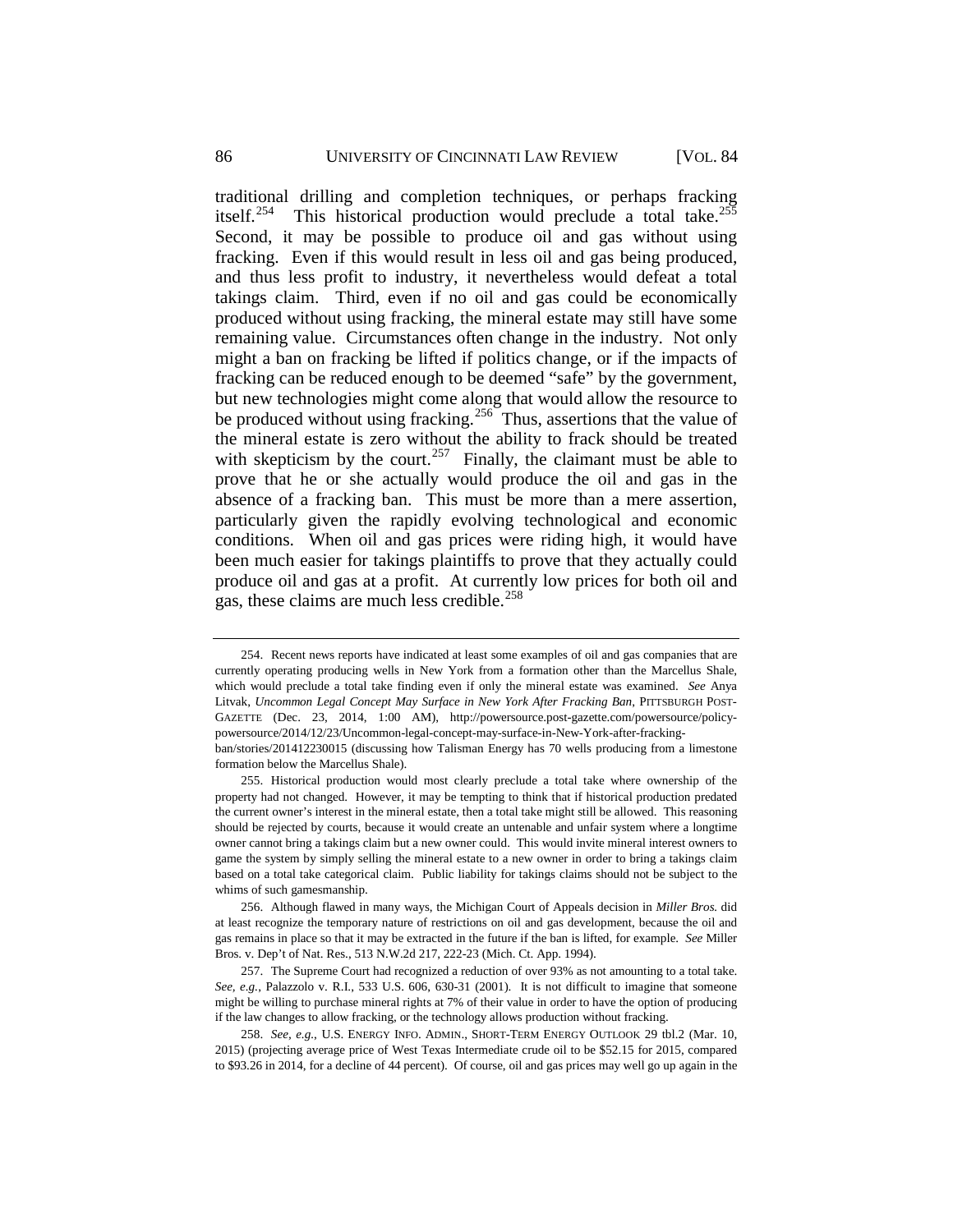#### 2016] **FRACKING/TAKINGS** 87

Colorado law on takings of mineral interests, like federal law, is mixed. The Colorado courts have not addressed takings in the oil and gas context, but they have for other mineral interests such as sand and gravel or coal. In a sand and gravel takings case, the Colorado Supreme Court affirmed the "parcel as a whole" rule, holding that "the appropriate focus of a takings inquiry is the property rights as an aggregate rather than merely the mineral rights."<sup>[259](#page-51-0)</sup> The court explicitly discussed the U.S. Supreme Court's decisions in *Penn Central* and *Keystone* which rejected attempts to conceptually sever the airspace development rights and the support estate in coal respectively.<sup>260</sup> Thus Colorado has rejected the severed estate approach suggested by states such as Ohio.<sup>261</sup> A regulatory taking might still be found when A regulatory taking might still be found when analyzing the effect of fracking regulations on the parcel as a whole, but not a *Lucas* total. [262](#page-51-3)

Coal takings cases in Colorado should not be read to support choosing the oil and gas estate or the mineral estate as the denominator for the total takings test. First, any Colorado cases finding a taking of coal interests are over half a century old, $^{263}$  $^{263}$  $^{263}$  much less recent than the *Animas Valley Sand & Gravel* decision in 2001 which squarely ruled on this question. Second, the only coal takings case which came after *Lucas* was decided actually found no unconstitutional taking, whether total or otherwise.[264](#page-51-5) While coal takings cases are interesting because

259. Animas Valley Sand & Gravel, Inc. v. La Plata County, 38 P.3d 59, 68 (Colo. 2001).

264. City of Northglenn v. Grynberg, 846 P.2d 175, 181-82 (Colo. 1993) (noting that severance of

future. But they may also go down. Reliance on "economics" as a factor in the takings analysis is called into question by the oil and gas example, due to the wild fluctuations in a market driven largely by speculation. But even assuming that reliance on economics is good policy, the economics of fracking in many areas are not good currently. The weekly rig count in the United States has been dropping precipitously in recent months, indicating declining interest in drilling new oil and gas wells. *See, e.g.*, Angela Chen, *U.S. Rig Count Falls to 922 in Latest Week*, WALL ST. J. (Mar. 6, 2015, 1:33 PM), http://www.wsj.com/articles/u-s-rig-count-falls-to-922-in-latest-week-1425666810 (noting the thirteenth straight week of declines, with the number of all oil and gas rigs at 1,192, down from 1,792 a year ago). Additionally, industry reports indicate that many wells which have been drilled have not been completed, *i.e.* fracked, because it would not be profitable to do so with oil and gas prices so low. Dan Murtaugh & Lynn Dolan, *Introducing Fracklog, the New-Fangled Oil Storage System: Energy*, WASH. POST/BLOOMBERG, (Mar. 6, 2015, 2:11 PM), http://www.bloomberg.com/news/articles/2015-03- 06/introducing-fracklog-the-new-fangled-oil-storage-system-energy (citing Continental Resources CEO as saying 85% of wells are not being completed currently). Additionally, the breakeven price for many areas is near or even above current prices. *FACTBOX-Breakeven Oil Prices for U.S. Shale: Analyst Estimates*, REUTERS (Oct. 23, 2014) (noting many areas where the breakeven price for oil is above the current oil price of around \$50/bbl; estimates for the Niobrara, which includes the areas in the Colorado case study, range from \$46.10-\$72.75).

<sup>260.</sup> *Id.*

<span id="page-51-2"></span><span id="page-51-1"></span><span id="page-51-0"></span><sup>261.</sup> *See* State *ex rel.* Shelly Materials, Inc. v. Clark Cty. Bd. of Comm'rs, 875 N.E.2d 59, 67 (Ohio 2007).

<span id="page-51-5"></span><span id="page-51-4"></span><span id="page-51-3"></span><sup>262.</sup> *Animas Valley Sand & Gravel*, 38 P.3d at 65 (noting that a regulatory taking might be proven under a fact-specific inquiry even if a total take was not established).

<sup>263.</sup> *See, e.g.*, William E. Russell Coal Co. v. Boulder Cty., 270 P.2d 772 (Colo. 1954).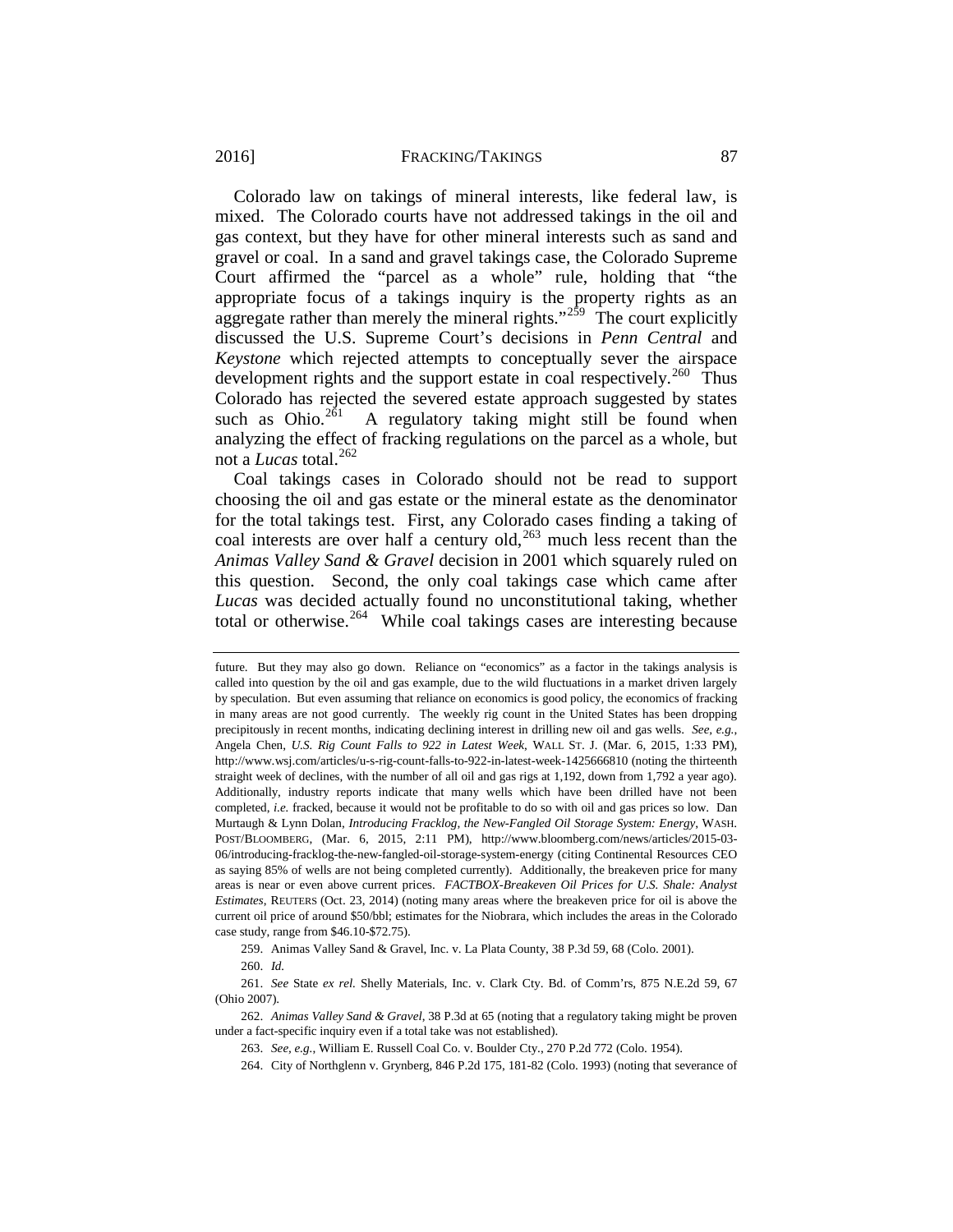they also involve mineral interests, they are also readily distinguishable, because any cases that found a taking have relied on a permanent requirement to leave coal in place in order to support the surface, which is different from regulations or prohibitions on fracking based on the adverse public health, safety, and environmental impacts associated with that particular technology.<sup>[265](#page-52-0)</sup>

One final policy issue is relevant regarding the scope of the property for fracking-takings in Colorado based on the current legal disputes over fracking bans. In order for a taking to be found based on a fracking ban, Colorado courts (specifically the Colorado Supreme Court) first would have to find that local bans on fracking are not preempted by state law. Only then would a takings claim even arise.<sup>[266](#page-52-1)</sup> Yet a decision which does not involve preemption of local regulations would lay the groundwork for a finding of no unconstitutional taking. A finding of no preemption likely would be based on one of two findings: (1) fracking is a matter of local concern, because the impacts fracking has on the local community outweighs any state interest in promoting oil and gas development; or (2) regulation including a ban on fracking is consistent with the state interest which in turn requires oil and gas development to be consistent with protection of public health and the environment. Thus, it is difficult to imagine the Colorado Supreme Court finding an unconstitutional taking had occurred after first ruling that state law does not preempt a ban. Essentially, a local fracking ban likely only survives if the courts recognize that fracking creates a nuisance in local communities. Thus, the prospect for takings claims in Colorado is particularly dim, given the context of its bans and the nature of state preemption law.

So what is the takeaway then regarding the scope of the property right? In large part this is unknown, particularly in New York and Colorado, as the issue has not yet been squarely presented. However, for basically every plausible fact pattern, it would be difficult, if not

the mineral estate included a duty to support the surface and rejecting a physical occupation claim based on a "single, transitory physical invasion" through drilling of a test well). The court further rejected a claim that information from the test well which showed that coal mining on the subject property was not commercially feasible. *Id.* at 184.

<span id="page-52-0"></span><sup>265.</sup> The effect of the more permanent requirements for coal to support the surface estate are discussed more fully at *infra* Part IV.D.

<span id="page-52-1"></span><sup>266.</sup> There is a possibility of a "temporary takings" claim based on the time between when a ban was enacted and when it might be invalidated as preempted. However, such a claim is unlikely, as for the most part industry has not demonstrated that it would actually be fracking in the particular jurisdictions with bans currently. In fact, in Longmont the principal operator has agreed not to bring any takings claims until after the preemption issue is decided. Complaint of Intervenor TOP Operating Company ¶ 15, June 21, 2013, Colo. Oil & Gas Ass'n v. City of Longmont, No. 2013CV63, (Boulder Cty. Colo.) ("TOP has agreed not to assert, either directly or indirectly (through another party), any takings claim or claim for damages against Longmont in this action.").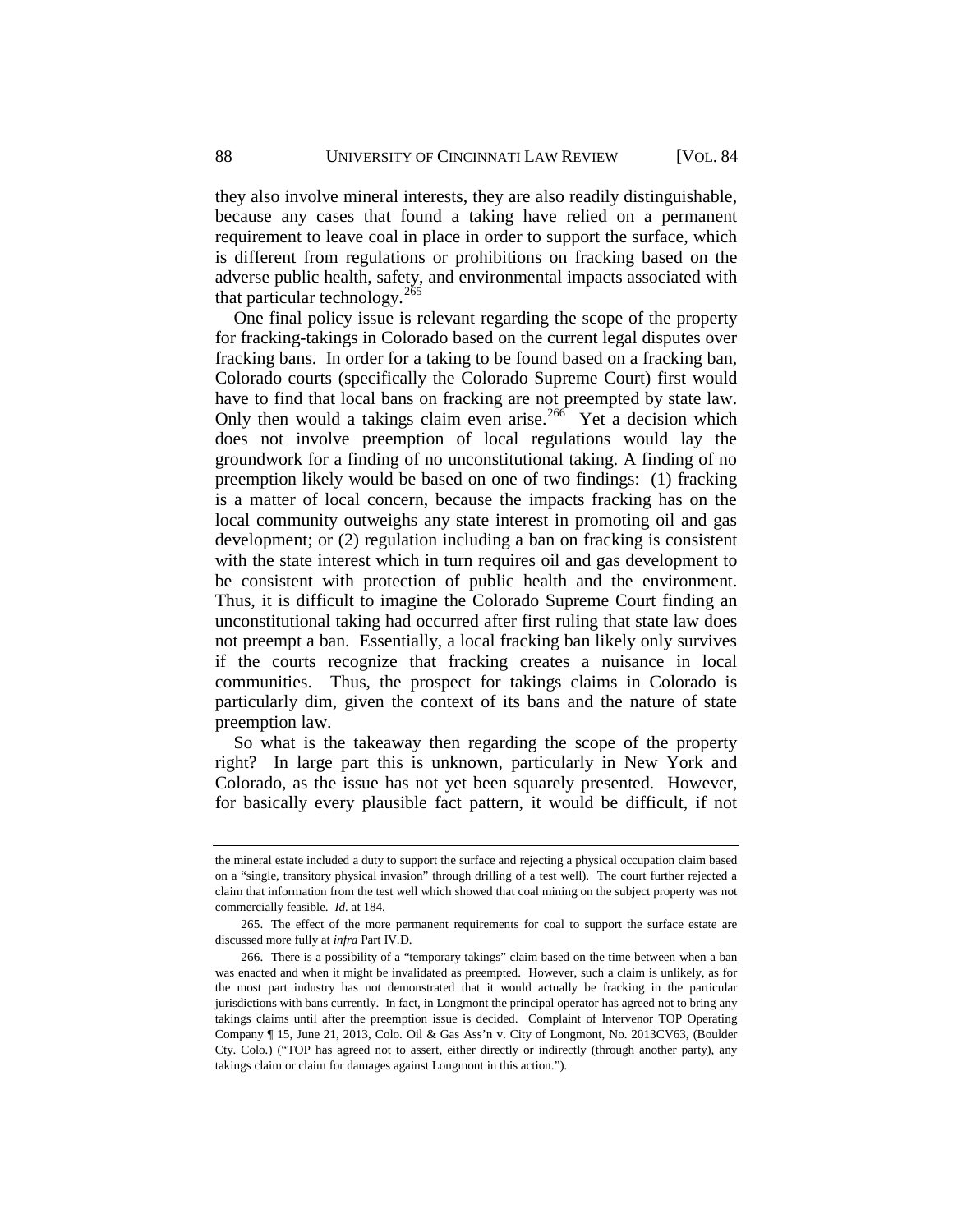impossible, to prove that a total take had occurred. First, a finding of a total take would require a very narrow interpretation of Supreme Court precedent that would focus on a narrowly defined mineral estate. Second, the claimant would have to prove at least the following facts: (1) no oil and gas had been produced previously from that mineral estate; (2) no oil and gas could be produced in the future without the use of fracking; (3) oil and gas could be produced, under current economic and technical conditions, using fracking; and (4) the remaining value of the mineral estate, with a fracking ban in place, was zero. This appropriately has been described as an uphill battle and one that is unlikely to succeed.

## <span id="page-53-0"></span>*C. Regulation of Fracking under the* Penn Central *Factors*

The most likely test to be applied in a fracking-takings case assuming no background principle defense was shown—would be the familiar *Penn Central* balancing test. As this is a highly fact-specific test and the ultimate outcome of any weighing by courts is largely indeterminate, this Article will not attempt to predict with any certainty how cases would come out under this test. However, a few general observations again indicate the difficulty that a claimant would face under this approach.

The character of the government action likely would weigh strongly against finding a taking. A prohibition on fracking does not physically invade any private property. Rather, it is aimed at securing the common good by preventing the externalities associated with extracting oil and gas through the use of fracking. This factor recognizes that the government has a role in protecting the public health. In the face of any uncertainty about whether fracking is consistent with the protection of public health and welfare, courts should be extremely hesitant to overrule the decisions of legislative bodies. Where those legislative bodies have concluded that the public should not have to bear even the uncertainty of risks, it is appropriate for courts to defer to this conclusion unless it can be shown by a fracking-takings claimant that the government's action is clearly erroneous.

In New York, the state has gone to extraordinary lengths to document the uncertainty surrounding fracking and whether it can be done safely. Because fracking poses a serious risk to the common good, the character of the government action strongly supports a finding of no taking. In contrast to the nuisance background principle defense, here the government need not prove fracking constitutes a nuisance, but rather that a prohibition on fracking is necessary to support the common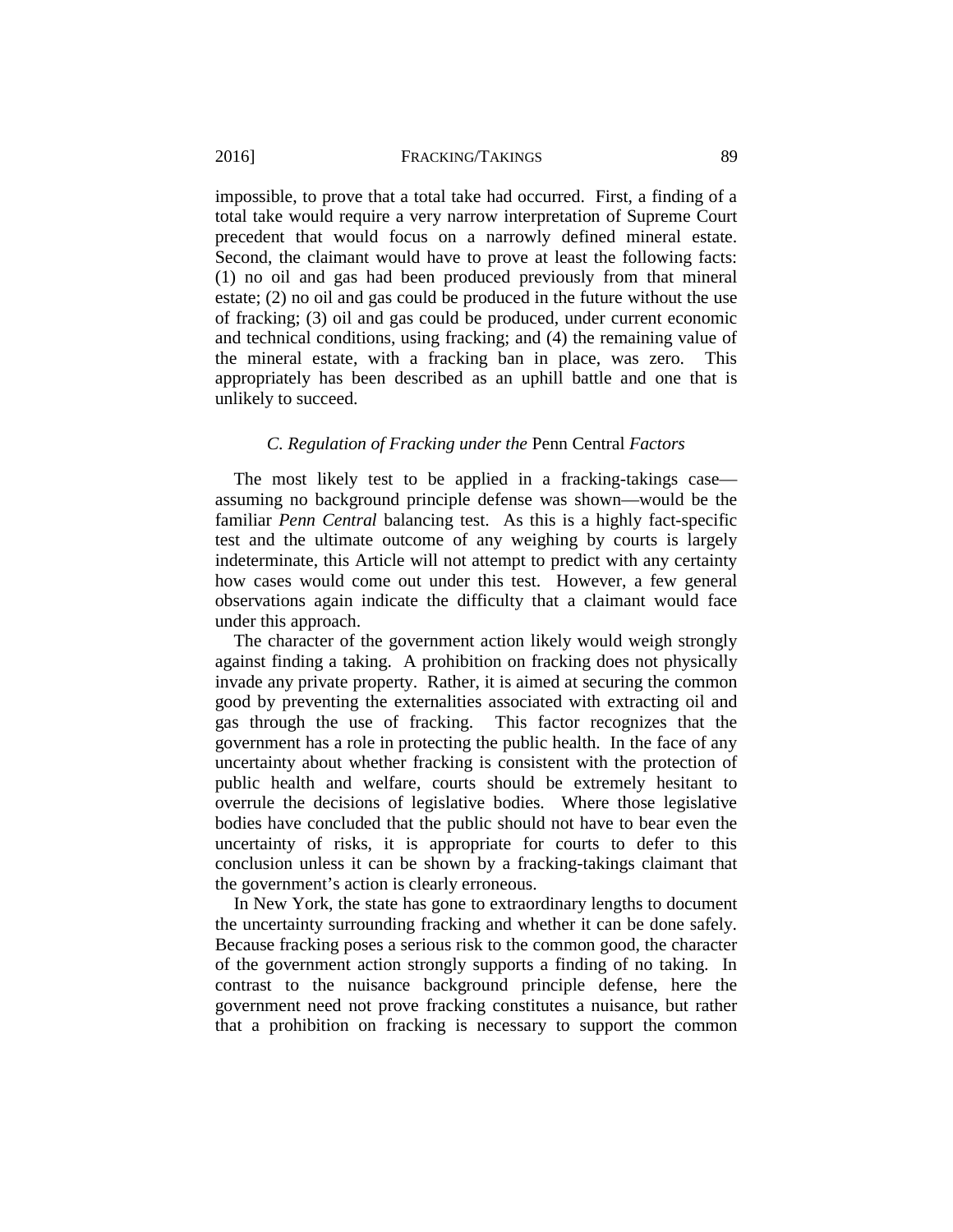good.<sup>[267](#page-54-0)</sup> Because the harms of fracking are concentrated greatly on the areas in the immediate vicinity of fracking operations, and the benefits often flow to distant oil and gas companies, the market cannot be relied upon to reduce these externalities and, thus, government regulation is necessary and appropriate.

In Colorado, where fracking bans or regulations are relatively limited in geographic scope and focused on relatively dense urban and suburban areas, the character of the government action would support regulation to reduce or limit those harms. The local laws in Colorado should be seen as valid exercises of zoning authority<sup>[268](#page-54-1)</sup> or as necessary actions by government to protect the inalienable rights of all citizens to protect their lives, liberty, safety, and their own property rights.<sup>269</sup> Thus, the character of the government action, designed at protecting broad public interests and preventing harm, should weigh heavily against a taking in most, if not all, fracking-takings cases.

The economic impact of the regulation largely would depend upon the resolution of the denominator problem, discussed more fully in the previous section. This factor could range from minimal impact to a very significant impact, depending on the unique facts and circumstances of each case. However, where the diminution in value is less than 100%, even very large impacts of regulations have been found not to amount to an unconstitutional taking under the *Penn Central* factors.<sup>270</sup> Thus, even if this factor supports finding an unconstitutional taking, it is far from conclusive.

The final factor, interference with distinct investment-backed expectations, also would be highly fact-specific, thus making conclusions difficult to draw from this analysis. However, one issue for claimants to overcome would be the likelihood that the profits made from fracking largely would be a windfall, particularly if they have held ownership of the mineral interests for more than a decade or so. Before the development of modern fracking techniques along with horizontal drilling, the resources being extracted today were seen as "not recoverable" and of limited to no value. For most oil and gas companies, mineral interest owners, or royalty owners, these

<span id="page-54-0"></span><sup>267.</sup> The *Penn Central* balancing factors are only reached if the government could not prove that the regulation merely prevented activity which would be deemed a public nuisance. Thus, the character of government action may still support a finding of no taking even if the government cannot prove that fracking would be a nuisance. Courts have been repeatedly instructed to look at the totality of circumstances under the *Penn Central* test, including specifically the public purposes served by the regulation in question. Palazzolo v. R.I., 533 U.S. 606, 633-34 (2001).

<sup>268.</sup> Particularly if local regulations or bans are not preempted under state law.

<sup>269.</sup> COLO. CONST. art. II, § 3.

<span id="page-54-3"></span><span id="page-54-2"></span><span id="page-54-1"></span><sup>270.</sup> *See, e.g.*, *Palazzolo*, 533 U.S. at 630-31 (finding that \$200,000 remaining value out of a total value of \$3,150,000, for a take of over 93%).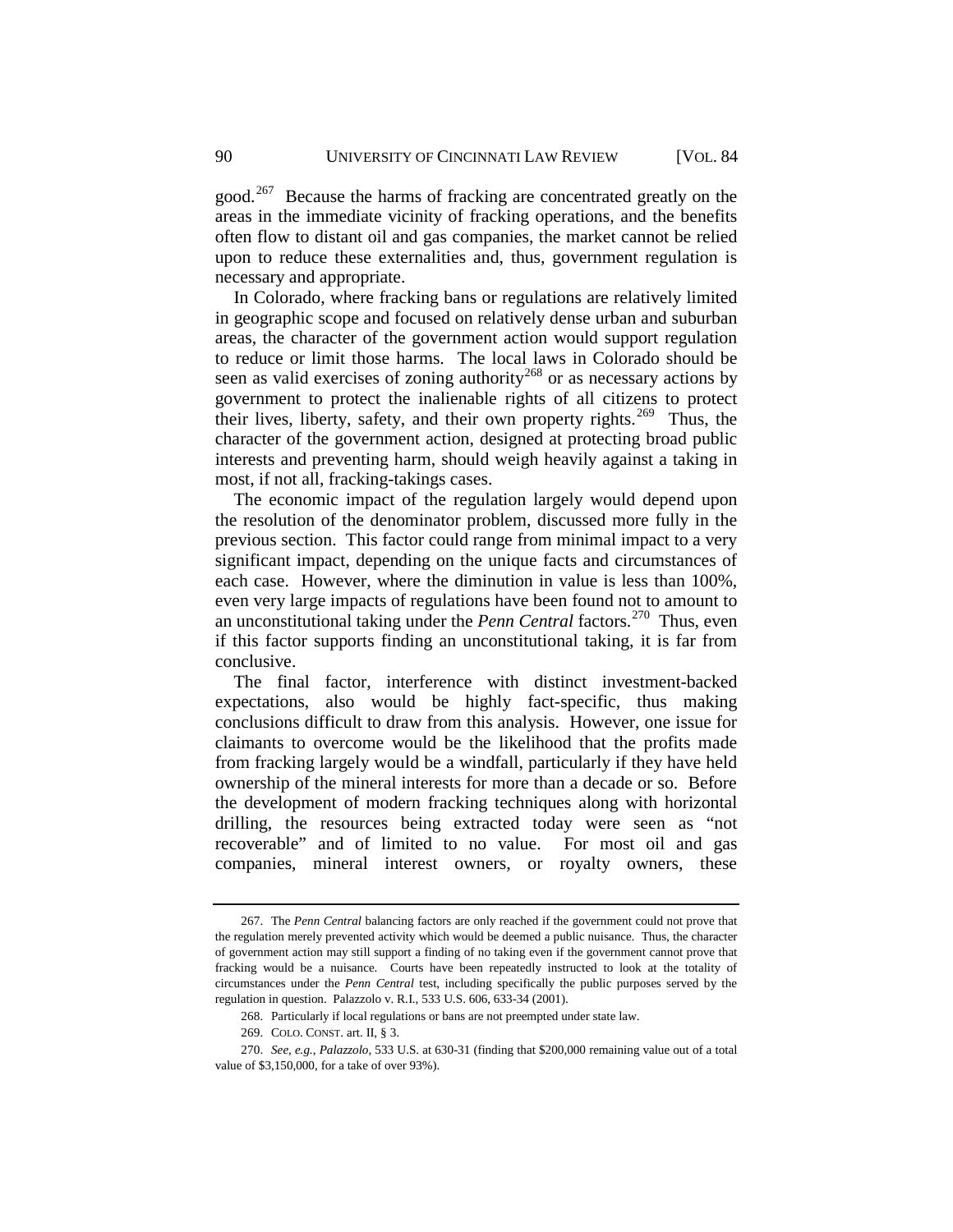developments were not due to their own investments. Rather, these changes converted previously worthless mineral interests into ones that could make tremendous windfall profits if companies and owners are allowed to frack wherever they please. Absent a showing that a fracking-takings plaintiff has reasonably invested significant amounts of capital in the expectation it could utilize fracking, this factor is unlikely to support a takings claim.

## <span id="page-55-0"></span>*D. Temporary Restrictions on Fracking: The Case of Moratoria*

If an outright ban on fracking found in New York state or some local jurisdictions in Colorado is unlikely to be found to constitute an unconstitutional taking, then a moratorium on fracking designed to give government officials a chance to catch up to the rapid pace of change in the oil and gas industry is even less likely to be found a taking. All of the same reasons why a ban would not be a taking apply in this situation—already a very difficult hill for fracking-takings plaintiffs to climb. Additional arguments against temporary takings will make takings claims based on moratoria nearly impossible.

A good example of a moratorium is the one enacted through a ballot measure by the citizens of Fort Collins, Colorado. Concerned that their city council was not responding to the will of the voters, a group of community members organized to place a five year moratorium on the ballot, and this moratorium was approved at the ballot box in November  $2013.<sup>271</sup>$  $2013.<sup>271</sup>$  $2013.<sup>271</sup>$  The stated purpose of the moratorium was to "protect property, property values, public health, safety and welfare" while providing time for the city "to study the impacts of the process [of fracking] on the citizens of the City of Fort Collins."[272](#page-55-2) This express purpose fits well with the Supreme Court's reasoning for rejecting a taking in the *Tahoe-Sierra* case, because the additional time allows city regulators to study the impacts and devise an appropriate regulatory response, thus "facilitating informed decision making" by the city. $273$ 

<span id="page-55-4"></span>Although the length of the moratorium in Fort Collins is longer than the moratorium at issue in *Tahoe-Sierra*, there is no bright line rule for when a moratorium lasts too long. Instead, courts must ask whether the moratorium amounts to an "extraordinary delay in governmental

<span id="page-55-1"></span><sup>271.</sup> *See* City of Fort Collins, Special Election held in conjunction with the Larimer County General Election (Nov. 5, 2013), http://www.fcgov.com/cityclerk/elections2013nov.php (the moratorium was adopted with 57% in favor).

<span id="page-55-3"></span><span id="page-55-2"></span><sup>272.</sup> Proposed Citizen Ordinance, Nov. 5, 2013, http://www.fcgov.com/cityclerk/ballotlangfull-2013nov.php.

<sup>273.</sup> Tahoe-Sierra Preserv. Council v. Tahoe Reg. Planning Agency, 535 U.S. 302, 339 (2002).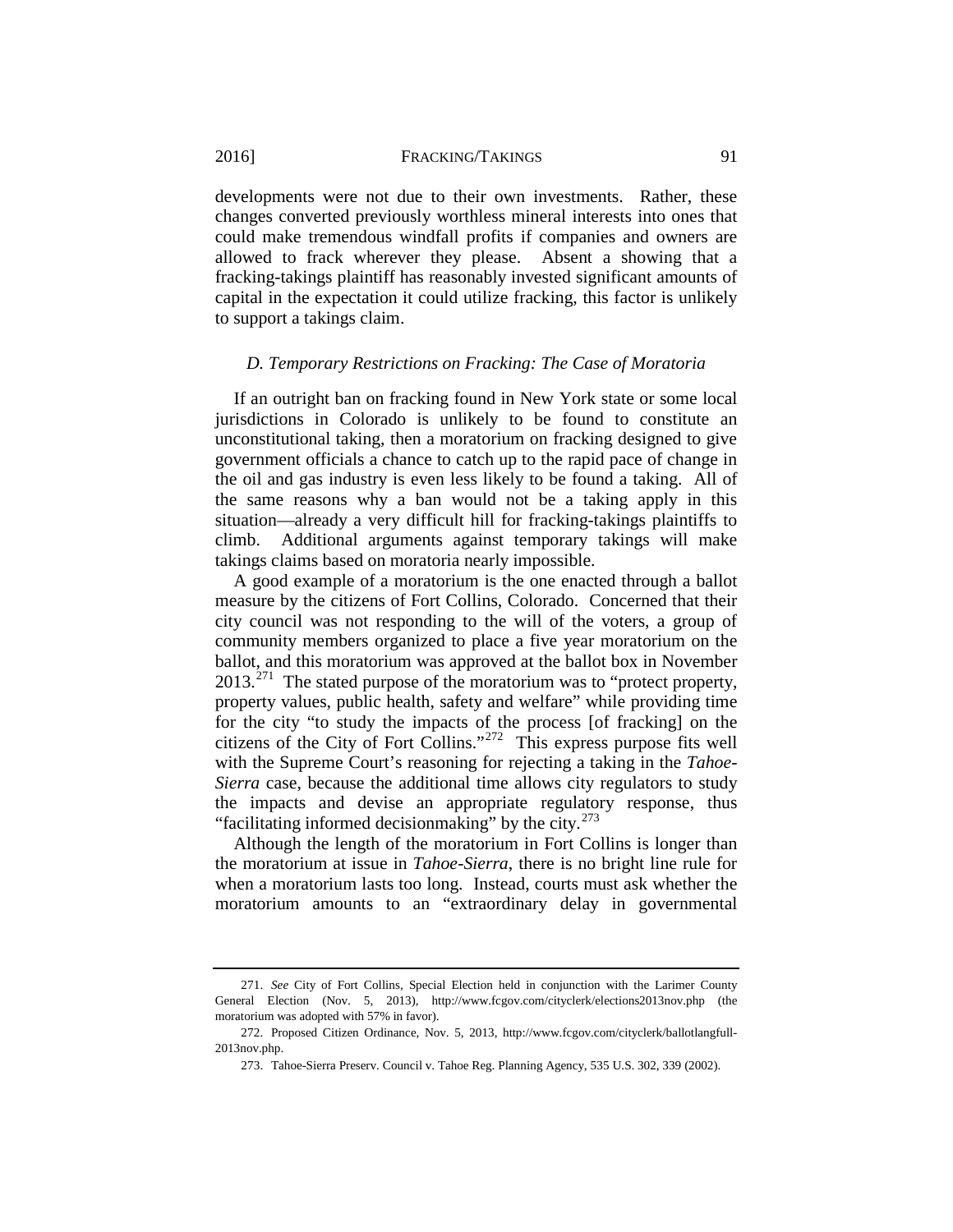## 92 UNIVERSITY OF CINCINNATI LAW REVIEW [VOL. 84

decisionmaking."[274](#page-56-1) In the case of Fort Collins, there is a strong argument from the city that the delay was reasonable under the circumstances and necessary based on pending studies, the results of which were expected to become available during the course of the moratorium. Specifically, the ballot measure through which the moratorium was adopted explicitly refers to a health impact assessment expected to be conducted by the State of Colorado.<sup>[275](#page-56-2)</sup> Additionally, proponents of the moratorium cited to additional studies to explain why they chose a five year moratorium period.<sup>[276](#page-56-3)</sup> These facts should be more than sufficient to preclude a takings claim based on this five year moratorium, especially since courts have declined to find an unconstitutional taking based on even longer delays of up to seven to eight years. $277$ 

## *E. Valuation of Any Takings Found*

<span id="page-56-0"></span>Even assuming that a takings could be proven, and no affirmative defense is available, the tricky question of valuation remains. Frackingtakings present several difficult questions with no simple answers. Unlike a fee simple interest in land, which has a reasonably clear market value, mineral interests are highly speculative. Often the value of the interest is not known until the oil and gas actually is produced and sold. Additionally, because the value in mineral interests is not in owning or using them, but, rather, in producing and selling the resource, the property interest is in many ways more akin to personal property than to real property. Yet the minerals are not actually taken—they remain under ground to be potentially produced at some time in the future. Finally, the oil and gas industry is a notoriously boom and bust industry, not just because of the quick declines in production, but also due to large and unpredictable swings in the market price for the resource. As a result of all of these factors, court valuation of fracking-takings claims is tremendously difficult.

One thing can be said with relative confidence, however: the valuation of a takings claim should not be based on lost profits, despite the industry's common assertion.<sup>[278](#page-56-5)</sup> Even the one questionable decision

<sup>274.</sup> Tabb Lakes, Ltd. v. United States, 10 F.3d 796, 800 (Fed. Cir. 1993).

<sup>275.</sup> Proposed Citizen Ordinance, *supra* not[e 272.](#page-55-4)

<span id="page-56-3"></span><span id="page-56-2"></span><span id="page-56-1"></span><sup>276.</sup> Aff. of Elizabeth Giddens, Colo. Oil & Gas Ass'n v. City of Fort Collins, No 2013CV31385 (Larimer Cty. Colo.) (citing studies by the National Science Foundation and Environmental Protection Agency as well as the state, expected to be released between 2016 and 2019).

<span id="page-56-5"></span><span id="page-56-4"></span><sup>277.</sup> *See, e.g.*, Williamson Cty. Reg'l Planning Comm'n v. Hamilton Bank of Johnson City, 472 U.S. 172 (1985) (delay of eight years); Wyatt v. United States, 271 F.3d 1090 (Fed. Cir. 2001) (delay of seven years).

<sup>278.</sup> *See, e.g.*, TOP Operating Company's Amended Response to Citizen Intervenors' Motion for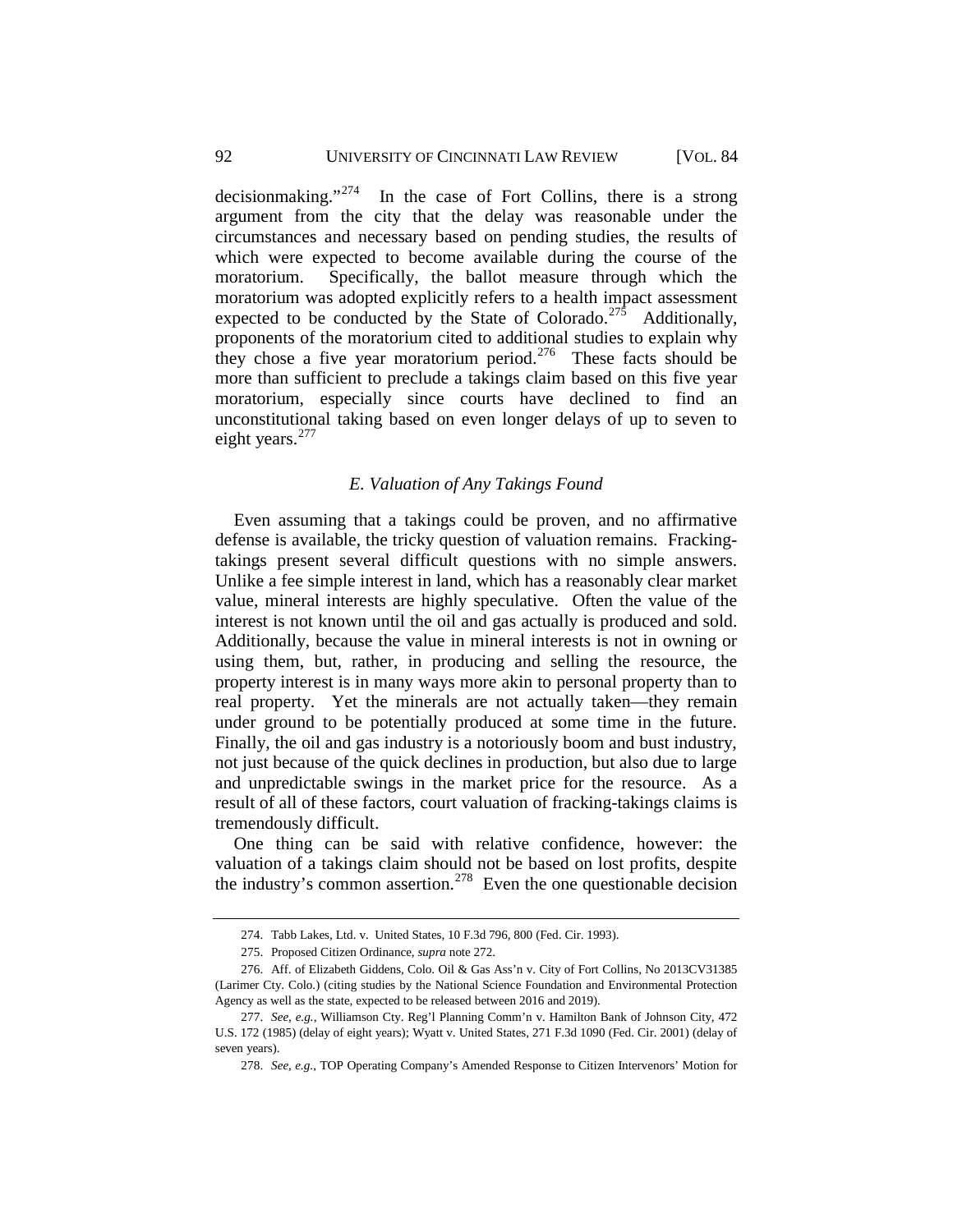which found a taking in the oil and gas context did not agree that this valuation was appropriate.<sup>279</sup> The production of oil and gas is a risky business. Sometimes wells do not produce oil and gas or do not produce the quantities expected. It is not uncommon for operators to lose money on individual wells. Paying the value of the presumed resource or for speculative "lost profits" would take all of the risk away and create a windfall for the claimant at the expense of the public.

Another reason to avoid paying for the value of the resource or for lost profits is that the government is not actually taking the oil and gas. Governments have not condemned mineral rights or oil and gas interests and, therefore, unless the court finds a permanent taking occurred and transfers the taken property interest to the government, the owner still retains the right to extract the minerals if the regulations change to allow fracking or if a new technique comes along that allows production without fracking. Oil and gas prices might also go up so much in the future that alternate means to produce oil and gas, which are not economical under today's standards, could allow mineral rights owners to extract value from their resource even if existing regulations and bans remain in place.

The dramatic swings in the price of oil and gas raise an additional issue. Even if fracking could be proven to be the only means of producing oil and gas from a particular mineral estate, delays in producing the resource actually might work to the advantage of the mineral interest owner. This would be relevant for any "temporary takings" claims that might occur, particularly as the price of oil and gas have dropped dramatically in recent months. If the price rebounds in the future, it may be that the restrictions on fracking either had no economic impact or could lead to increased profits for claimants who weren't producing during periods of low prices. If the price declines for an extended period of time, then many fracking-takings plaintiffs may not even be able to show that their mineral interests have any value.

These considerations call into question whether recognition of a taking is even appropriate. Let us imagine a hypothetical world where the price of oil drops to \$20/bbl and remains there for an extended period of time. This price for oil would preclude most if not all potential takings claims related to fracking bans or regulations. Yet if

Stay Pending Appeal at 3, Colo. Oil & Gas Ass'n v. City of Longmont, No. 2013CV63 (Boulder Cty., filed Oct. 2, 2014) (arguing based on an apparent back of the envelope calculation that it could make over \$215M by drilling 13 wells in Longmont immediately, and therefore that a bond of nearly \$20M should be posted to stay judgment while an appeal could be pursued) The court rejected this argument, and set a bond of \$100, which was 0.0005% of the requested \$20M. Order: Reply in Support of Stay Pending Appeal, Colo. Oil & Gas Ass'n v. City of Longmont, No. 2013CV63 (Boulder Cty. Oct. 14, 2014).

<span id="page-57-0"></span><sup>279.</sup> Miller Bros. v. Dep't of Nat. Res., 513 N.W.2d 217, 222 (Mich. Ct. App. 1994).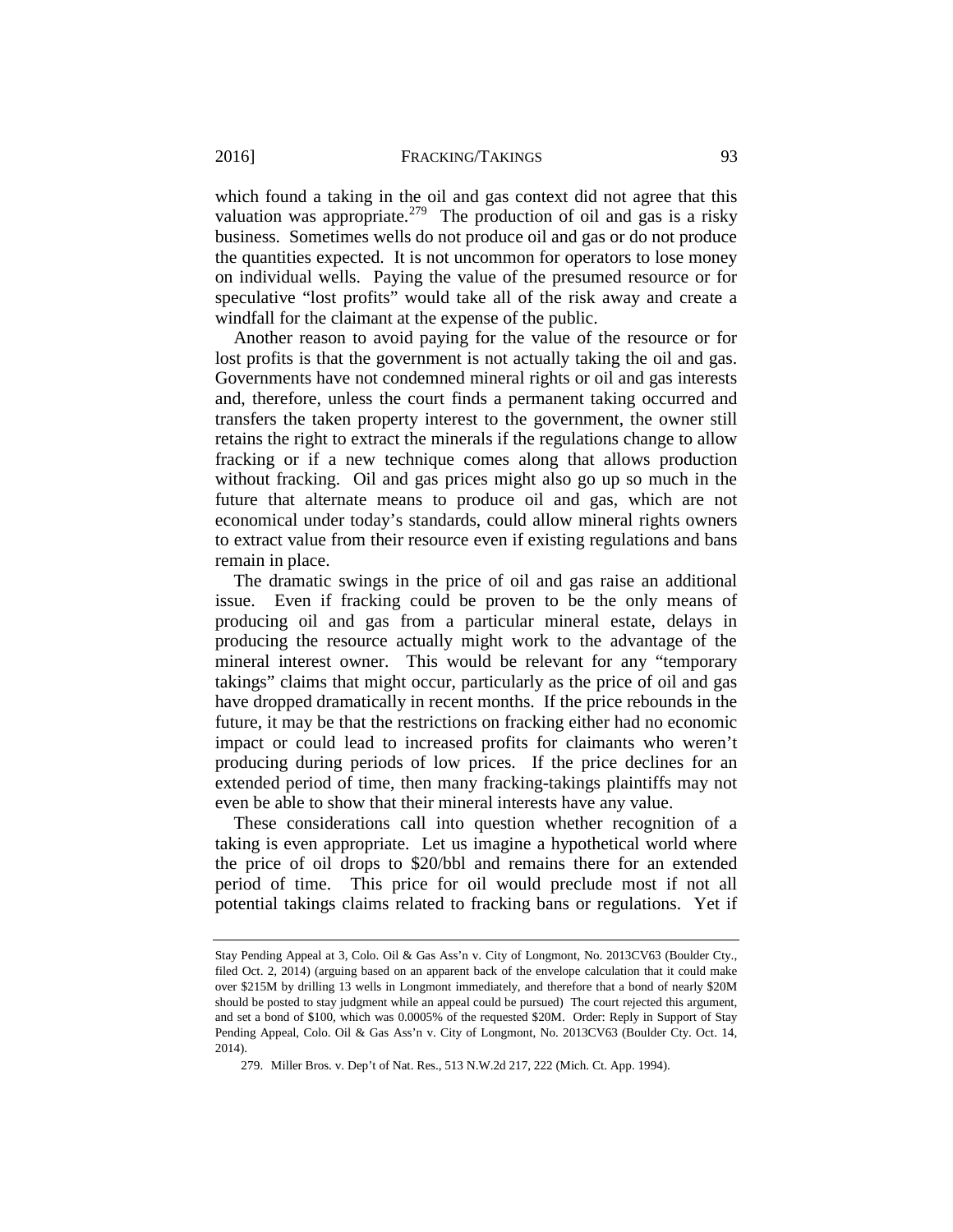the price ten years from now increases to \$150/bbl, perhaps due to disruptions in supply in unstable regions like the Middle East or Nigeria, could a takings claim be brought at that time? Why should the determination of an unconstitutional taking be so dependent on issues utterly outside the control of state or local governments? Might governments then have an incentive to restrict fracking when the price of oil and gas is low in order to protect against the harms of fracking on their communities, yet if the price of oil and gas rises, they should then decide that protecting the health, safety, and welfare of the community is not worth potentially crippling takings judgments against them?<sup>[280](#page-58-0)</sup> Or instead does takings law provide the same incentives to governments to game the system as it would to mineral interest owners? Should governments—now that they know new resources are recoverable but only in ways that greatly upset their communities—initiate eminent domain proceedings to formally take mineral interests when the prices are low, because they cannot be extracted economically at that time? Surely the Takings Clause of the Fifth Amendment was not intended to create such perverse incentives.

A simple example, based on realistic numbers for the price of oil and the cost of producing it, is helpful to understand the dramatic change that can occur in very short timeframes. Let us assume that an oil and gas development project has the potential to produce 200,000 barrels of oil (gas excluded for simplicity). Assume further that the cost to produce that oil amounts to  $$45/bb1$ ,<sup>[281](#page-58-1)</sup> or \$9,000,000. Let us assume the price for oil goes from \$95/bbl to  $$50/bbl.<sup>282</sup>$  Assuming all the oil was produced in a year, a company could invest \$9 million to make a \$10 million profit at \$95/bbl, but would only make \$1 million profit on the investment of \$9 million at \$50/bbl. Thus, a potential takings claim based on the value of lost profits could vary by an order of magnitude if a fracking-takings case was filed in 2014 instead of 2015. Thus, any just compensation awards that are based on estimated value of the oil and gas are highly arbitrary.

No court has yet announced a consistent and justifiable system for putting a valuation on a takings claim in the oil and gas context. In the only case to actually find a taking, the Michigan Court of Appeals reversed the lower court on the valuation issue.<sup>[283](#page-58-3)</sup> The court held that

<span id="page-58-0"></span><sup>280.</sup> For a critique of putting a dollar value on human life and health, see generally Liza Heinzerling & Frack Ackerman, *Pricing the Priceless: Cost-Benefit Analysis of Environmental Protection*, 150 U. PA. L. REV. 1553 (2002).

<span id="page-58-1"></span><sup>281.</sup> *See supra* note [258,](#page-50-5) explaining that breakeven costs for the Niobrara shale, which includes the Wattenberg field beneath Longmont, Colorado, range from \$46.10-\$72.75.

<span id="page-58-3"></span><span id="page-58-2"></span><sup>282.</sup> *See id.*, discussing how EIA predicts oil prices to average barely above \$50/bbl in 2015, after averaging over \$90/bbl in 2014.

<sup>283.</sup> *Miller Bros.*, 513 N.W.2d at 221.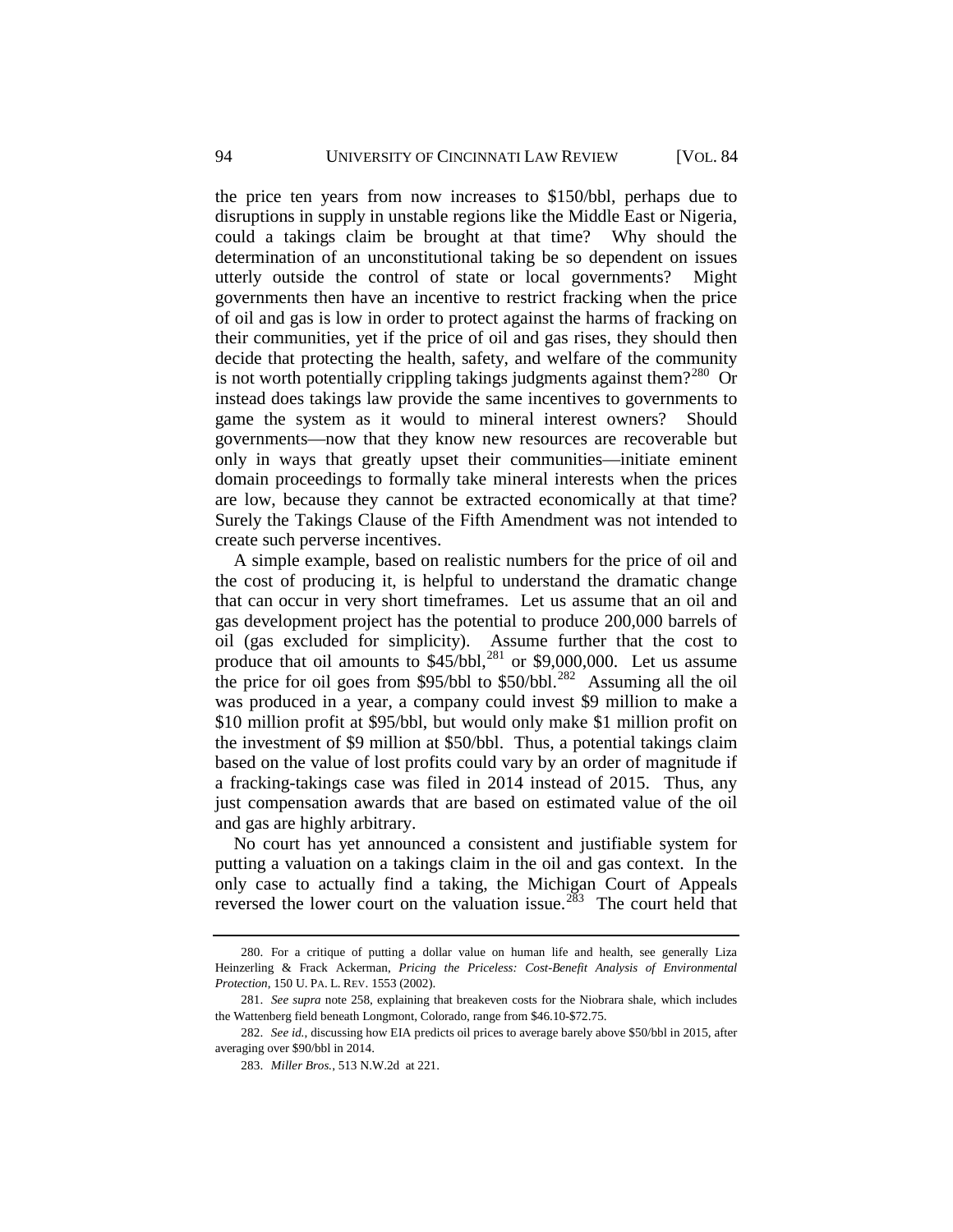#### 2016] **FRACKING/TAKINGS** 95

an award of \$71,479,000—determined to be the fair market value of the property found to be taken—should not have been equated with the just compensation that was owed.<sup>284</sup> After walking through some of the difficulties in determining the market value in this type of case,  $285$  the court instead proposed that just compensation should be based instead on the "fair market *rental* value."[286](#page-59-2) The court found that the rental value, rather than the cash value of the entire mineral interest at that time, was the appropriate measure, because the plaintiffs were not "permanently" deprived of the use of their property, but instead that their use was "indefinitely delayed."[287](#page-59-3) However, even the fair market rental value approach has serious, insurmountable flaws.

First, there is no actual market for rental of the right to extract resources that cannot be extracted.<sup>[288](#page-59-4)</sup> Who would rent the right to extract oil and gas that he or was prohibited from extracting? The court focused too much on what the owner would want to be paid in order to delay development, rather than what a prospective renter would pay for the right to do nothing. The better way to approach this issue would be to attempt to determine how much someone would pay to acquire speculative mineral interests in the hope of sometime being able to extract the minerals in the future due to changes in law, technology, or economics. However, this is another way of saying that some value remains in the mineral estate, despite the impact of the regulation being challenged and, thus, no taking should be found in the first place.

The second problem with the fair market rental value approach is that it is based on the admittedly problematic determination of the "pretaking cash value of the plaintiff's property."[289](#page-59-5) Although converting the market value to a rental value by applying market interest rates does reduce the taking award, it does not address the underlying difficulties in calculating the market value. For instance, how are changes in the price of oil and gas to be accounted for? If the prices go up, shouldn't the property owner be entitled to more compensation? If the prices go down, shouldn't the government have to pay less? Why should the

<sup>284.</sup> *Id.* at 220-21.

<span id="page-59-1"></span><span id="page-59-0"></span><sup>285.</sup> The court noted that "it is impossible to know whether there is oil and gas under the protected area without drilling wells" but found it persuasive that the plaintiffs "almost certainly would have discovered some oil and gas had they been allowed to drill in the protected area." *Id.* at 222. Whether the plaintiffs had proven they would "almost certainly" produce enough oil and gas to justify at \$70 million award against the government was not discussed.

<sup>286.</sup> *Id.* at 223 (emphasis added).

<span id="page-59-3"></span><span id="page-59-2"></span><sup>287.</sup> *Miller Bros.*, 513 N.W.2d at 222-23. This distinction was intended to prevent either the public from being enriched at the expense of the property owner, or the property owner from being enriched at the expense of the public. *Id.* at 223.

<span id="page-59-5"></span><span id="page-59-4"></span><sup>288.</sup> Even the *Miller Bros.* court recognized that "there is almost certainly no true rental market to look to for guidance." *Id.* at 223.

<sup>289.</sup> *Id.* at 222.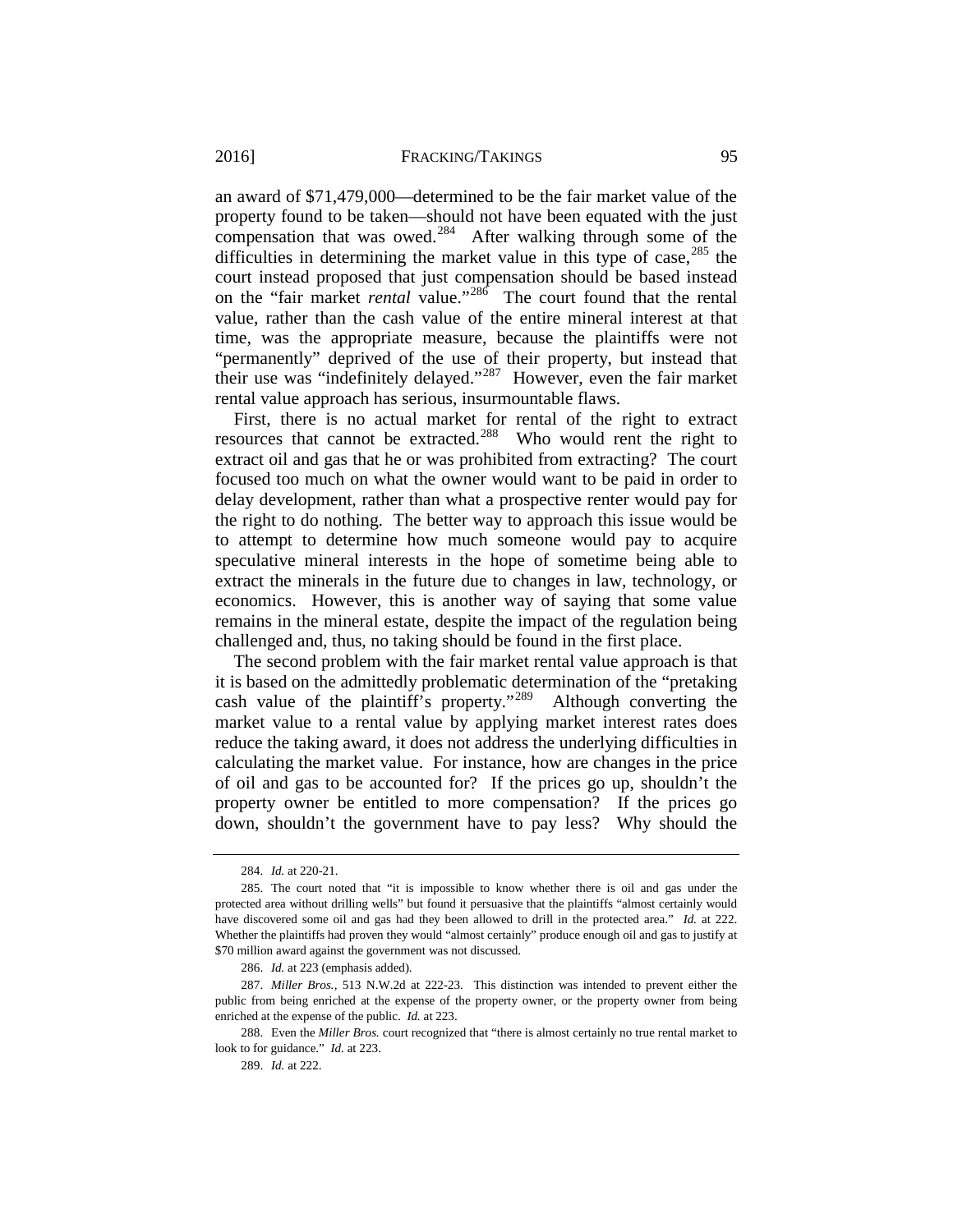prices used in the determination of the value be set at one particular time, the time when a takings claim ultimately was decided? This would open takings law to significant manipulation, and plaintiffs would attempt to time their fracking-takings claims with periods of high oil and gas prices. However, if the court attempts to correct this by requiring repeated reevaluations, this would create large bureaucratic processes or expensive and continued court oversight. Creating a fair system for ongoing determination of a fair market rental value would be, I suggest, unworkable and impractical.

One final point is that fracking-takings are distinguishable from the closest available analogy of regulatory takings of coal by requirements for supporting the surface. Leaving coal in place to support the surface is far more permanent than simply prohibiting fracking, which is the currently preferred completion method in the oil and gas industry. While surface uses might change or new technology might be developed to allow for future extraction of the coal without causing surface subsidence, it is much more plausible to assume that the coal must always remain in order to support the surface. In stark contrast, it is much easier to imagine a future where developments in technology or our understanding of the impacts of fracking mean that restrictions on fracking to protect public health, safety, or welfare may be lifted. Or new completion techniques might be developed that would allow the oil and gas at issue to be produced without fracking. Or the price of oil and gas might go so high that even if relatively less amounts of oil and gas could be produced without fracking, production would nevertheless be economical. Thus, courts should resist calls to simply analogize to the very different circumstances that surround regulatory takings of coal required to support the surface.

## V. CONCLUSION

<span id="page-60-0"></span>Despite common claims by many oil and gas companies, regulation of fracking likely would not amount to a taking except in limited circumstances. Many fracking-takings claims would be defensible as restrictions based on background principles of law such as nuisance, particularly those cases where industry seeks to operate in densely populated areas near homes and schools. Even if background principles do not preclude a taking, oil and gas companies or royalty owners would have a difficult time proving a total take under the parcel as a whole rule. Thus, most fracking-takings would be analyzed under the *Penn Central* factors, where again, the purpose of regulations or prohibitions designed to prevent harm to neighbors and the public likely would preclude a taking. Temporary restrictions on fracking such as moratoria